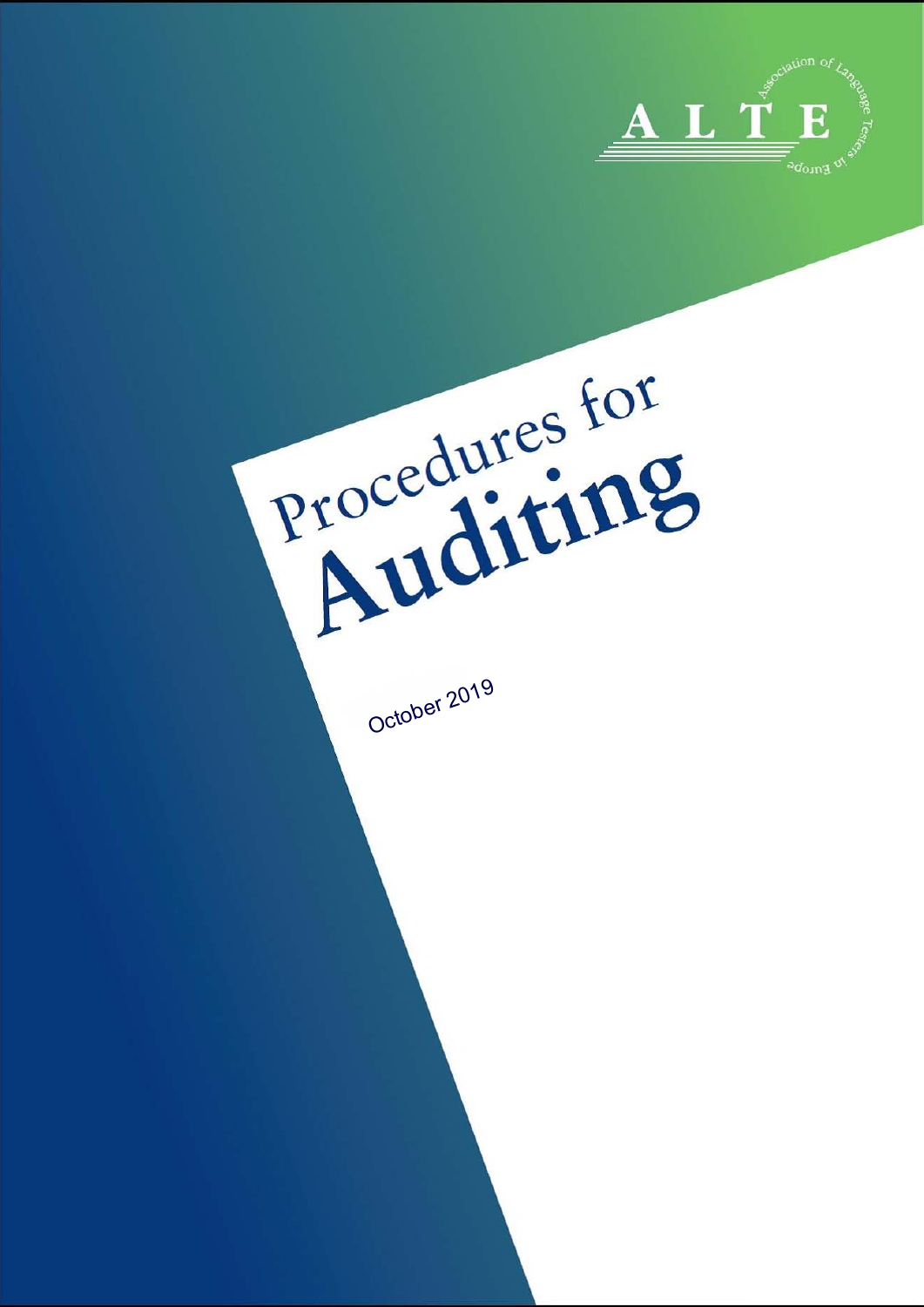

# **Contents**

| <b>Contents</b>                                                                         | 1              |
|-----------------------------------------------------------------------------------------|----------------|
| <b>1.0 Introduction</b>                                                                 | 2              |
| 1.1 Focus, aims and approach                                                            | $\overline{c}$ |
| 1.2 Basic principles                                                                    | $\overline{c}$ |
| 1.3 Building an argument                                                                | 4              |
| 1.4 Parties involved in the ALTE Audit System                                           | 6              |
| 1.5 The overall system                                                                  | 7              |
| 2.0 Practical information                                                               | 9              |
| 2.1 Language                                                                            | 9              |
| 2.2 Audit format                                                                        | 9              |
| 2.3 Costs and payment                                                                   | 9              |
| 2.4 Outcomes of the audit                                                               | 10<br>10       |
| 2.5 Audit validity period<br>2.6 ALTE Q-mark and Framework                              | 11             |
| 3.0 ALTE audit training                                                                 | 12             |
| 3.1 The ALTE Audit System Training Programme                                            | 12             |
| 3.2 ALTE auditor training                                                               | 12             |
| <b>4.0 Auditors</b>                                                                     | 13             |
| 4.1 Becoming an ALTE auditor                                                            | 13             |
| 4.2 Assigning auditors to audits                                                        | 13             |
| 4.3 Responsibilities of an auditor                                                      | 14             |
| 4.4 Contract/agreement                                                                  | 14             |
| 4.5 Confidentiality                                                                     | 14             |
| 4.6 Feedback                                                                            | 15             |
| 5.0 Applying for an ALTE audit                                                          | 16             |
| 5.1 Who is eligible to apply                                                            | 16             |
| 5.2 The audit application process                                                       | 16             |
| 5.3 Flowchart of audit application process                                              | 18             |
| 6.0 The audit process: Pre-visit phase                                                  | 19             |
| 6.1 Pre-visit phase summary                                                             | 20             |
| 7.0 The audit process: The audit visit                                                  | 21             |
| 7.1 Preparations for the audit visit                                                    | 21             |
| 7.2 The audit visit                                                                     | 21             |
| 7.3 Conflicts or disagreements                                                          | 22             |
| 8.0 The audit process: Post-visit phase                                                 | 23             |
| 8.1 Finalising the audit report                                                         | 23             |
| 8.2 Post-visit phase summary                                                            | 24             |
| 8.3 Audit outcomes                                                                      | 25             |
| 8.4 Communication about the audit programme                                             | 26             |
| 8.5 Follow-up: ALTE Audit Action Plan                                                   | 26             |
| 8.6 Highlighting a successful audit<br>8.7 Feedback                                     | 27             |
|                                                                                         | 27             |
| 8.8 Appeals<br>8.9 Consultancy role                                                     | 27<br>28       |
| 8.10 Post audit summary                                                                 | 29             |
| 9.0 Re-audit                                                                            | 30             |
| 9.1 Timing                                                                              | 30             |
| 9.2 Re-audit process and documentation                                                  | 30             |
| <b>Appendices</b>                                                                       | 32             |
| Appendix 1: Glossary of technical terms                                                 | 32             |
| Appendix 2: Minimum Standards for establishing quality<br>profiles in ALTE examinations | 33             |
| Appendix 3: Building an argument                                                        | 35             |
| Appendix 4: Parties involved in ALTE Audit System                                       | 36             |
| Appendix 5: Timeline of ALTE audit validity lifecycle                                   | 39             |
| Appendix 6: Associated documentation                                                    | 41             |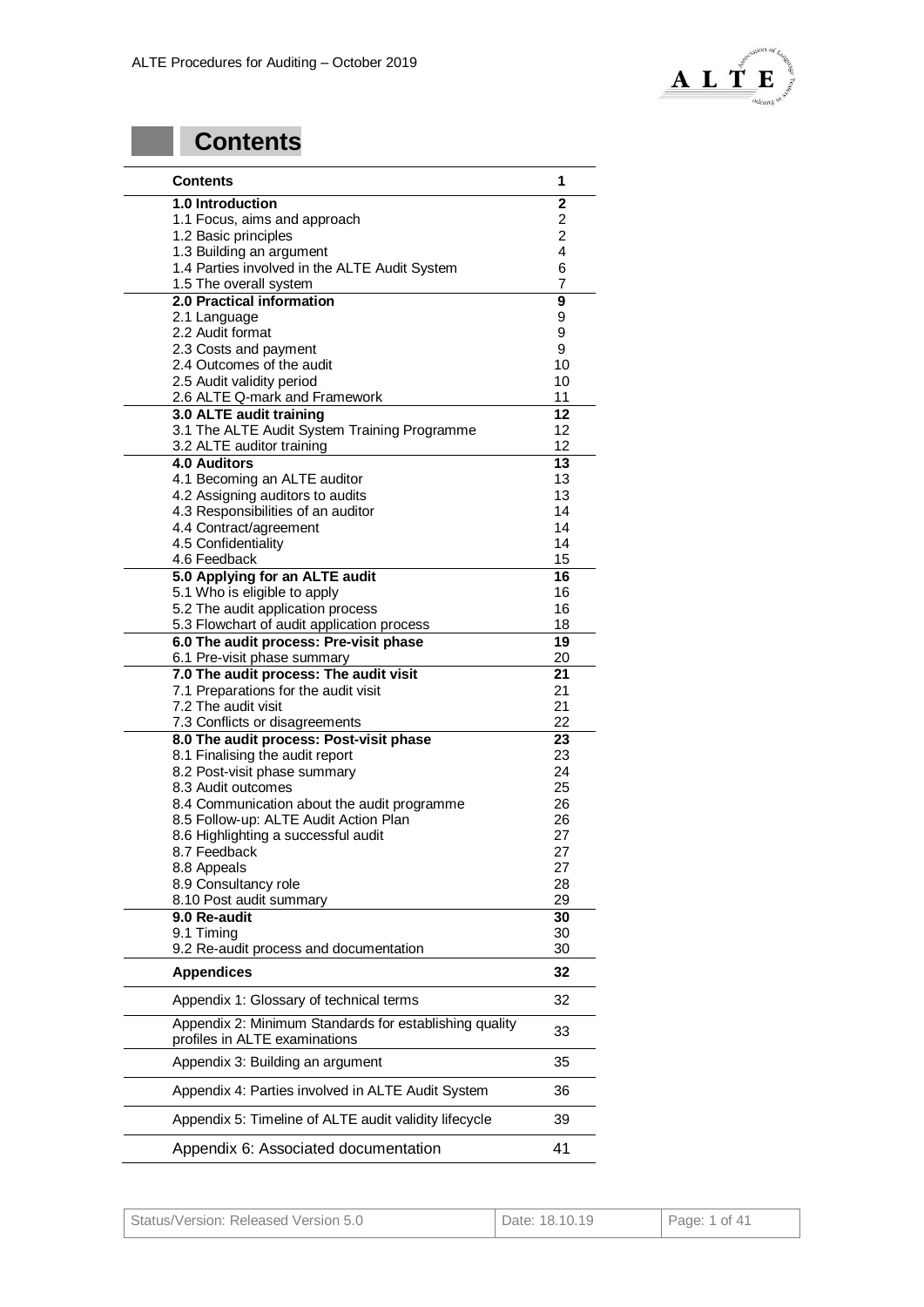



### **1.0 Introduction**

### **1.1 Focus, aims and approach**

The **ALTE Procedures For Auditing (PFA)** document derives from ongoing work in the Quality Management System Working Group (QMS WG) and in ALTE as a whole, and draws on approaches to auditing adopted by two renowned quality-focused organisations:

- Evaluation and Accreditation of Quality in Language Services (EAQUALS): <http://eaquals.org/>
- International Organization for Standardization (ISO) as published in ISO 9001: [http://www.iso.org.](http://www.iso.org/) See also further reading section in Appendix 6, p.41.

As in the case of other quality management and audit systems (for example, the ISO 9001 standards), the ALTE approach is based on monitoring the required standards while promoting improvement. In practice this means identifying both where the required standard and good practice are being met, and providing guidance and support where this is not the case. The ALTE approach is, however, different in that it focuses exclusively on language testing as a professional activity and thereby aims to deliver an in-depth investigation of issues specific to language tests.

The aim of the audit process is to allow ALTE members to make a formal, ratified claim that a particular examination or suite of examinations has a quality profile appropriate to its context, use and candidature. In describing the quality profile there is no intention to impose a set of uniform quality standards across the ALTE Framework. Different examinations are used in different contexts, by different groups of examination users, and accommodating these is a key function of the audit system.

However, before a test can be considered for an ALTE audit, it must be made absolutely clear whether there are any other partners involved in the development of the test and exactly what their role is. Such partners could be: other examination developers or boards, public organisations, software developers, private or commercial companies. For any audit, only one organisation can assume responsibility for the audit and all Minimum Standards and they alone can be the beneficiary of the ALTE Q–Mark.

The approach adopted by ALTE is as follows:

- Members requesting an audit of their quality systems and procedures are invited to *build an argument* that the quality standards within their examination(s) are sufficient and appropriate for that/those examination(s). It is this *argument* which is the subject of the audit, rather than the examination or the organisation itself. For detailed information on the *argument*, see Section 1.3, p.4 and Appendix 3, p.35.
- The audit has both a **consultancy** and **quality control** role. The audit aims to:
	- establish that minimum quality standards are being met in a way appropriate to the context of an examination;
	- offer recommendations for improvement towards good practice;
	- enable an initially unsuccessful organisation to implement an Action Plan aimed at working towards and ultimately reaching the minimum standards.

An audit can include one examination or a *suite* of examinations. In the latter case, information is requested on the similarities of the examination formats and why the examinations are to be considered as a suite, and therefore suitable to be audited at the same time (see Section 5. p.16, for more information on how to apply for an audit of a suite of examinations).

| Status/Version: Released Version 5.0 | Date: 18.10.2019 | $\vert$ Page: 2 of 41 |
|--------------------------------------|------------------|-----------------------|
|--------------------------------------|------------------|-----------------------|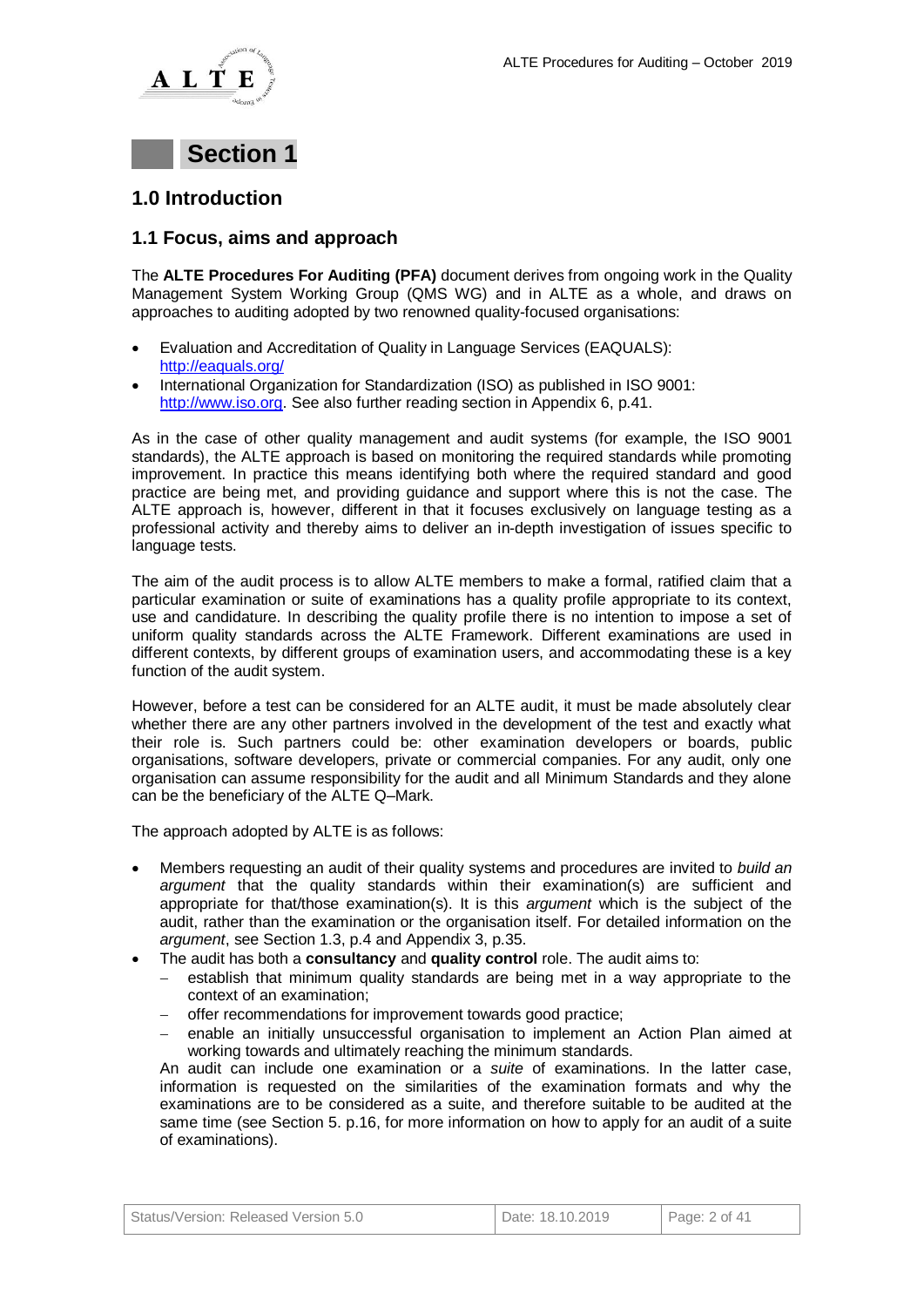

# **1.2 Basic principles**

Auditors carrying out an audit are the representatives of ALTE and, therefore, ALTE members are the ultimate arbiters of decisions resulting from the audit process. In order to facilitate this activity, these decisions are made through the Standing Committee. ALTE members are invited to nominate a representative to sit on this committee, and they may also nominate a replacement who can only be present at the meetings of the Standing Committee if the representative is unable to attend. Each ALTE member has one institutional vote.

The ALTE audit process aims to be:

### **i. Professional:**

Auditors have significant backgrounds in theoretical and practical knowledge and expertise of test development systems and can be ALTE members, expert consultants or former employees of ALTE members. For further details on auditor recruitment, see Section 4, pp.13-15.

### **ii. Confidential:**

Throughout the course of an audit, an auditor is party to the confidential material which lies at the core of all examinations and their development. Members of the ALTE Standing Committee are also given access to certain information in order to be able to reach a decision regarding the audit outcome. The purpose of confidentiality is therefore to protect all sensitive information and prevent it from appearing in the public domain. ALTE aims to reassure auditees by maintaining confidentiality in the following ways:

- The **ALTE Audit Terms Letter** sent to auditees advises the audited organisation to issue a confidentiality agreement to the auditor and create a contract for the auditing work. This is to ensure the confidentiality of the received documents and that any information referring to the audit is respected;
- Members of the Standing Committee are obliged to sign a confidentiality agreement, records of which are stored with the ALTE Secretariat;
- Audit outcomes are only given as a general summary at ALTE Annual General Meetings and Member Update Meetings (see Section 8.3, p.25); individual audits, specific report contents and audit outcomes are never discussed outside the Standing Committee;
- Anything that can identify an organisation within an audit and audit report is confidential but not the audit itself, and anonymised extracts from audit reports may be used for auditor and auditee training. The use of anonymised report extracts is also outlined in the **ALTE Audit Terms Letter,** to which the auditee is asked to confirm their agreement. The Secretariat always seeks approval from the auditee before using any such material.

### **iii. Transparent:**

Although confidentiality is a significant part of an audit and specific information cannot be made public, transparency of the audit process is also important in demonstrating that it is fair and open to discussion. To this end, the following statements apply:

- The PFA document clearly defines the different stages of the audit process and where responsibility for each lies. This, along with all other associated documentation, is agreed and approved by the ALTE membership as a whole.
- Decisions at Standing Committee meetings regarding the final audit outcome are only made after close scrutiny and discussion of audit reports. Summarised records of these discussions are kept in the minutes of the meetings as taken by the Secretariat. The relevant extracts of minutes are made available to audited organisations and auditors when required.

| Status/Version: Released Version 5.0 | Date: 18.10.19 | $\vert$ Page: 3 of 41 |
|--------------------------------------|----------------|-----------------------|
|--------------------------------------|----------------|-----------------------|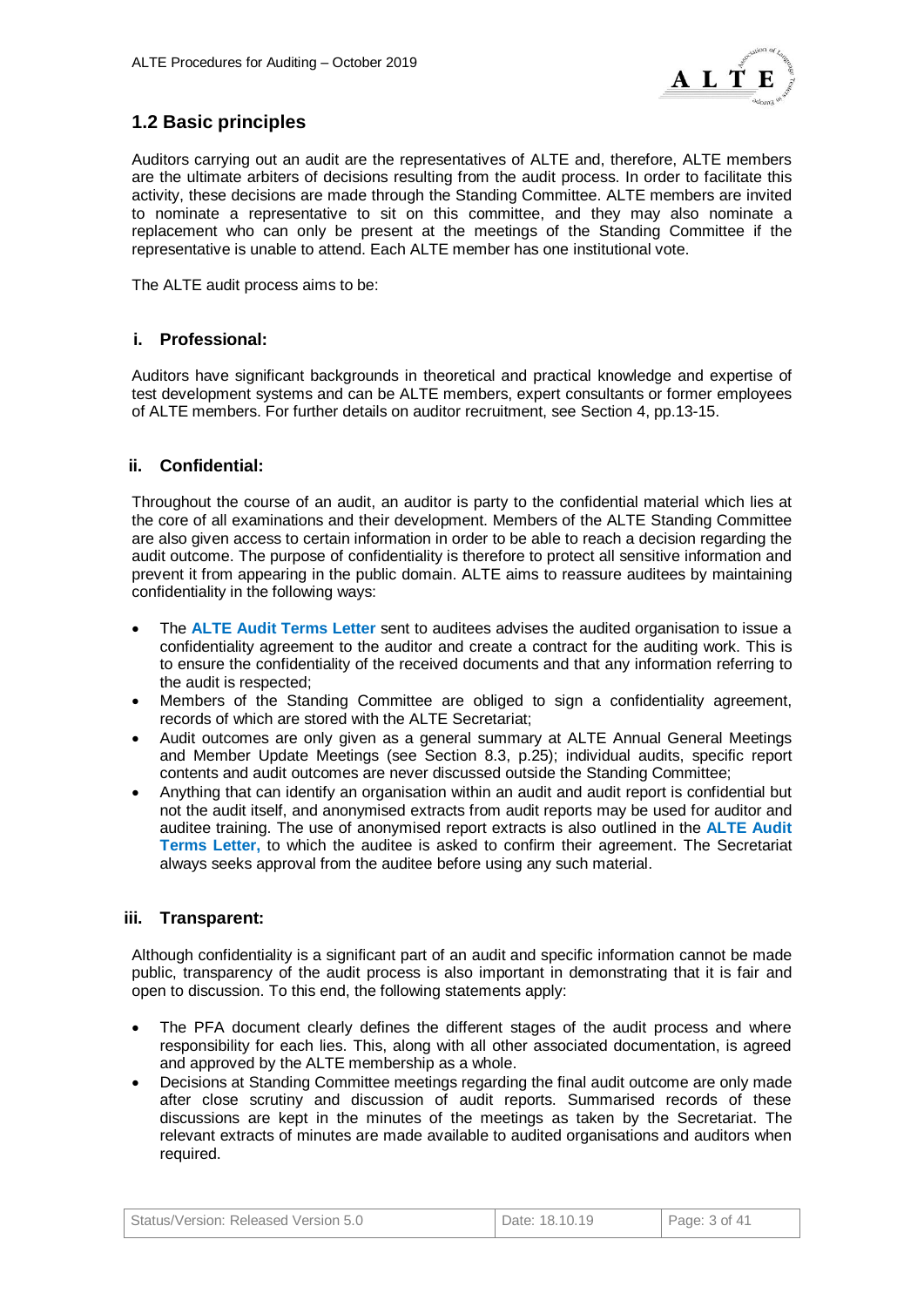

- Members of the Standing Committee are elected by representatives of all ALTE members and serve a term of three years.
- All communication between the Standing Committee and auditee/auditor is in writing via the ALTE Secretariat who must ensure that this happens in a timely and objective fashion.
- Review of the audit process is the responsibility of the QMS WG and any changes must be agreed by the group as a whole. They are then approved by the Standing and Executive Committees before they can be adopted.
- It is the responsibility of the ALTE Secretariat to assist the review process and ensure that all related documentation is updated accordingly and that auditees and auditors are kept informed of all changes.

### **iv. Comprehensive:**

The audit covers all aspects of the design and delivery of the examination(s), including test construction, administration and logistics, marking and grading, test analysis, and communication with stakeholders.

#### **v. Impartial:**

Auditors and Standing Committee members should not be influenced by personal relationships. If members of the Standing Committee are affected by committee discussion as auditors or auditees of the case under discussion, they are asked to leave the meeting for the duration of the discussion, unless the Committee decides that their presence is necessary for sake of clarification. They also do not take part in voting on the outcome of the audit in question.

#### **vi. Consistent:**

Auditors undergo a standardised process of recruitment, training and co-ordination, and their work is subject to monitoring and evaluation. Standard procedures are also adopted for all phases of the audit (pre-auditing documentation, the auditing event itself, and post-auditing feedback to the auditee), thus ensuring consistency across different types of audit and across time.

### **vii. Supportive:**

All phases of the audit are designed to be supportive of the auditee and respectful of the auditor.

### **1.3 Building an argument**

At the core of the ALTE Audit System are 17 Minimum Standards (MSs) - see Appendix 2, pp.33-34 - each of which must be met for the audit outcome to be *Resolved*. The **Validity Argument of the Auditee** form enables the auditee to build a case or argument for their examination(s) by providing the following information against each standard:

- 1) A description of what is done to meet the MS.
- 2) A description of why doing this adequately addresses the MS.
- 3) Evidence of what is done and that it is adequate.

Key points to remember:

- The **Validity Argument of the Auditee** must be completed comprehensively in order to give the auditor as complete a picture as possible of what is done and why.
- The auditee must remember to provide evidence to substantiate what is said.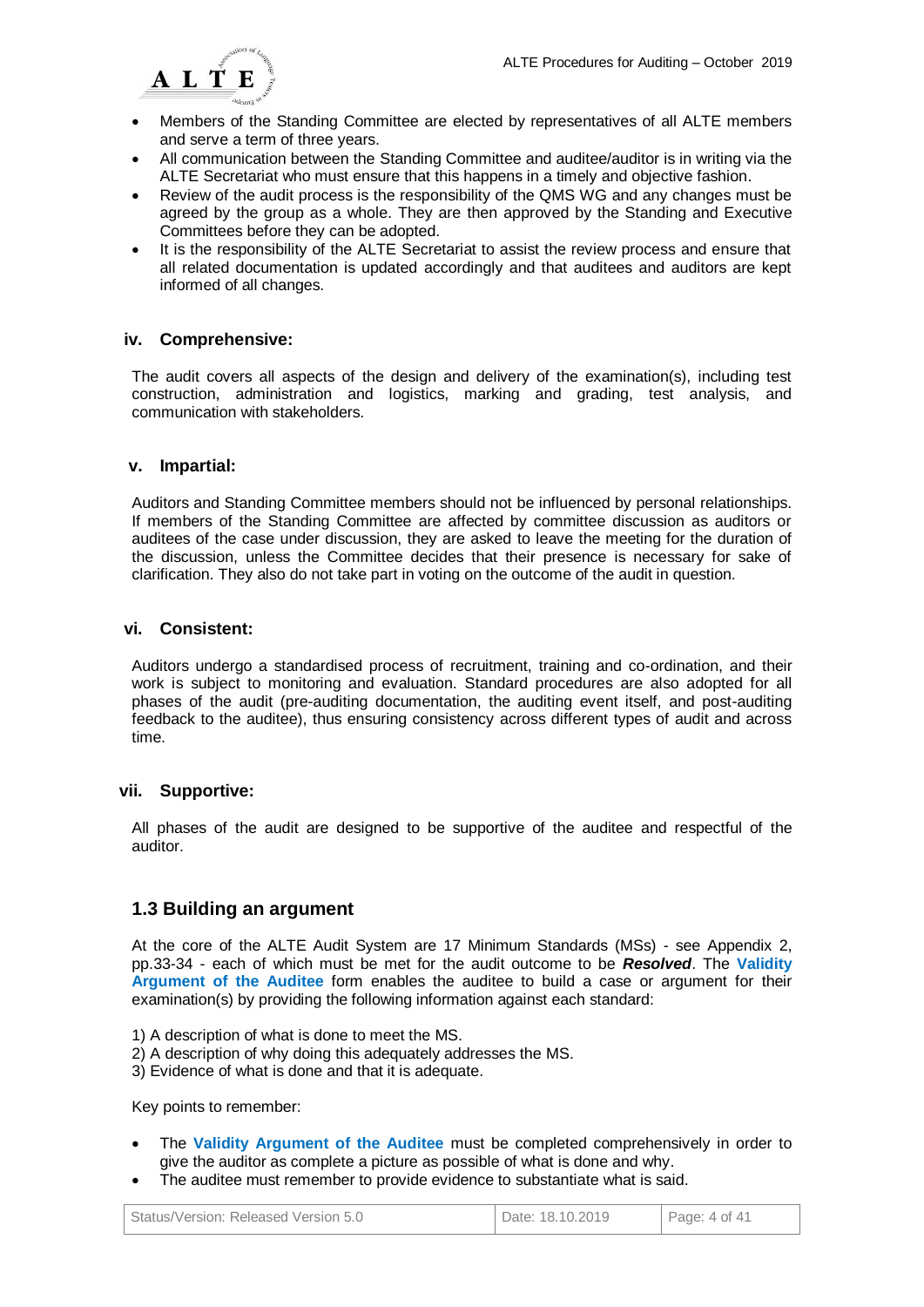

- The onus is on the auditee to demonstrate that the exam quality profile meets the MS, and not on the auditor to find that it does not.
- The clearer the picture presented to the auditor, the more likely it is that useful advice will result from the audit.
- This exercise should not, however, be thought of as something done solely for the sake of the ALTE QMS. Gathering sufficient information to inform decisions is clearly beneficial in itself and being able to demonstrate this may be useful to the auditee in dealing with a wide range of stakeholders (see Appendix 3, p.35, for more information).

This document should be read in conjunction with the ALTE audit forms listed in Appendix 6, p.41.

| Status/Version: Released Version 5.0 | Date: 18.10.19 | $\vert$ Page: 5 of 41 |
|--------------------------------------|----------------|-----------------------|
|--------------------------------------|----------------|-----------------------|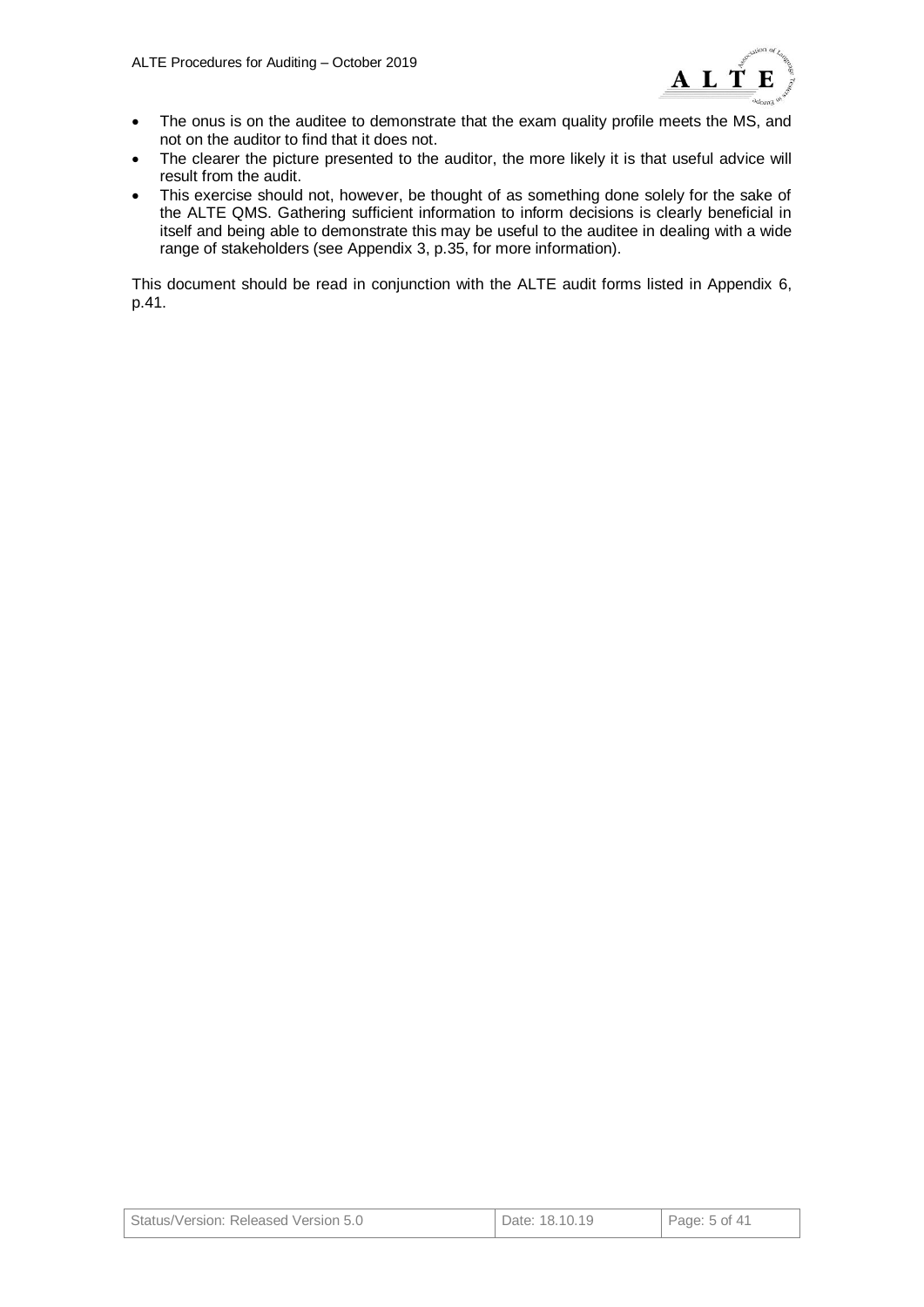

# **1.4 Parties involved in the ALTE Audit System**

| Auditee:                                                                                                                                                                                                                | The organisation which has put forward its exam quality profile to be<br>audited, or representatives of this organisation. At least one person<br>must be nominated to be trained by ALTE to act as the organisation's<br>representative during the audit process. This person must attend the<br>Orientation to the ALTE Audit System and any other training required<br>by ALTE.<br>If the skills and expertise needed for a complete and comprehensive<br>audit do not reside in one person, the auditee may seek support from<br>colleagues with expertise in specific areas.                                                                                                         |  |  |
|-------------------------------------------------------------------------------------------------------------------------------------------------------------------------------------------------------------------------|-------------------------------------------------------------------------------------------------------------------------------------------------------------------------------------------------------------------------------------------------------------------------------------------------------------------------------------------------------------------------------------------------------------------------------------------------------------------------------------------------------------------------------------------------------------------------------------------------------------------------------------------------------------------------------------------|--|--|
| <b>Auditor:</b>                                                                                                                                                                                                         | The person appointed by ALTE to undertake the audit. They will be an<br>experienced professional who has attended the Orientation to the<br>ALTE Audit System and auditor training, as required by ALTE, and is<br>expected to attend the ALTE Auditor Standardisation sessions<br>regularly.                                                                                                                                                                                                                                                                                                                                                                                             |  |  |
| <b>ALTE Secretariat:</b>                                                                                                                                                                                                | Responsible for administering the system and, as far as possible,<br>ensuring that the auditing needs of organisations are met and that<br>audits are adequately supported and procedures followed.                                                                                                                                                                                                                                                                                                                                                                                                                                                                                       |  |  |
| <b>Standing Committee:</b>                                                                                                                                                                                              | Elected by the Council of Full Members of ALTE, acting to ensure the<br>quality and fairness of the system in operation, e.g. that the results of<br>all audits are comparable and that the basic principles and approach<br>listed above are observed.                                                                                                                                                                                                                                                                                                                                                                                                                                   |  |  |
| <b>Executive</b><br><b>Committee:</b>                                                                                                                                                                                   | The highest body elected by the Council of Full Members of ALTE,<br>which represents the membership of the association. It makes day-to-<br>day decisions on behalf of the Council of Full Members and meets at<br>least twice a year on the occasion of the bi-annual ALTE meetings and<br>conference. The agreement of this body is required for any change in<br>the ALTE Constitution.                                                                                                                                                                                                                                                                                                |  |  |
| <b>ALTE Secretary -</b><br>General:                                                                                                                                                                                     | Appointed by the Council of Full Members of ALTE, he/she has,<br>among his/her duties, the day-to-day administration of the Association<br>and has to ensure that the financial contribution system is operated<br>properly and promptly.                                                                                                                                                                                                                                                                                                                                                                                                                                                 |  |  |
| <b>Quality Management</b><br><b>System Working</b><br>Group (QMS WG):                                                                                                                                                   | May be freely attended by ALTE members and affiliates and is<br>responsible for developing the ALTE QMS in order to deliver an<br>improved system. The responsibilities of the QMS WG include:<br>Monitoring the performance of the ALTE QMS, with the<br>administrative assistance of the ALTE Secretariat.<br>Reviewing relevant evidence presented by the ALTE Secretariat<br>or the Standing Committee.<br>Developing specific areas of the system, such as auditing<br>$\bullet$<br>procedures, auditee/auditor training and the collection<br>0f<br>information for system monitoring.<br>Informing and involving the wider ALTE membership in system<br>$\bullet$<br>developments. |  |  |
| Ombudsman:<br>The General Assembly of the Council of Full Members of ALTE shall<br>appoint, by simple majority vote, an Ombudsman as an independent<br>arbiter in cases of disagreement between members, or between the |                                                                                                                                                                                                                                                                                                                                                                                                                                                                                                                                                                                                                                                                                           |  |  |
| Status/Version: Released Version 5.0                                                                                                                                                                                    | Page: 6 of 41<br>Date: 18.10.2019                                                                                                                                                                                                                                                                                                                                                                                                                                                                                                                                                                                                                                                         |  |  |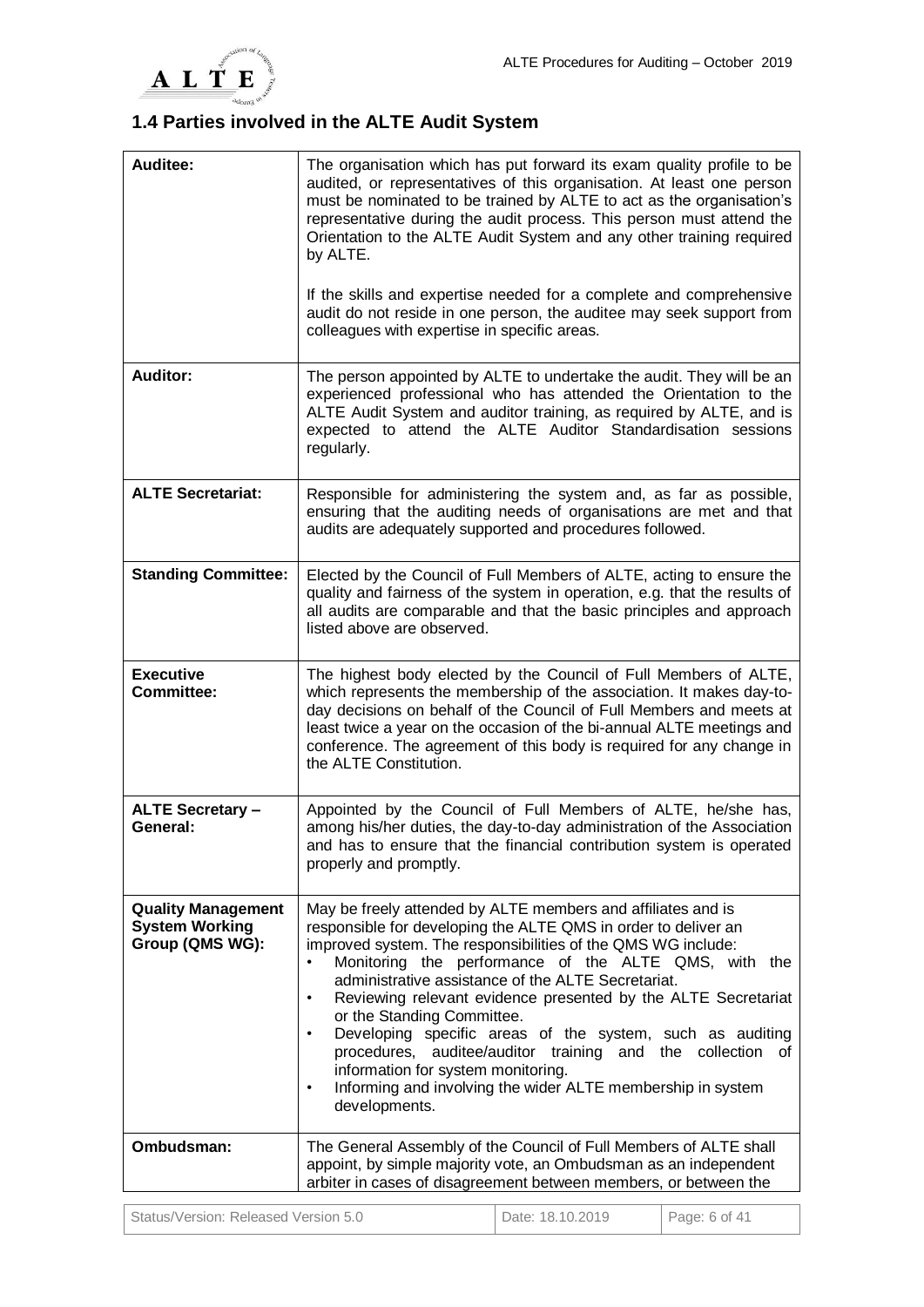

| ALTE Secretariat and a member (or members). The appointment shall<br>be for a period of three years and shall be non-stipendiary. Candidates<br>for the position of Ombudsman shall be persons who have had an<br>active involvement in the work of ALTE but who no longer represent |
|--------------------------------------------------------------------------------------------------------------------------------------------------------------------------------------------------------------------------------------------------------------------------------------|
| the organisation or any of its members.                                                                                                                                                                                                                                              |

(See Appendix 4, pp.36-38 for more information on parties involved in the ALTE Audit System.)

## **1.5 The overall system**

The following diagram represents the ALTE QMS in terms of the parties involved:



Ombudsman (independent of ALTE)

### **Implementation of procedures:**

| <b>Auditor/Auditee:</b>            | Receive training prior to start of auditing.<br>$\bullet$<br>Communicate with each other directly once audit is underway.<br>$\bullet$                                                       |
|------------------------------------|----------------------------------------------------------------------------------------------------------------------------------------------------------------------------------------------|
| <b>Standing</b><br>Committee (SC): | Responsible for ensuring quality and fairness of all audits and<br>$\bullet$<br>deciding outcome of audit.                                                                                   |
| <b>ALTE Secretariat:</b>           | Supports auditees, auditors and the Standing Committee, and<br>٠<br>corresponds with the auditee and auditor on behalf of the Standing<br>Committee once the audit outcome has been decided. |
| Executive:<br><b>Committee:</b>    | The highest body elected by the Council of Full Members of ALTE<br>$\bullet$<br>which represents the membership of the association.                                                          |

| Status/Version: Released Version 5.0 | Date: 18.10.19 | $\vert$ Page: 7 of 41 |
|--------------------------------------|----------------|-----------------------|
|--------------------------------------|----------------|-----------------------|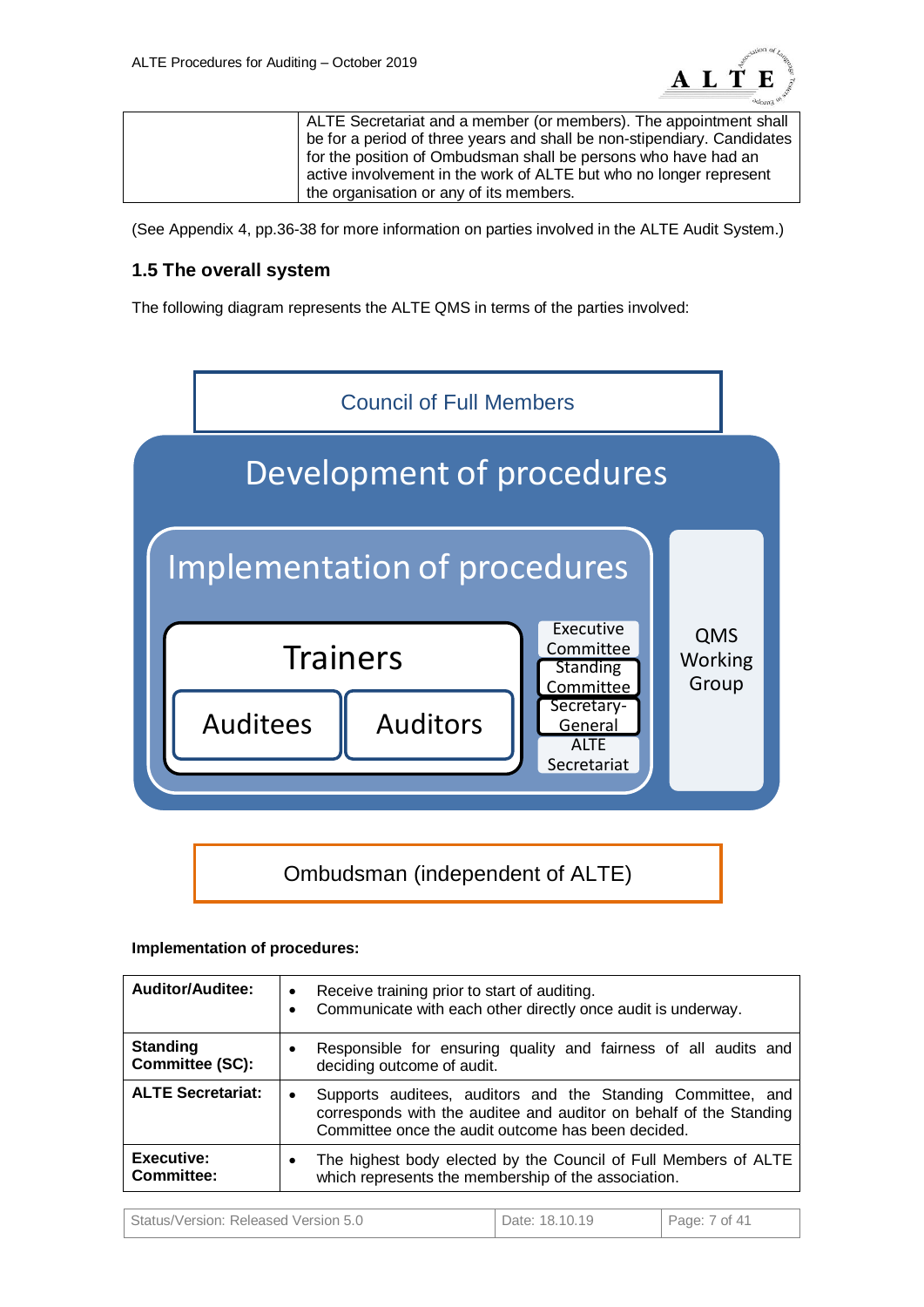

| <b>ALTE</b>    | Responsible for the day-to-day administration of the Association.                                                              |
|----------------|--------------------------------------------------------------------------------------------------------------------------------|
| Secretary-   • | Ensures that the financial contribution system is operated properly                                                            |
| General:       | and promptly.                                                                                                                  |
| Ombudsman:     | An independent arbiter in cases of disagreement between members,<br>or between the ALTE Secretariat and a member (or members). |

# **Development of procedures:**

| Quality<br><b>Management</b><br><b>System Working</b> | Leads development of system but is not involved with individual<br>audits.<br>Works closely with the Standing Committee and the ALTE<br>$\bullet$ |
|-------------------------------------------------------|---------------------------------------------------------------------------------------------------------------------------------------------------|
| Group (QMS WG):                                       | Secretariat to:<br>ensure that QMS system reflects current ideas and adapts to<br>change                                                          |
|                                                       | suggest possible improvements.                                                                                                                    |

| Status/Version: Released Version 5.0 | Date: 18.10.2019 | $\vert$ Page: 8 of 41 |
|--------------------------------------|------------------|-----------------------|
|--------------------------------------|------------------|-----------------------|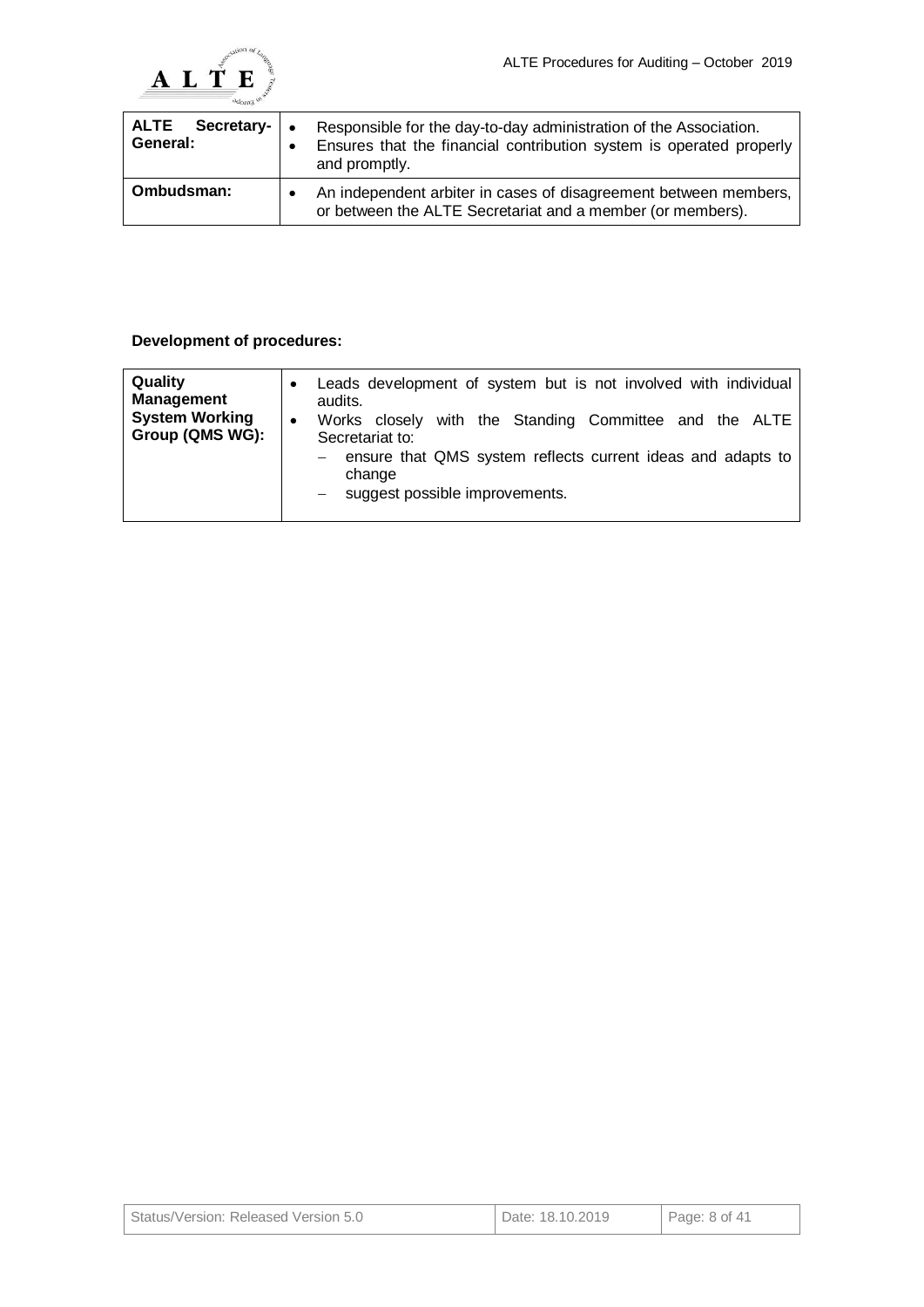

# **Section 2**

# **2.0 Practical information**

## **2.1 Language**

It is not always possible for audits to be carried out by native speakers of the language being tested. In such cases, an auditor with knowledge of the tested language at not less than B2 level for receptive skills and B1 for productive skills is desirable. It is also recommended that the auditor is familiar with technical assessment terminology in the language being tested. This is to:

- 1. Enable the preparation of pre-audit documentation.
- 2. Carry out the audit visit.

The following options should be considered if an auditor with the preferred language ability and required skills is not available:

a)

- Agreeing on a common language to be used during the audit.
- The auditor/auditing team may ask the auditee to translate certain documents into the agreed language.
- The auditee should supply a document (written in the agreed language) which summarises the contents of the pre-visit documentation and guides the auditor through its relevant sections; all auditing documents should be numbered and listed in the summary.
- b)
- The auditor may call on the support of a third person, who is a master of the language being tested, to help in translating the audit documentation. This must be agreed beforehand between auditor and auditee and it is advised that the auditee issues a confidentiality agreement to the translator too. Any costs that this would imply are borne by the auditee.

**N.B.** The final version of the audit report is written in English, regardless of whichever language is used for the audit visit.

# **2.2 Audit format**

An ALTE audit is in one of two formats:

- First audit (see Sections  $5. 6. 7. 8.$ )
- Re-audit (see Section 9.)

## **2.3 Costs and payment**

The costs of and payment for the Audit System are covered as follows:

- ALTE covers the costs of establishing and maintaining the auditor training system, i.e. hiring a venue (where applicable), and the fees, transportation, accommodation and subsistence costs of the trainer(s).
- ALTE is not able to contribute to the costs a member or applicant member incurs when undertaking an audit. All such costs are the responsibility of the auditee.
- ALTE recommends that auditors be paid a daily rate of €350 for the professional work they do in conducting an audit. This is negotiable to reflect local payment scales. The audited

| Status/Version: Released Version 5.0 | Date: 18.10.19 | $\vert$ Page: 9 of 41 |
|--------------------------------------|----------------|-----------------------|
|--------------------------------------|----------------|-----------------------|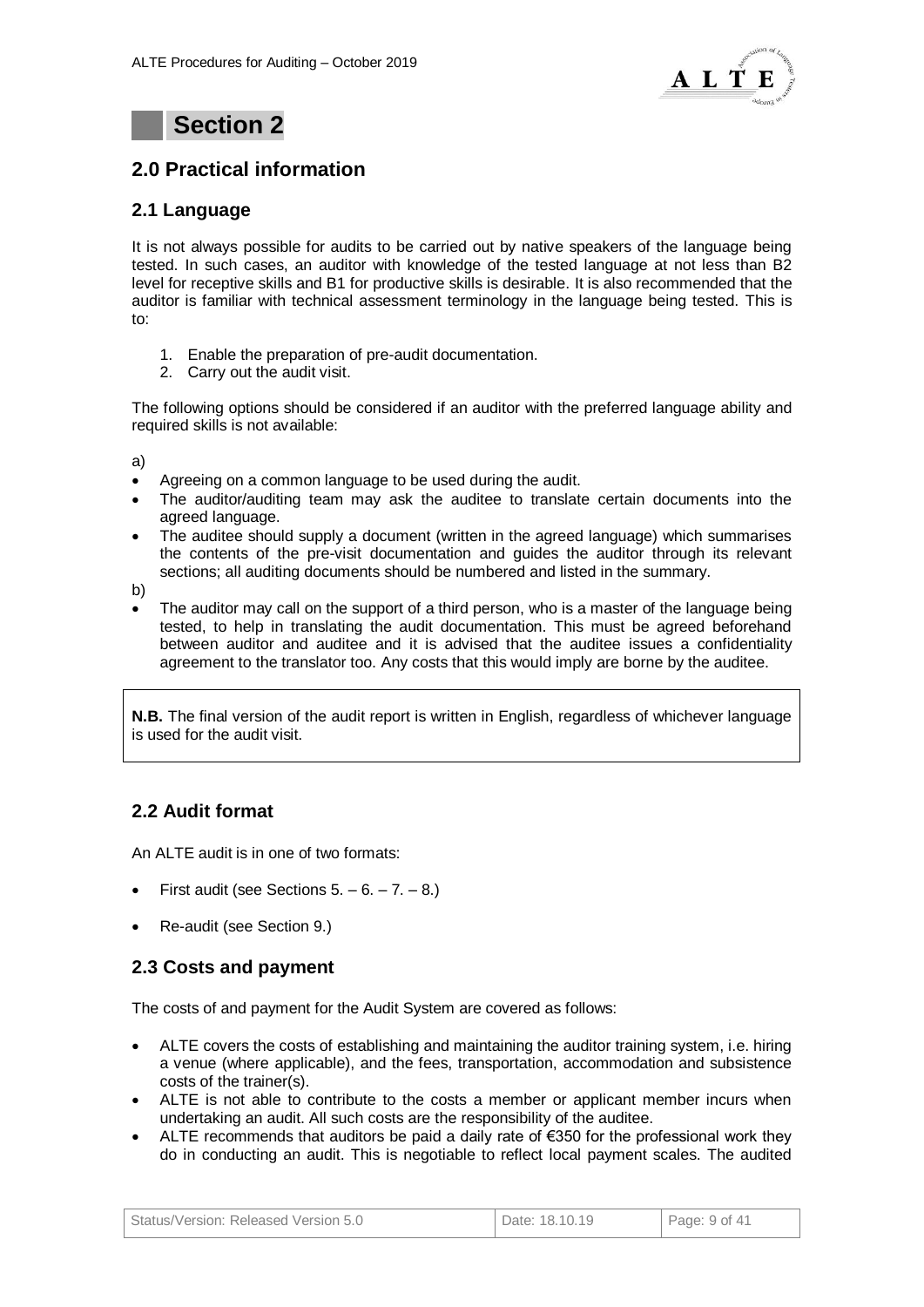

organisation should also cover the auditor's travel costs, as well as accommodation and subsistence costs.

- An audit can take from 3-4 to 8–12 days, depending on the number of examination levels to be audited. The entire audit process is, however, likely to be over a period of several months. Arrangements for payment are between the auditor and auditee.
- ALTE is unable to give advice on making payments between different countries or on tax and VAT arrangements.
- ALTE is also unable to become involved in transactions on behalf of members as these involve multiple legal and financial regulations and could become very complicated.
- Members should however be aware that failure to pay audit costs is in breach of the ALTE Constitution and could lead to sanctions being imposed.

# **2.4 Outcomes of the audit**

The auditor gives an outcome to each individual MS and to the overall audit as follows. The outcomes are then reviewed and, if agreed, are ratified by the Standing Committee.

#### **i. Outcomes for the individual MSs**

| Standard met:     | Well                | Good practice (GP)                                         |  |
|-------------------|---------------------|------------------------------------------------------------|--|
|                   | Minimum<br>required | Satisfactory with recommendations for improvement<br>(RFI) |  |
| Standard not met: |                     | In need of improvement (INI)                               |  |

#### **ii. Outcomes for the whole audit:**

| All MS met:              | <b>Resolved</b>   |
|--------------------------|-------------------|
| One or more $MS = INI$ : | <b>Unresolved</b> |

### **Resolved**

 This is awarded when all MSs are found to be *Good practice* and/or *Satisfactory with recommendations for improvement*.

#### **Unresolved**

- This is awarded when one or more MSs have not been met.
- The Standing Committee requests that an Action Plan should be outlined using the **ALTE Audit Action Plan** form (see Section 8.5, p.26).

**N.B.** The audit is considered at an end only when the examination(s) meet(s) all 17 MSs.

## **2.5 Audit validity period**

An audit outcome is valid for the following timescales and under the following conditions:

- a. For five years either:
- From the date of the original outcome letter
- or

| Status/Version: Released Version 5.0 | Date: 18.10.2019 | Page: 10 of 41 |
|--------------------------------------|------------------|----------------|
|--------------------------------------|------------------|----------------|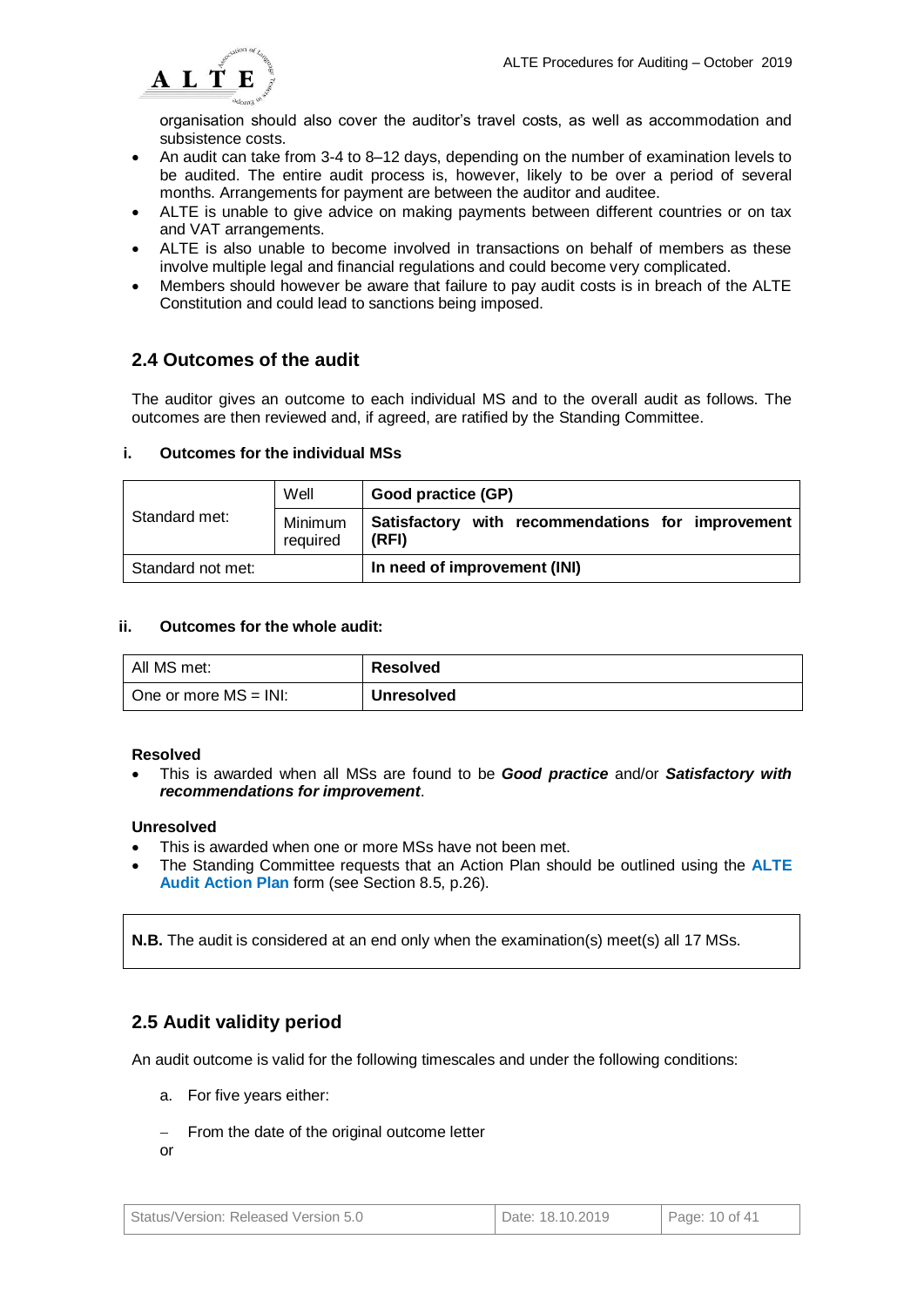

 For audits initially *Unresolved* but where an Action Plan is later successfully implemented, verified and approved, from the date of the second outcome letter (see Section 8.5, p.26 for further details on the Action Plan).

Once the five-year validity period has expired, the examination, or the suite of examinations, must be submitted for a re-audit (see Section 9, p.30 for further details on the re-audit process).

b. Until there is a significant change in the validity argument, whichever is sooner. All significant changes in the validity argument should be notified to the Secretariat using the **ALTE Audit** – **Change in the Validity Argument** form. The Standing Committee will decide, on a case by case basis, whether a re-audit is needed.

### **2.6 ALTE Q-mark and Framework**

The ALTE Q-mark is the quality indicator which member organisations can use to show that their examinations have passed the rigorous audit and meet all 17 of ALTE's MSs. Each member organisation is allocated a unique Q-mark reference and logo which it may use with reference to the successfully audited examination(s) in certain documentation and marketing collateral. This is for the five-year validity period of the audit.

For full details on how the Q-mark can be used, please refer to Appendix 6, p.41 **ALTE Q-mark Terms of Use***.*

Examinations which have been awarded the Q-mark are displayed on the **ALTE Framework** according to their level, alongside all those which are in progress or pending. The following information is displayed:

- For successfully audited examinations, the Q-mark plus the month and year of the re-audit.
- For examinations due to be (re-)audited, or for those completing an action plan, the status is '(Re-)Audit in progress'. This status is granted once the **ALTE Audit Terms Letter** has been signed.
- For examinations due to be re-audited, but for which an extension beyond the five-year validity period has been granted (see Section 9, p.30), the status is "Re-audit pending".

For more information on the [Q-mark](https://www.alte.org/resources/Documents/Guide%20to%20the%20Q%20Mark.pdf) and [Framework,](https://www.alte.org/resources/Documents/2018-05-15%20ALTE%20Framework%20v24.pdf) please visit the following page of the ALTE website:

### <https://www.alte.org/Setting-Standards>

How to obtain the Q-mark post-audit and highlight a successful audit is covered in Section 8.6, p.27.

**N.B.** The Q-mark does not in any way signify that ALTE endorses or authorises the exam(s) displaying the Q-mark nor the organisation in question; it indicates only that the particular exam(s) has (have) successfully passed the audit.

| Status/Version: Released Version 5.0 | Date: 18.10.19 | $\vert$ Page: 11 of 41 |
|--------------------------------------|----------------|------------------------|
|--------------------------------------|----------------|------------------------|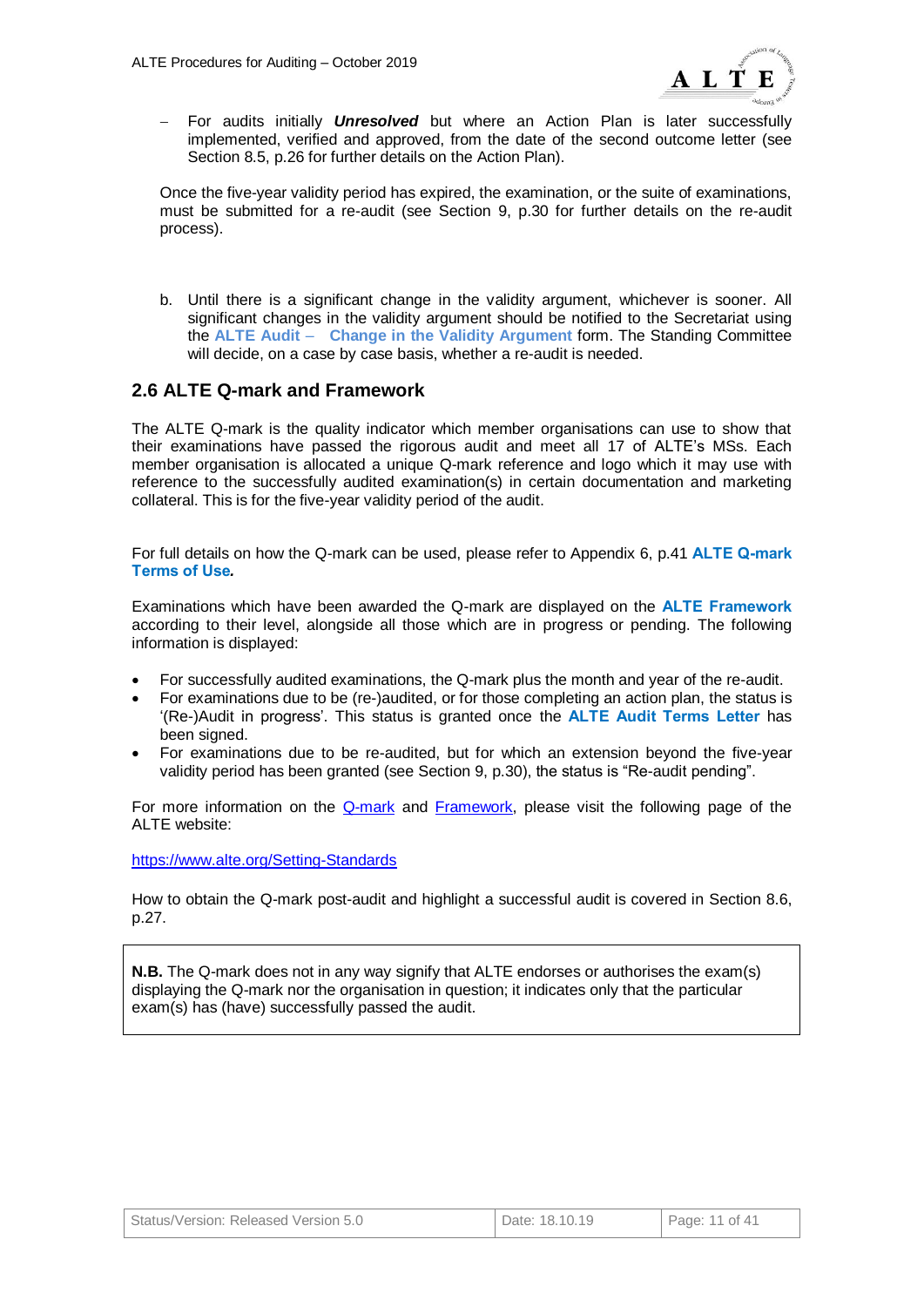

# **Section 3**

# **3.0 ALTE audit training**

### **3.1 The ALTE Audit System Training Programme**

The ALTE Audit System Training Programme is designed as an introduction to the ALTE Audit System and preparation for the auditing process. The programme is held prior to one of the biannual ALTE Meetings and Conferences and consists of two parts:

### **3.1.1 Orientation to the ALTE Audit System:**

It is a requirement for all prospective auditors and auditees (at least one person from the organisation to be audited) to attend the Orientation session.

The session comprises a one-day face-to-face training session and covers:

- Basic training on the ALTE Audit System.
- Interpretation of the MSs.
- How to construct validity arguments using the MSs.
- How to provide evidence for the MSs.

### **3.1.2 New ALTE Auditor training:**

It is mandatory for all individuals who wish to become ALTE auditors to attend in addition to the Orientation session; auditees may also attend.

The session comprises a one-day face-to-face training session and covers:

- Training on judgement of a validity argument.
- Preparation and conduct of an auditing visit.
- Report writing.
- Elements of standardisation.

## **3.2 ALTE auditor training**

On-going training (also known as standardisation or co-ordination sessions) is a requirement for all auditors. It is mandatory for new auditors to attend a standardisation session prior to their first audit. Face-to-face sessions are currently organised every 12 or 18 months and last one day.

Standardisation takes place to ensure that auditors are making decisions in line with the agreed approach and are confident in interpreting information. The sessions usually include reviewing anonymised reports and comparing standards for the more relevant or challenging MSs across different contexts.

**N.B.** All training sessions are free of charge. However all participants are expected to cover their own travel, accommodation and subsistence costs during training.

| Status/Version: Released Version 5.0 |  |  |
|--------------------------------------|--|--|
|--------------------------------------|--|--|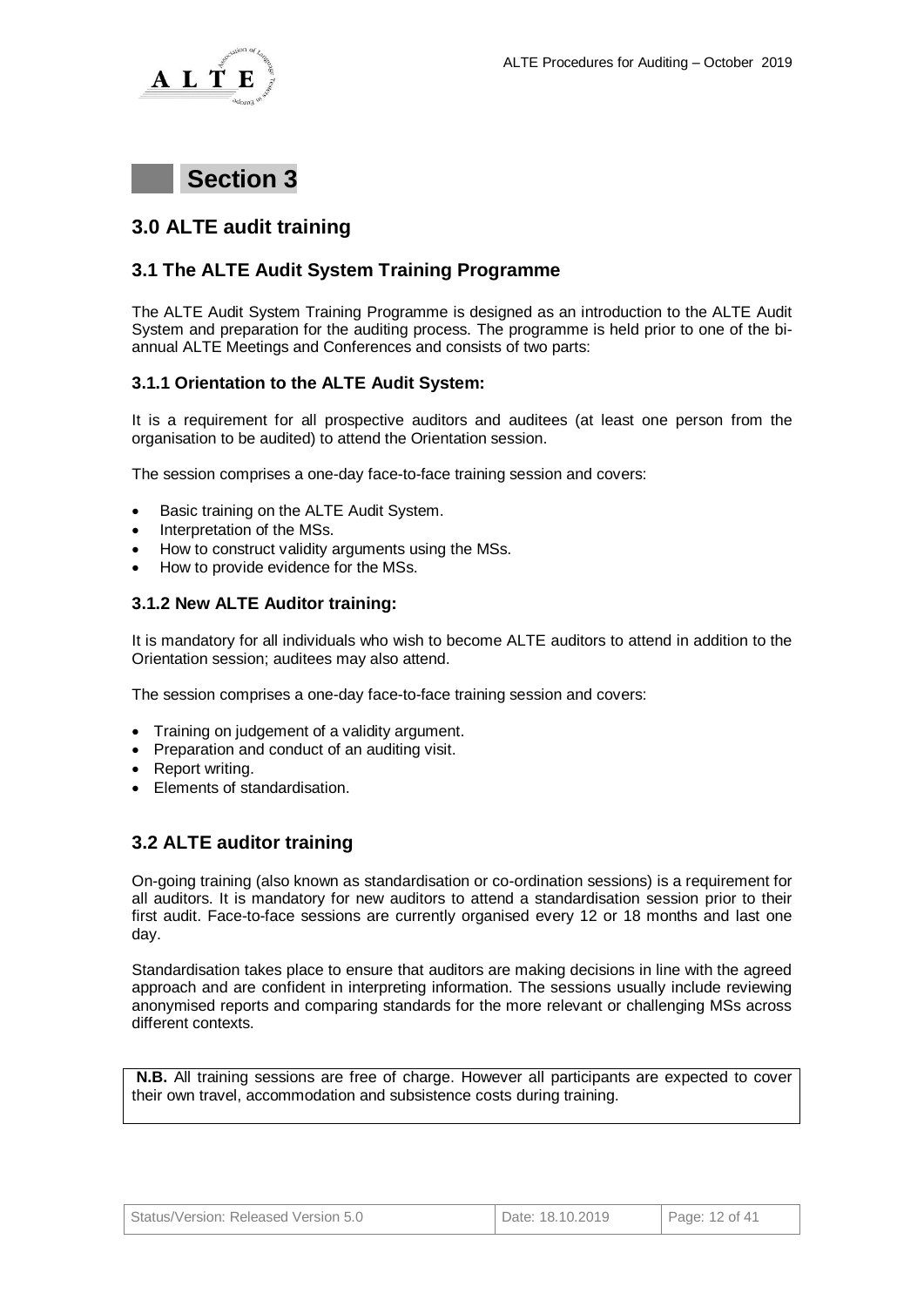



# **4.0 Auditors**

### **4.1 Becoming an ALTE auditor**

Applications to become an ALTE auditor are welcome from staff of ALTE member organisations and non-member consultants alike who have completed the required training (see Section 3, p.12) and have knowledge or expertise in the following areas of test development, construction and administration:

- Operational test-writing
- Construct theory
- Marking and grading
- Statistical analysis
- Examination administration and logistics
- Communication with stakeholders

In addition, knowledge of an additional European language at B2 level or above for receptive skills, and B1 level or above for productive skills, is desirable.

When the need arises, the ALTE Secretariat recruits auditors as follows:

- The **ALTE Auditor Application Form** is sent by the Secretariat to prospective auditors on request.
- As well as the professional and language knowledge outlined above, the form asks for information on professional qualifications and availability for auditing and further training/standardisation (see Section 3, p.12). Competencies in the area of statistical analysis are not expected to be limited to the knowledge of theoretical principles and models but must be supported by evidence of their practical application and use in quantitative procedures.
- **Note**: Non-member expert consultants must also send their CV. Further documentation may be requested and the Standing Committee may invite the applicant to an interview before a decision is made. Staff from ALTE member organisations are not required to send their CV but their application needs to be reviewed and ratified by the Standing Committee.
- Once the Secretariat has received an application, the applicant will be notified via email if they are required to attend an interview
- Once the Standing Committee has approved an application, the Secretariat will email the applicant to confirm that they have been successful and that they will be informed of any suitable audits as they arise (see Section 4.2, pp.13 - 14).

A database of fully trained ALTE auditors is held by the ALTE Secretariat.

## **4.2 Assigning auditors to audits**

When an organisation has submitted an application for an audit, the Secretariat assigns an auditor, aiming to give the auditor at least six months' notice. The following should be noted:

- It is not always possible to assign auditors to audits of examinations in their mother tongue. In such cases, knowledge of the tested language is desirable to at least B2 for receptive skills and B1 for productive skills. If this is not feasible,
	- a) the Secretariat will contact the auditee and auditor to agree on a common language to be used during the audit. In such cases, the auditee is also expected to provide the auditor with documentation translated into the common language, if requested. OR

| Status/Version: Released Version 5.0 |  |  |
|--------------------------------------|--|--|
|--------------------------------------|--|--|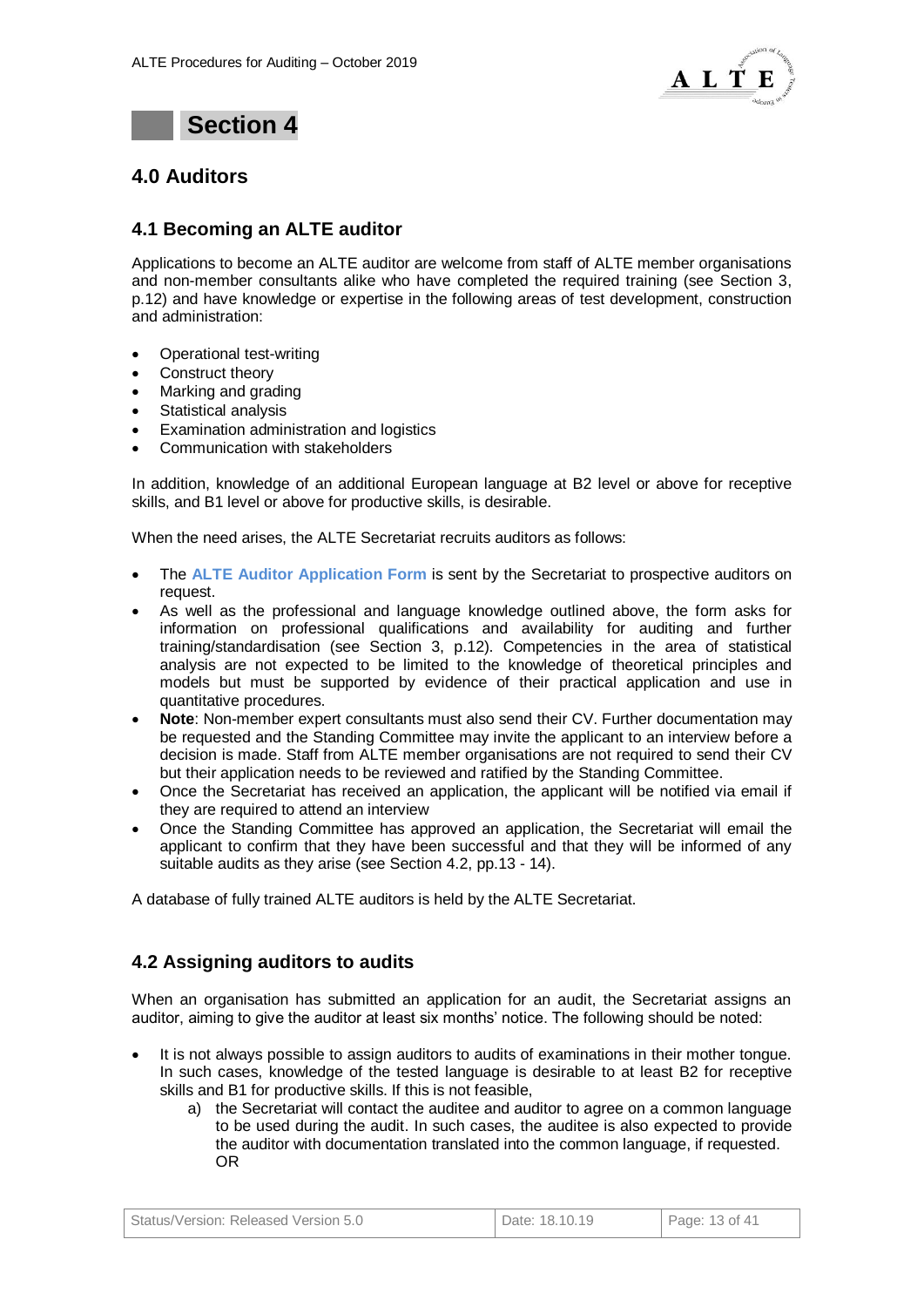

- b) if available, the auditor proposes a third person, who is a master of the language being tested, to help in translating the audit documentation. This must be agreed beforehand between auditor and auditee and it is advised that the auditee issues a confidentiality agreement to the translator too. Any costs that this would imply are borne by the auditee.
- Auditors are not assigned where there may be any possibility of a conflict of interest or where the audited organisation is a direct competitor. Auditors are requested to declare any such interest from the outset or alert the Secretariat if any concerns arise at a later stage.
- It is mandatory for all new auditors to attend a standardisation session prior to their first audit.
- The first time s/he conducts an audit, a new auditor is supported by a more experienced one. The pair of auditors, in these cases, shares responsibilities and fees and no extra charges will fall on the auditee. The fee of the audit will stay the same for one or two auditors. A confidentiality agreement will be issued by the auditee for each auditor as well as separate contracts (see Section 4.4, p.14), each one for a percentage of the total audit fee, as agreed by the auditors themselves. For clarity sake, only one of the auditors will act as the point of contact with the auditee and conduct the audit visit

## **4.3 Responsibilities of an auditor**

An auditor assumes a number of important responsibilities in undertaking their role during and beyond the auditing process. These are:

- Comprehensively reviewing the validity argument document.
- Offering assistance to the auditee where he/she has not developed and documented a validity argument which is sufficient for the purposes of an ALTE audit.
- Preparing a preliminary audit report.
- Communicating with the auditee and the Secretariat on the progress of the audit.
- Conducting the audit visit according to the agreed schedule.
- Notifying the Secretariat when the audit visit has been completed.
- Finalising the audit report and sending it to the Secretariat.
- Carrying out any follow-up work as requested by the Standing Committee.
- Attending regular standardisation meetings.

If an auditor is at any stage concerned that they will not be able to maintain the anticipated level of commitment, they should notify the Secretariat at once.

## **4.4 Contract/agreement**

The contract is between the audited organisation and the auditor. Once a suitable auditor has been selected, the Secretariat sends the **ALTE Audit Terms Letter** to the auditee advising him/her to issue a confidentiality agreement to the auditor and to create a contract for the auditing work.

Further information regarding costs and payments for the Audit System can be found in Section 2.3, p.9.

## **4.5 Confidentiality**

In signing the confidentiality agreement prepared by the auditee the auditor is expected to adhere to it not only during the lifetime of the audit itself and all follow-up activities but indefinitely. This includes auditor training and standardisation sessions as well as ALTE meetings and conferences.

| Status/Version: Released Version 5.0 | Date: 18.10.2019 | Page: 14 of 41 |
|--------------------------------------|------------------|----------------|
|--------------------------------------|------------------|----------------|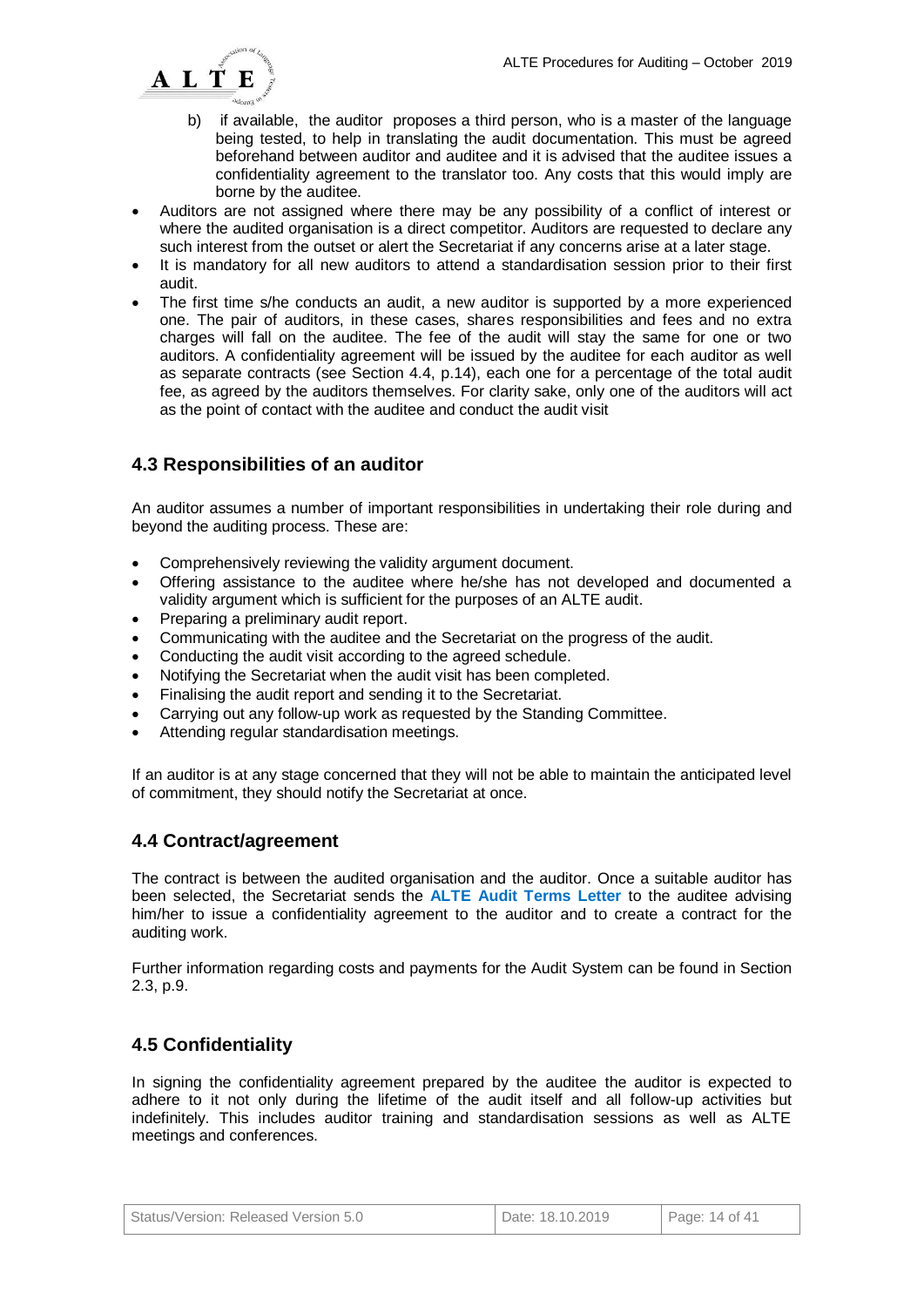

# **4.6 Feedback**

Following a review of the audit report by the Standing Committee, the auditor receives feedback on their audit via email from the Secretariat. This is sent on behalf of the Standing Committee and may include one or all of the following:

- A summary of the overall quality of the report
- Strengths and weaknesses of the auditor comments and judgements
- Comments on style or register
- Any other relevant information.

Auditors not on the Standing Committee are also sent the review of the Final Report issued by the Standing Committee pertaining to their audit. It is not possible to invite such auditors to these meetings because members of the Committee are elected to attend and much of the discussion is confidential.

| Status/Version: Released Version 5.0 | Date: 18.10.19 | $\vert$ Page: 15 of 41 |
|--------------------------------------|----------------|------------------------|
|--------------------------------------|----------------|------------------------|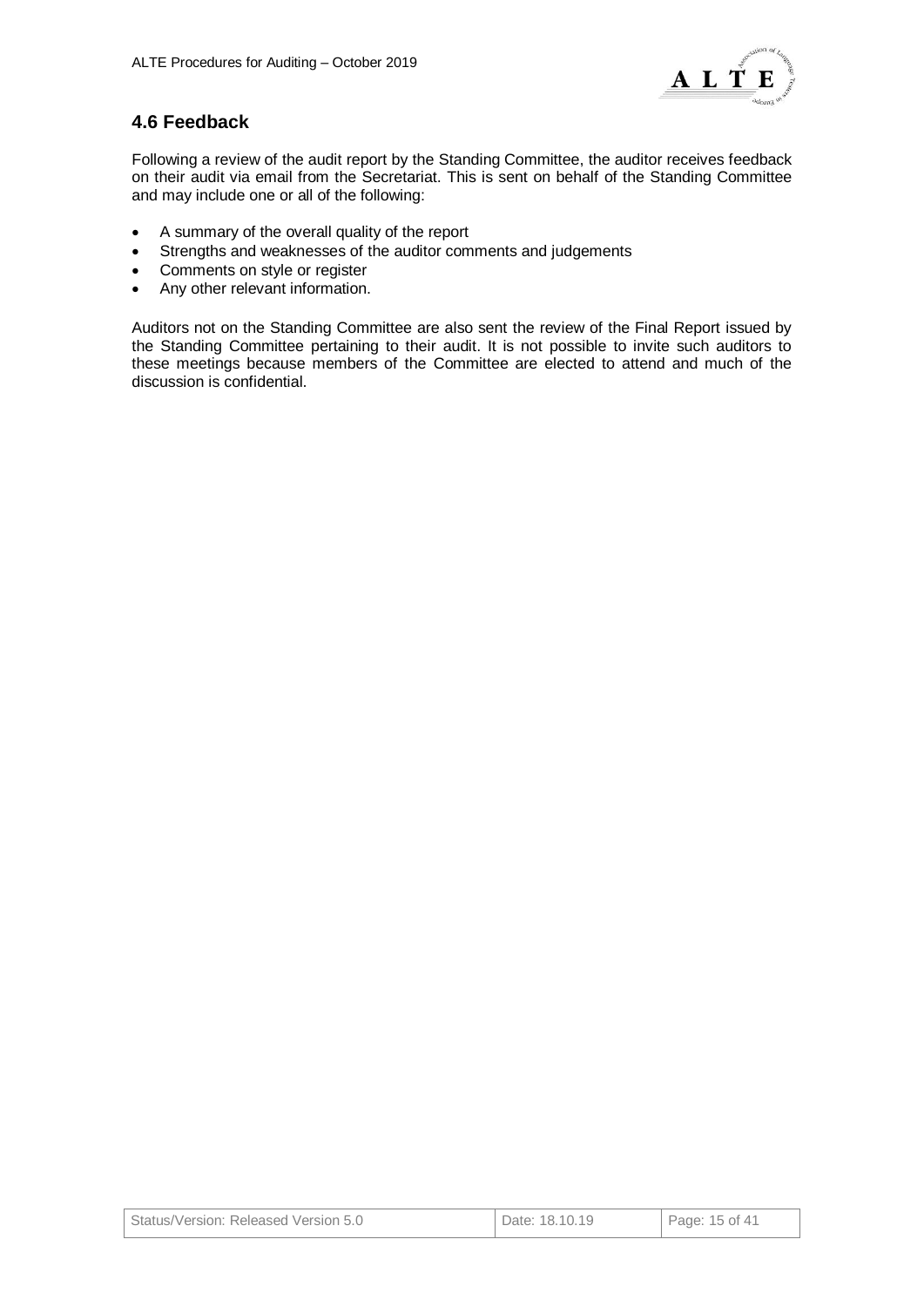

# **5.0 Applying for an ALTE audit**

# **5.1 Who is eligible to apply**

An existing ALTE member or a new institution applying for membership can apply for an ALTE audit. They should, however, only consider doing this if the answer to all the following questions is YES:

- Is the organisation confident that the examination or suite of examinations in mind meets an appropriate quality profile for the context of that examination?
- Is the organisation prepared to meet the demands of the auditing process?
- Has a representative from the organisation attended at least the **Orientation to the ALTE Audit System**?
- Has the organisation given a period of six months' notice to allow the pre-visit activity to be carried out?

The following steps are suggested to help the organisation decide:

- Completion of the **ALTE Quality Assurance Checklists** (see: [https://www.alte.org/Materials\)](https://www.alte.org/Materials)
- Reviewing all 17 MSs (see Appendix 2, pp.33 34).
- Familiarisation with the Procedures for Auditing (this document).

# **5.2 The audit application process**

As audit eligibility is restricted as outlined above, application forms are only available from the Secretariat. The process to apply is as follows:

- Once a request for an application form has been received, the Secretariat checks that a representative from the organisation has attended at least the **Orientation to the ALTE Auditing System** before forwarding an application form.
- The auditee submits the application to the Secretariat, who checks that the form has been completed correctly.
- Applications for audits of a single examination or a suite of examinations are both reviewed and approved by the Standing Committee at the next scheduled meeting, so auditees should bear this in mind in the planning stage. Three Standing Committee meetings are scheduled per year, usually in February, April and November.
- In the case of a suite of examinations, information is requested on the similarities of the examination formats and why the examinations are to be considered as a suite, and therefore suitable to be audited at the same time. Similarities of the examination formats include:
	- Domain, e.g. general, work, specific type of work (medicine or law), academic;
	- Audience, e.g. general, young learners, pupils, students;
	- Purpose, e.g. general, school leaving exam, academic exam, migration/integration;
	- Test format, e.g. number of items/tasks, type of items/tasks ;
	- Procedures, e.g.pretesting, data analysis;
- In reviewing the application, the Standing Committee considers a number of factors, for example whether the auditor could be unfairly burdened because examinations are insufficiently similar. All considerations are made in relation to the fairness of the system and its efficient

operation.

- Once the application is approved, the Secretariat identifies a suitable auditor for the audit.
- The selected auditor should have the requisite professional skills as defined in Sections 2.1, p.9 and 4.1, p.13.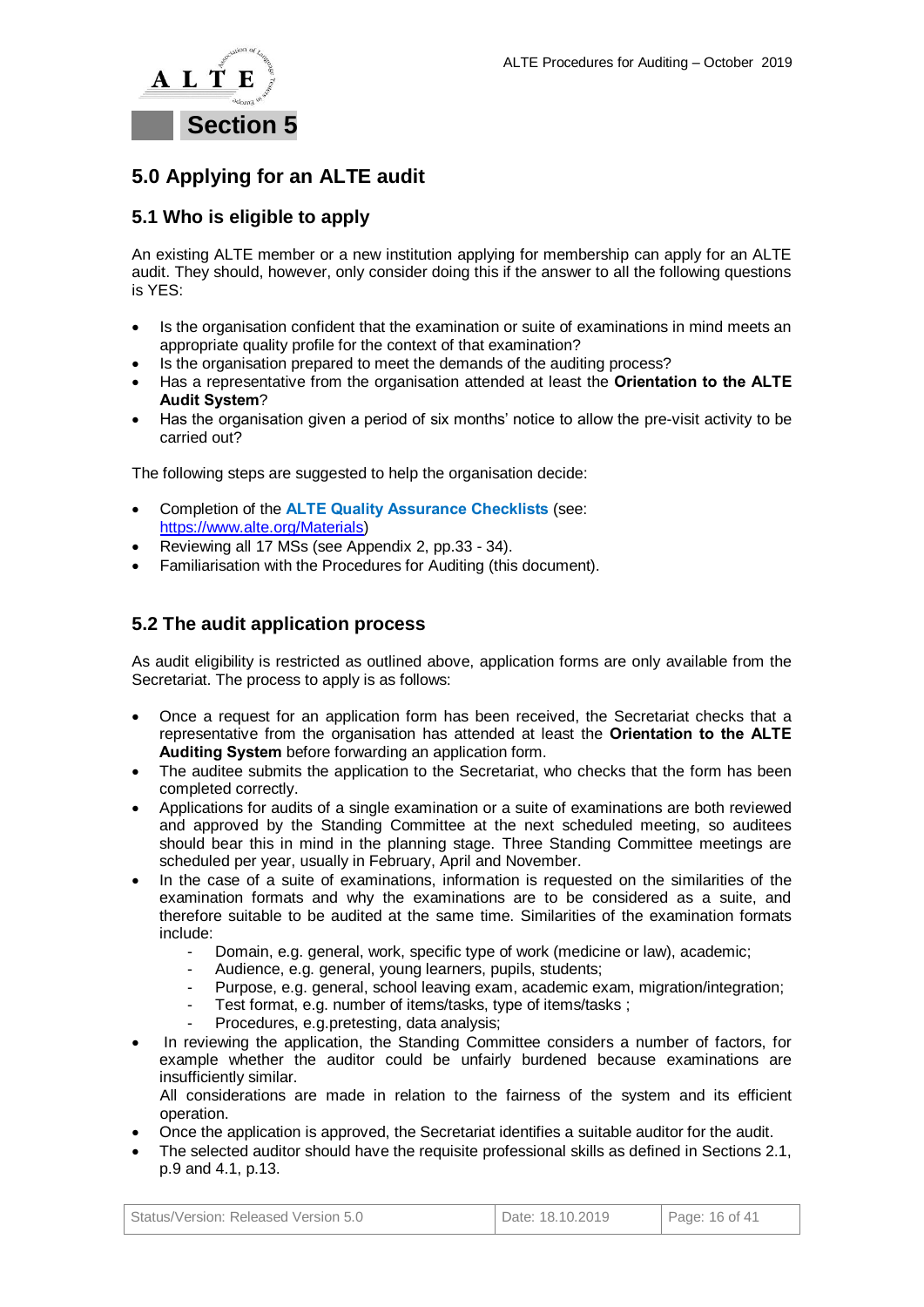

- The Secretariat contacts the proposed auditor to confirm they are available to do the work and advises the auditee of the proposed auditor. The auditee can reject the appointment of the proposed auditor only where there may be a possibility of a conflict of interest.
- Once confirmation from both parties has been received, the Secretariat sends the **ALTE Audit Terms Letter** to the auditee. The letter:
	- provides the auditor's email address and suggests that the auditee get in touch as soon as the letter has been signed and returned to the Secretariat;
	- recommends that a confidentiality agreement and a contract is arranged between auditor and auditee;
	- requests confirmation that the **ALTE Audit Report**, and the **Validity Argument of the Auditee** can be used, in anonymised form, by ALTE for future training purposes after the audit is complete.
- From this point onwards all arrangements relating to the audit are made between auditee and auditor. The first step is to establish a timetable for the pre-visit period, which shall not exceed a six months timespan from the signature of the Terms Letter to the audit visit. Any delay that could result in a pre-visit period lasting longer than six months must be communicated from the auditee to the Standing Committee, via the Secretariat. If the previsit period ends up lasting more than 12 months, the audit process is automatically invalidated, resulting in the auditee being required to reapply for a new audit (see Section 6, pp.19-20 for further information).
- Auditees may find it useful to review the reference documentation in the further reading section, as this may help in determining whether the examination(s) has/have an appropriate quality profile for auditing, or whether further improvements to quality issues should be made before applying for an audit.

**N.B**. Once the ALTE Audit Terms Letter has been signed, the audit status is *In progress.*

| Status/Version: Released Version 5.0 | Date: 18.10.19 | Page: 17 of 41 |
|--------------------------------------|----------------|----------------|
|--------------------------------------|----------------|----------------|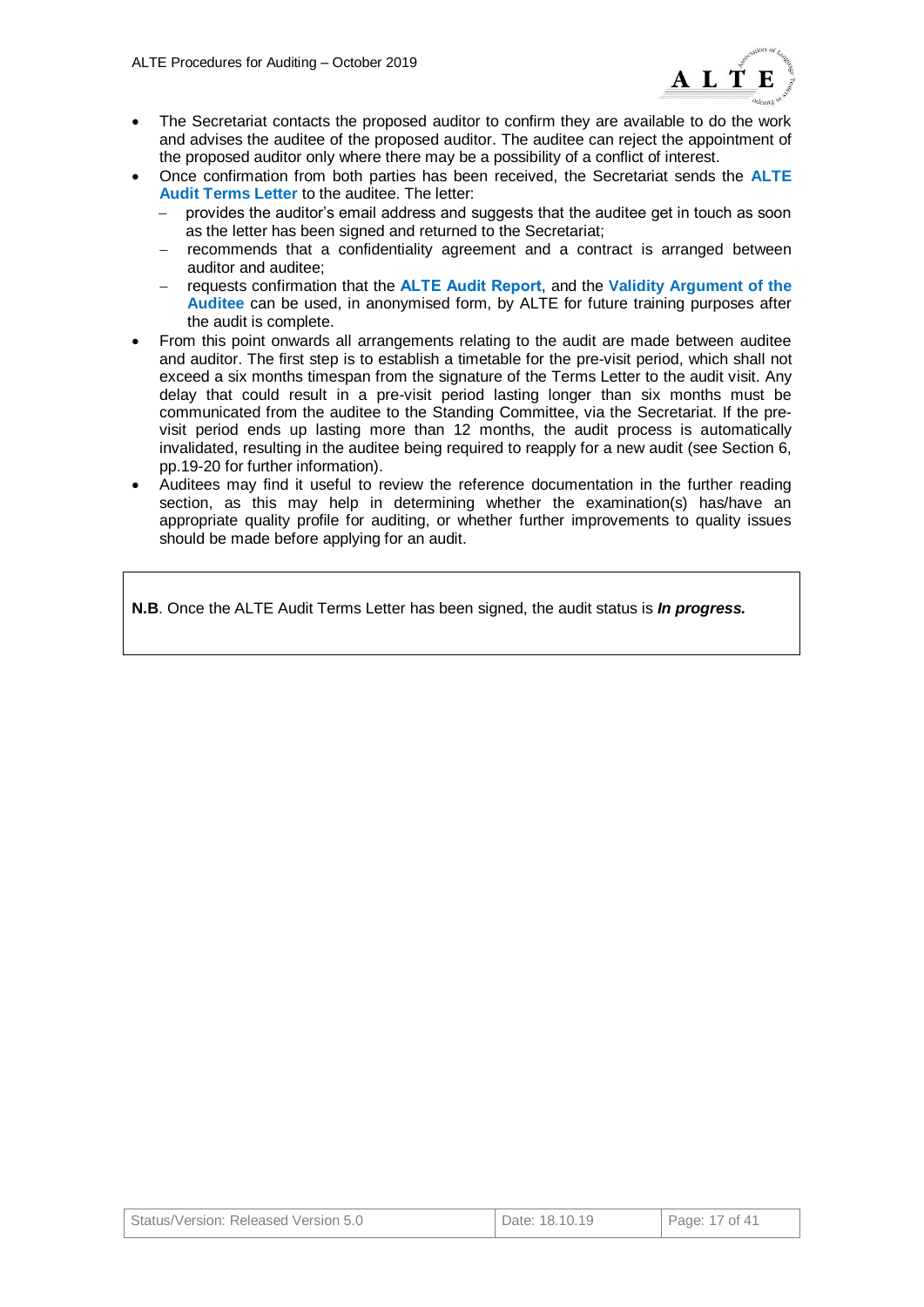

# **5.3 Flowchart of audit application process**



\* Standing Committee

| Status/Version: Released Version 5.0 | Date: 18.10.2019 | Page: 18 of 41 |
|--------------------------------------|------------------|----------------|
|--------------------------------------|------------------|----------------|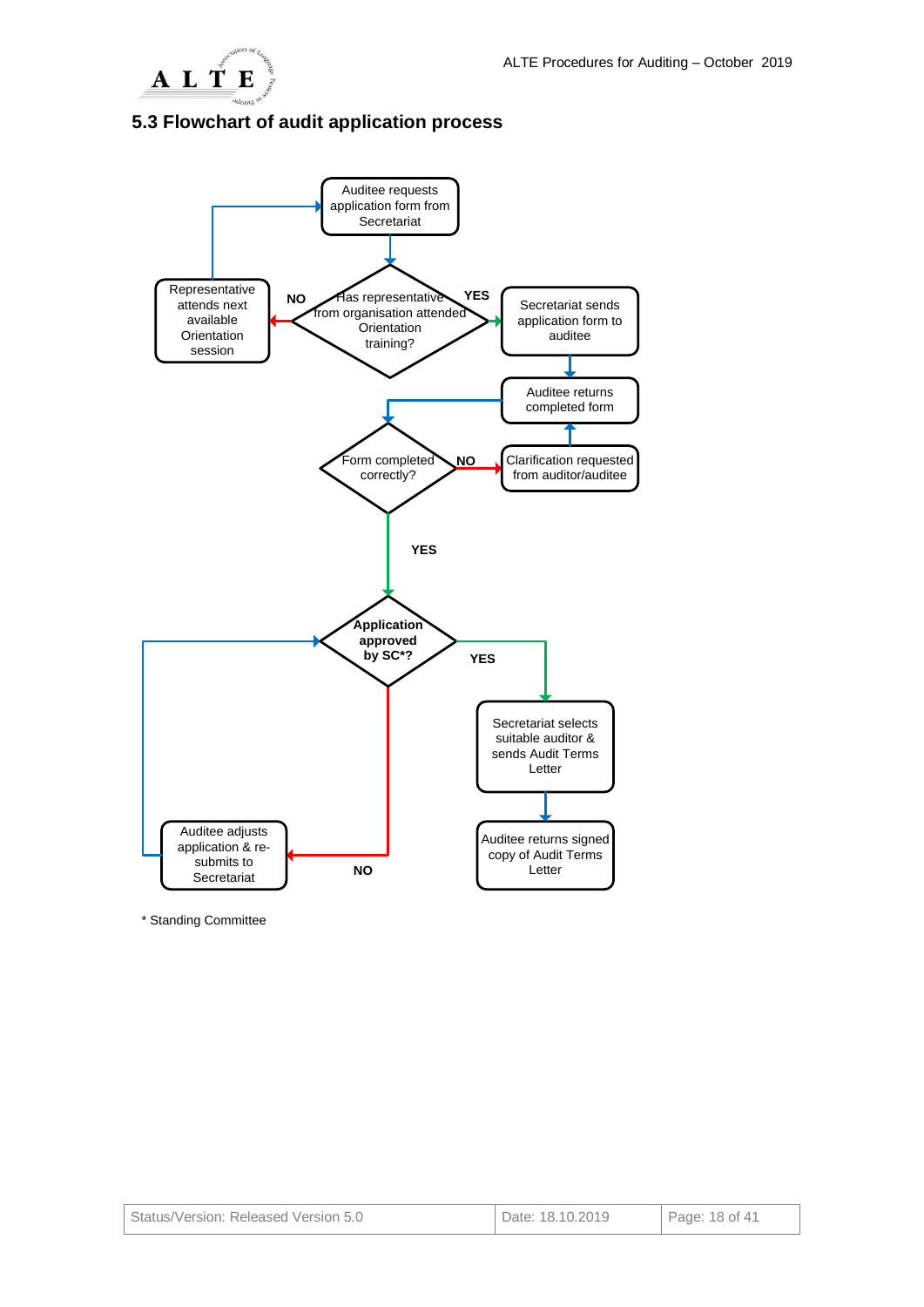

# **Section 6**

# **6.0 The audit process: Pre-visit phase**

The purpose of the pre-visit phase is to prepare written documentation on the examination(s) according to the 17 MSs. The auditee writes the validity argument (see below), which the auditor reads along with all supporting documentation. The auditor then writes a preliminary report or a list of questions.

The main stages of the pre-visit phase are as follows:

- The auditee completes the **Validity Argument of the Auditee** template, a copy of which is sent by the ALTE Secretariat as soon as the Audit Terms Letter has been signed**.** This is the basis of the audit and focuses on the description of the 17 MSs. It guides the auditee through the process of constructing a validity argument for the examination(s) under scrutiny, and a summary of the validity argument of 2–3 pages is required.
- The auditee sends the completed Validity Argument to the auditor, along with other supporting documentation, at least three months before the scheduled audit visit and is responsible for providing all necessary information for the audit process.
- Supporting documentation will vary depending on the argument put forward by the auditee, but may include the following:
- Test specifications
- Handbooks for candidates, teachers and/or other test-users
- Item-writer guidelines
- Reports or other research carried out (e.g. into alignment with external frames of reference)
- Sample tests
- Mark schemes
- Rated samples of candidate production
- Results of item analysis
- Demographic data on candidature
- Details of accreditation (e.g. by national government)
- Information on application procedures for centres
- Administration instructions for centres
- Information on centre monitoring procedures
- Publicity information for candidates, teachers and/or other test-users
- Information for candidates with special needs.
- The auditee must also provide a checklist of the documents included. This should be in the language in which the audit will be conducted and provides a guide to the documentation. If the auditor feels further documentation is required at this stage, he/she must request it directly from the auditee.

In preparation for the audit vist, the auditor sends a preliminary audit report, using the **ALTE Audit Report** template, to the auditee. This can be a description of the strong and weak points of the validity argument or a list of questions covering the main points of interest for the audit visit. (The auditor is sent a copy of the report template by the Secretariat as soon as the Audit Terms Letter has been signed by the auditee).

#### **N.B.**

- Pre-visit scrutiny of documentation forms a significant part of the audit itself and the auditor uses it to identify areas which may require closer attention during the audit visit. This is because the audit visit cannot be an in-depth check of all aspects of the construction and delivery of an examination due to time and practicality constraints.
- From this point on, an open dialogue must proceed between auditor and auditee.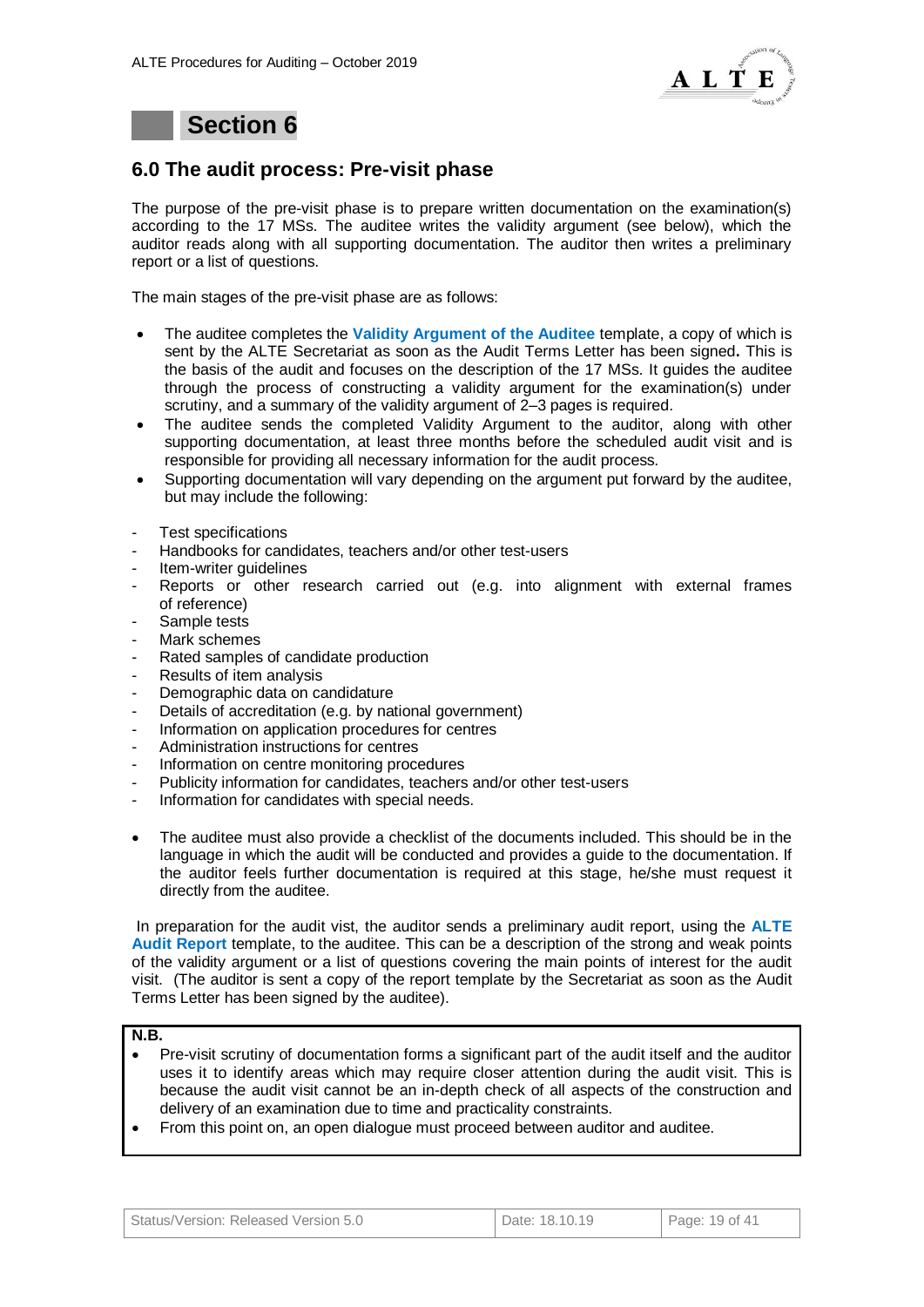

# **6.1 Pre-visit phase summary**



| Status/Version: Released Version 5.0 | Date: 18.10.2019 | Page: 20 of 41 |
|--------------------------------------|------------------|----------------|
|--------------------------------------|------------------|----------------|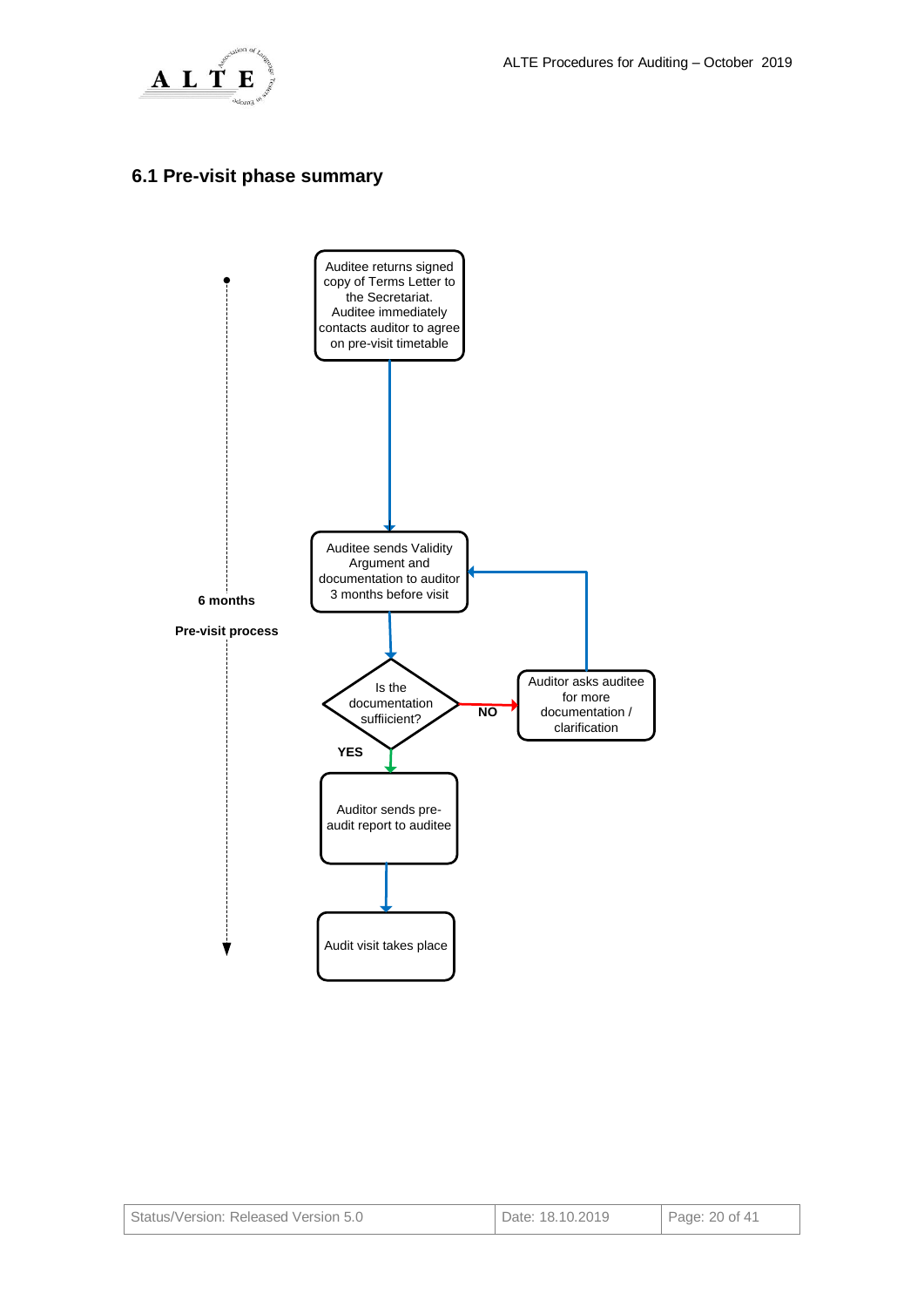



# **7.0 The audit process: The audit visit**

The purpose of the audit visit is for the auditor to review the validity argument presented by the auditee and clarify points where necessary. The success of the audit may be compromised if questions remain unanswered.

The auditor's preliminary audit report and the auditee's validity argument are the key documents for the visit.

## **7.1 Preparations for the audit visit**

The main points to preparing for an audit visit are as follows:

- The auditor and auditee liaise directly to agree on a schedule for sending pre-visit documentation and for the audit visit. The audit visit usually lasts one day but may take longer if a suite of exams is being covered.
- The auditee must ensure that all staff identified as required to take part will be available at agreed times.
- As a result of pre-visit preparation, the auditor must send a detailed list of the priorities to be discussed during the visit.
- The auditor may also ask for further documentation or evidence in advance of the audit visit, e.g. details of how candidates with special needs are catered for or how test constructors are recruited and trained. The auditee must respond in a timely manner and agree with the auditor what is needed and by when.

**N.B.** If the skills and expertise needed for a complete and comprehensive audit do not reside in one person, the auditee may seek support from colleagues with expertise in specific areas.

# **7.2 The audit visit**

The key points are:

| Audit objective:                | To confirm the auditee's argument that the examination(s) meet(s) the<br>MSs in a way that is appropriate for the context of the examination.                                                                                                                    |
|---------------------------------|------------------------------------------------------------------------------------------------------------------------------------------------------------------------------------------------------------------------------------------------------------------|
| Format:                         | An interview or series of interviews with staff of the audited organisation.                                                                                                                                                                                     |
| Length:                         | Minimum of one day, depending on the number of examinations audited.                                                                                                                                                                                             |
| Key documents<br>for the visit: | The 17 MSs described by the auditee in the Validity Argument of<br>$\bullet$<br>the Auditee and other supporting material form the basis of the visit;<br>The Preliminary Audit Report by the auditor forms the basis of the<br>$\bullet$<br>final audit report. |
| Feedback:                       | Where appropriate, the auditor should give oral feedback to either senior<br>personnel or staff closely involved with the examination(s) being audited.                                                                                                          |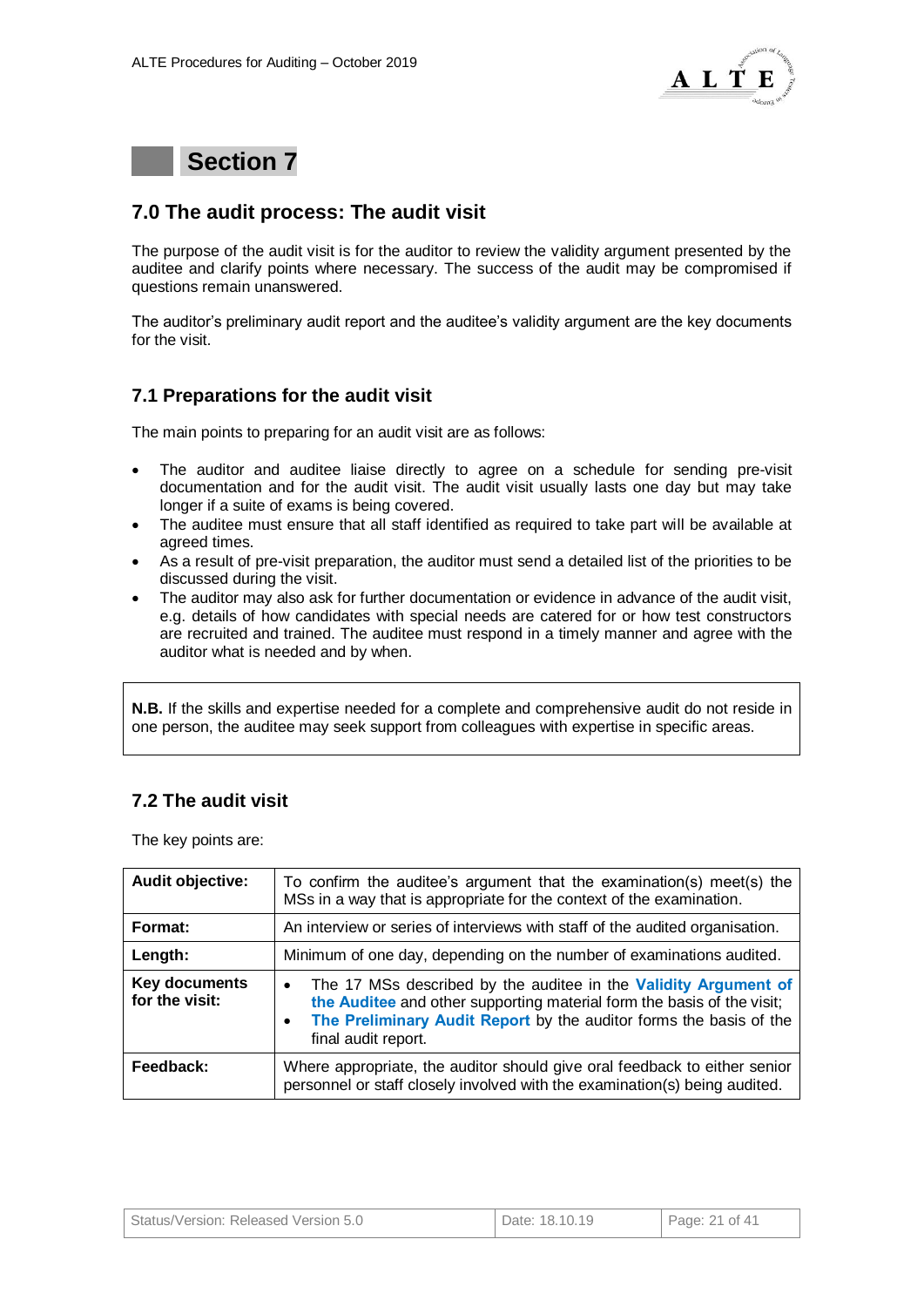

# **7.3 Conflicts or disagreements**

In the case of disagreement between the auditor and the auditee, both parties should contact the Standing Committee via the Secretariat, outlining their concerns and the details of the disagreement in full. The Standing Committee will discuss the case at their next scheduled meeting and their decision will be reported to both parties, again via the Secretariat. The process may take up to six months, during which time the status of the audit will be classified as *Pending*.

If, even after this process, a disagreement remains, the case can be referred to the Ombudsman who is an independent arbiter in instances of unresolved disagreements.

| Status/Version: Released Version 5.0 | Date: 18.10.2019 | Page: 22 of 41 |
|--------------------------------------|------------------|----------------|
|--------------------------------------|------------------|----------------|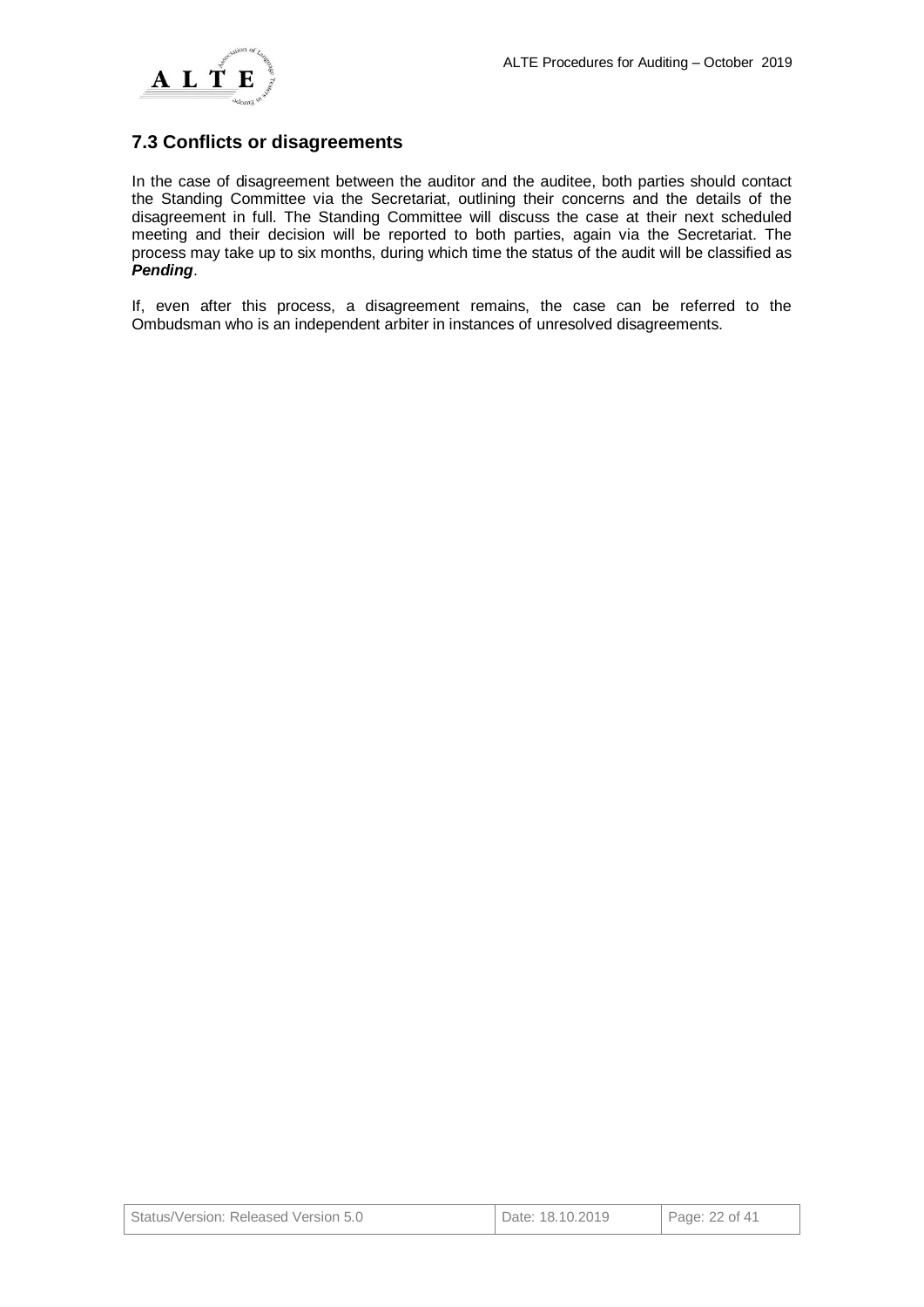



# **8.0 The audit process: Post-visit phase**

The purpose of the post-visit phase is for the auditor to write the final audit report. In this report an outcome must be given for each of the 17 MSs and for the audit as a whole (see Section 8.3, p.25). The report and the auditor's judgements will be discussed and approved by the Standing Committee.

### **8.1 Finalising the audit report**

After the visit, the auditor completes the final audit report, based on the preliminary audit report and using further information gained during the visit. The key points to the report-writing stage post-audit are as follows:

- The auditor writes the first draft of the final audit in English, within four weeks of the audit visit. The Final Report must be written using the report template (as supplied to the auditor by the ALTE Secretariat), which includes sections corresponding to the 17 MSs; when describing the auditee's argument in the report, the auditor should ensure that sufficient information is provided to enable the members of the Standing Committee to reach a reliable and fair judgement on whether or not the MSs have been met.
- Each individual MS is given one of three possible outcomes while the overall audit is given one of two possible outcomes (see Section 2.4, p.10).
- The report should be sent electronically by the auditor to the auditee within four weeks of the audit visit. The auditor must notify the Secretariat when this has been done.
- The auditee is allowed four weeks to correspond with the auditor to clarify any queries or issues raised, or to correct any factual inaccuracies or misunderstandings.
- The ALTE Audit Report is a joint responsibility of both the auditee and the auditor. The auditee needs to ensure that the final version of the report includes all the necessary information that had been provided to the auditor and, if applicable, point out those sections of the report that require more details. The ultimate version of the Final Report must be approved by the auditee.
- Once the Final Report has been approved by the auditee, the auditor sends a copy of it to the Secretariat.
- The Secretariat keeps the Final Report securely on file and also forwards it to the Standing Committee.
- Each report is independently analysed and commented on by two members of the Standing Committee who report their conclusions back to the Committee for further collective discussion. These two members are selected on a rotational basis. While analysing the audit report, the two Standing Committee members may contact the auditor and the auditee for further clarification, if necessary. Prior to the Standing Committee discussion, they share their conclusions with the auditor.
- The Standing Committee, as the representative of ALTE, scrutinises and either rejects or ratifies the report's findings at the next scheduled Standing Committee meeting. Decisions are taken by majority vote, and a minimum of five 'pro' votes is required to pass any decision.
- Unless sufficient information is provided to the Standing Committee, the final decision cannot be made and in such cases the auditee or the auditor will need to be contacted again for further clarification.
- Once the report has been reviewed and the outcome formally decided, the auditor receives feedback via the Secretariat.

#### **N.B.**

Confidentiality is an important issue. Therefore, all information and documentation on the audited examination(s) and the organisation concerned which is not publicly available and which was used by the auditor must be destroyed or, on request, returned to the auditee. This includes hard copies as well as electronic copies of documentation submitted before the audit visit, documents relating to the audit visit itself and also the auditor's preliminary and Final Reports.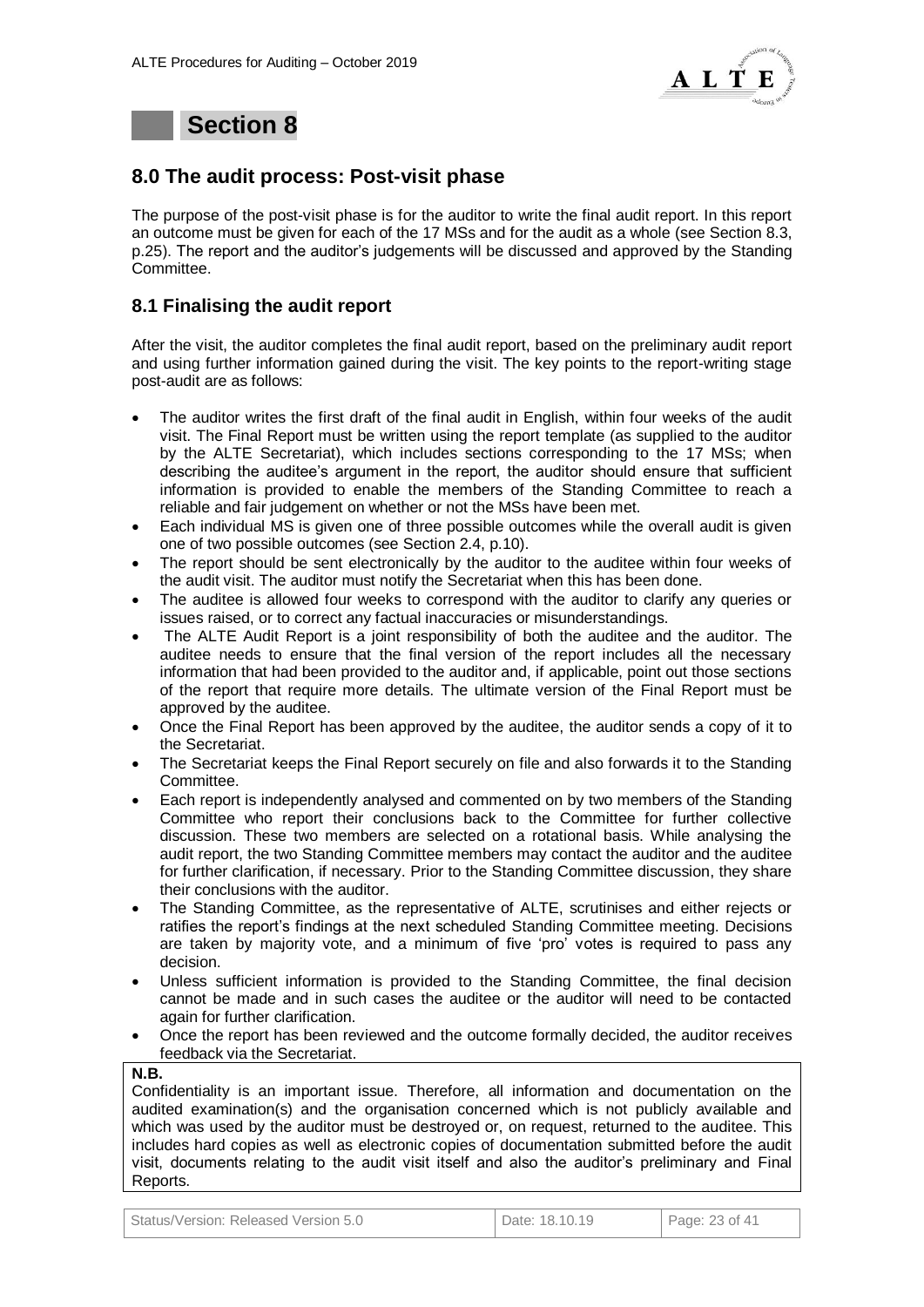

# **8.2 Post-visit phase summary**



| Status/Version: Released Version 5.0 | Date: 18.10.2019 | $\vert$ Page: 24 of 41 |
|--------------------------------------|------------------|------------------------|
|--------------------------------------|------------------|------------------------|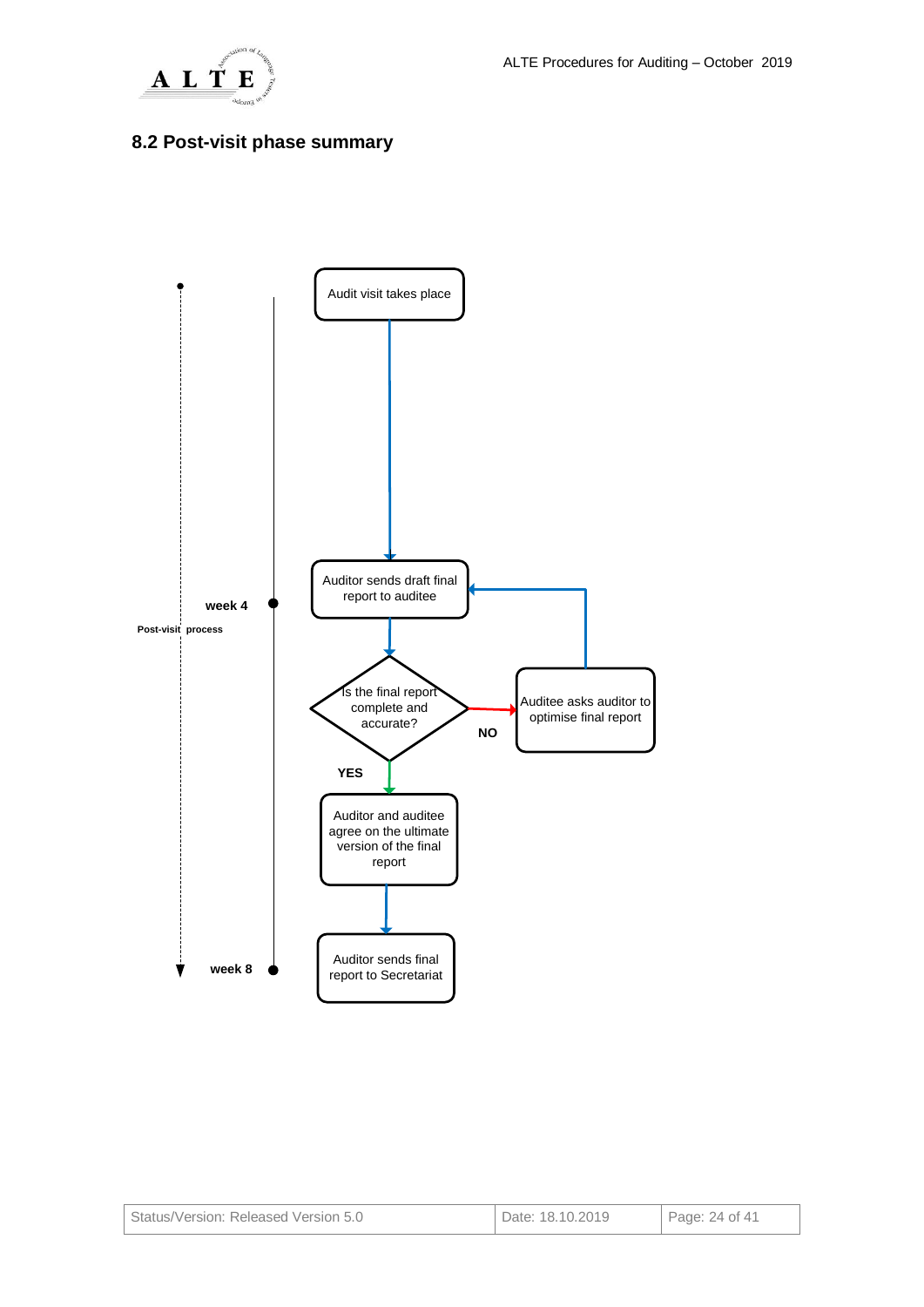

# **8.3 Audit outcomes**

Once a decision has been agreed by the Standing Committee, the result of the audit is considered final. The outcomes of each MS and the audit as a whole are communicated to the auditee via a formal **Outcome Letter** from the Secretariat, as described in Sections 8.3.1 and 8.3.2, p.25.

### **N.B.**

The overall audit outcome is valid for five years from the date of the original outcome letter. In cases where the outcome is initially *Unresolved,* but where an Action Plan is later successfully implemented, then verified by the auditor and approved by the Standing Committee, the audit is valid from the date of the second outcome letter (see below).

### **8.3.1 Outcomes for the individual MSs**

| Standard met:     | Well    | Good practice (GP)<br>Satisfactory with recommendations for improvement (RFI) |  |
|-------------------|---------|-------------------------------------------------------------------------------|--|
|                   | Minimum |                                                                               |  |
| Standard not met: |         | In need of improvement (INI)                                                  |  |

### **Standard met: Good practice (GP):**

- This is awarded if evidence of efficient, well-defined and focused procedures is presented. The appropriate involvement of stakeholder groups in the examination processes is also taken into consideration;
- See **The Principles of Good Practice** (version October 2001) for further information. This represents the benchmark for the quality of standards described here.

### **Standard met: Satisfactory with recommendations for improvement (RFI):**

 This is awarded if a MS is met but where there are areas which could benefit from improvement. In cases where *RFI* is given, the outcome letter states which aspect(s) of the MS concerned could be improved and the Standing Committee may recommend actions to be taken.

### **Standard not met: In need of improvement (INI):**

- This is awarded if no aspect of the MS concerned is implemented, or if it is implemented in an inappropriate way.
- The outcome letter states the MS(s) which are not met and the Standing Committee will request that an Action Plan should be outlined and completed by the auditee (see Section 8.5, p.26).

### **8.3.2 Outcomes for the whole audit**

| All MSs met:             | <b>Resolved</b>   |
|--------------------------|-------------------|
| One or more $MS = INI$ : | <b>Unresolved</b> |

### **Resolved:**

This is awarded when all MSs are found to be either *GP* or *RFI*.

| Status/Version: Released Version 5.0 | Date: 18.10.19 | Page: 25 of 41 |
|--------------------------------------|----------------|----------------|
|--------------------------------------|----------------|----------------|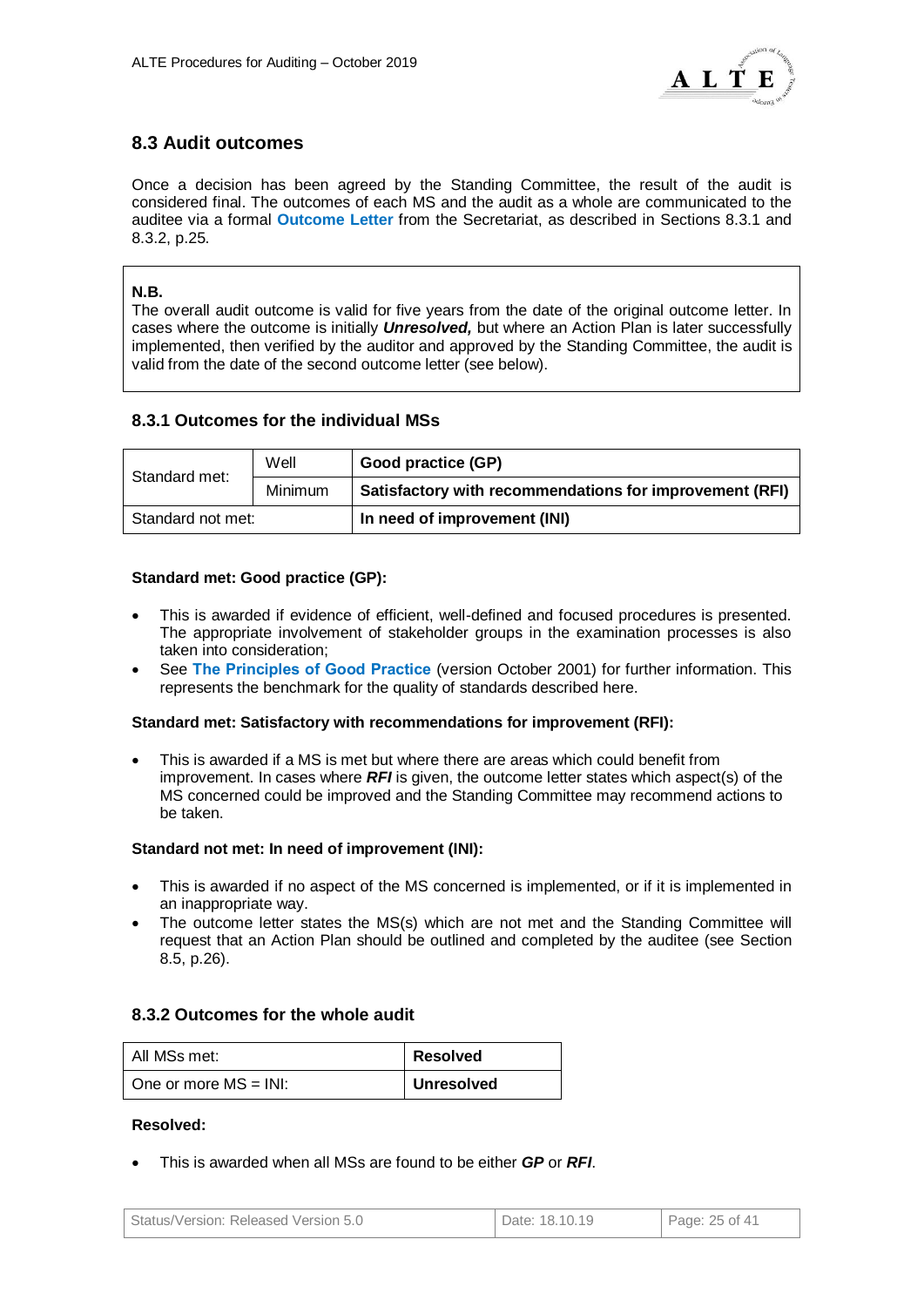

- The **ALTE Q-mark** is awarded to the audited exam(s). The auditee is entitled to make use of the Q-mark in its documentation as described in the Terms of Use (see Appendix 6, p.41 for the **ALTE Q-mark Terms of Use** and Section 8.6, p.27).
- Where *RFI* have been recorded, these should be taken into account by the auditee in order to strive for further improvement and good practice.

### **Unresolved:**

- This is applied when one or more MSs has/have not been met;
- The Standing Committee requests that an Action Plan should be outlined using the **ALTE Audit Action Plan 1 - Outline** template (see Section 8.5, p.26).

**N.B.** The audit is complete only when the examination(s) meet(s) *all 17* MSs.

## **8.4 Communication about the audit programme**

At the ALTE General Meeting and Members' Update Meeting, the Secretariat reports back in general terms on audit activity. This includes a summary of:

- Completed audit outcomes.
- Audits in progress.
- Audits that have been superseded by a re-audit.
- Examinations not yet audited.

**Note:** See Appendix 5, p.39 for a timeline of the audit validity lifecycle.

## **8.5 Follow-up: ALTE Audit Action Plan**

In the case of an *Unresolved* outcome, when one or more of the MSs are found to be *INI***, t**he Standing Committee asks the auditee to write an Action Plan.

The key stages to creating an Action Plan are:

- Once the audit outcome has been communicated to the auditee, the Secretariat emails them a partially completed copy of the **ALTE Audit Action Plan 1 - Outline.** This forms the basis of the Action Plan and is the first of three documents which are completed at various stages to record the progress of the Action Plan.
- Section A of the Action Plan Outline is completed by the Secretariat before it is sent to the auditee, and contains details of each of the MSs not met and judged to be *INI*. It may also include extracts from the audit report, the auditor's suggestions, and comments from the Standing Committee.
- In Section B, the auditee describes the actions to be undertaken for the MSs concerned and gives a timescale for completion.
- The auditee must send the completed template to the Secretariat within six months of receipt of the audit outcome letter.
- The actions mentioned in the outcome letter must be completed within a period of up to five years from the date of the outcome letter.
- An **Interim Report (ALTE Audit Action Plan 2)** on the progress of the action plan should be sent to the Secretariat after 18 months, in order to be approved by the Standing Committee at the next scheduled meeting. (The exact timescale of when this should be completed is detailed in the outcome letter). A copy of the relevant template is sent from the Secretariat to the auditee by the due date..
- After the Action Plan has been carried out, the auditee writes up the details in the **Final Report (ALTE Audit Action Plan 3)**.The Secretariat arranges for the original auditor, if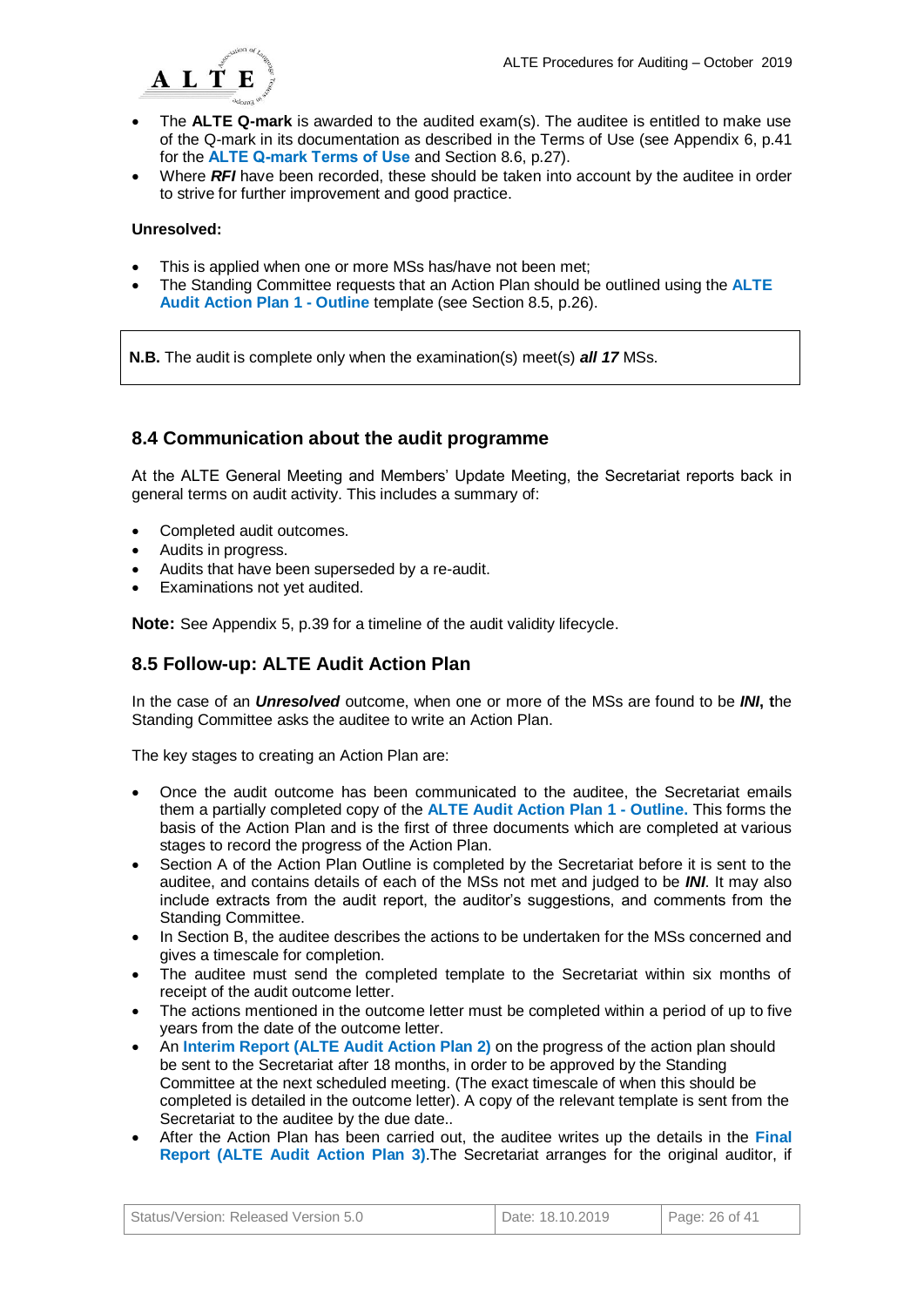

possible, to thoroughly review the finalised Action Plan (in the same way as the Audit Report).

- The **ALTE Audit Terms Letter - Action Plan Review** is issued to ratify further arrangements between the auditee and the auditor. The letter provides the auditor name and his/her email address, recommends that a confidentiality agreement and a contract is arranged for the auditor and states that invoicing and payment arrangements are to be made as per normal audit. It also suggests that the review of the action plan should take 2-3 days, including preparation and writing-up the findings.
- The Final Report and the auditor's findings are submitted to the Standing Committee and reviewed at their next scheduled meeting. If the actions can be verified, the Action Plan is approved; if not, a re-audit is required.
- Once the plan has been approved and the audit outcome modified from *Unresolved* to **Resolved**, the Q-mark is awarded to the audited exam(s) with the 5-year validity period beginning from the date of the second outcome letter.

## **8.6 Highlighting a successful audit**

All completed audits and (re-)audits in progress or pending are displayed on the [ALTE](https://www.alte.org/resources/Documents/2018-05-15%20ALTE%20Framework%20v24.pdf)  [Framework page.](https://www.alte.org/resources/Documents/2018-05-15%20ALTE%20Framework%20v24.pdf) Once a successful audit outcome has been communicated to the auditee, the Secretariat updates the Framework document to display the organisation's Q-mark alongside the audited examination(s). (See Section 2.6, p.11 for further information).

The auditee can also highlight the success of an audit in the following ways:

- Use the Q-mark in documentation and marketing collateral relating to the audited exam(s). A copy of the Q-mark in various formats and colours can be obtained from the Secretariat, while details on how the Q-mark may be used are described in the ALTE Q-mark Terms of Use. The Secretariat may ask to check the proposed use.
- Post a short article in the **News** section of the ALTE website. The auditee first submits a draft to the Secretariat including the following information:
- background on the organisation;
- summary of audit process;
- summary of what was audited;
- a quote from the auditee.

The Secretariat reserves the right to edit the article but will gain approval from the auditee prior to publication on the ALTE website.

### **8.7 Feedback**

The **ALTE Procedures for Auditing** are a quality management system, and as such are subject to review. ALTE welcomes feedback regarding the audit system and both auditors and auditees will be given the opportunity to send feedback to the Standing Committee via the Secretariat, when an audit is resolved. This is in the form of a questionnaire which will be sent to auditors and auditees, and will then be used by ALTE to inform future development of the audit system.

### **8.8 Appeals**

Disputed outcomes which cannot be resolved by the auditor and auditee must be outlined in writing to the Standing Committee and will be discussed at the next scheduled Standing Committee meeting. See Section 7.3, p.22 for further information.

| Status/Version: Released Version 5.0 | Date: 18.10.19 | $\vert$ Page: 27 of 41 |
|--------------------------------------|----------------|------------------------|
|--------------------------------------|----------------|------------------------|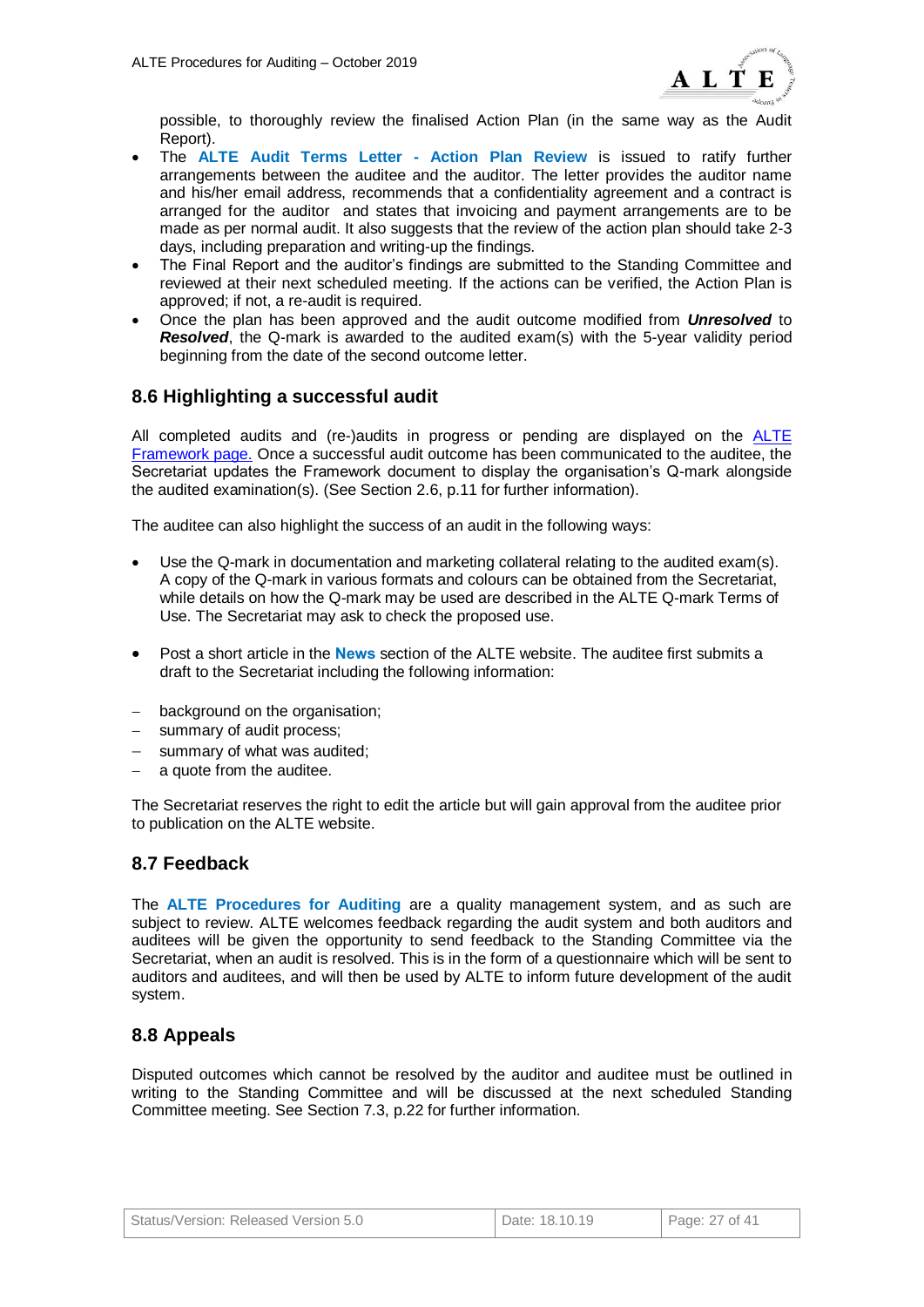

# **8.9 Consultancy role**

An important feature of the outcome of the audit visit is that the auditor functions as consultant. Where the outcome is *Resolved*, the auditor may feel that some aspects of the examination(s) could still benefit from improvement, even if they meet the MSs. These recommendations form part of the report, although the extent to which they are acted upon is at the discretion of the auditee.

| Status/Version: Released Version 5.0 | Date: 18.10.2019 | Page: 28 of 41 |
|--------------------------------------|------------------|----------------|
|--------------------------------------|------------------|----------------|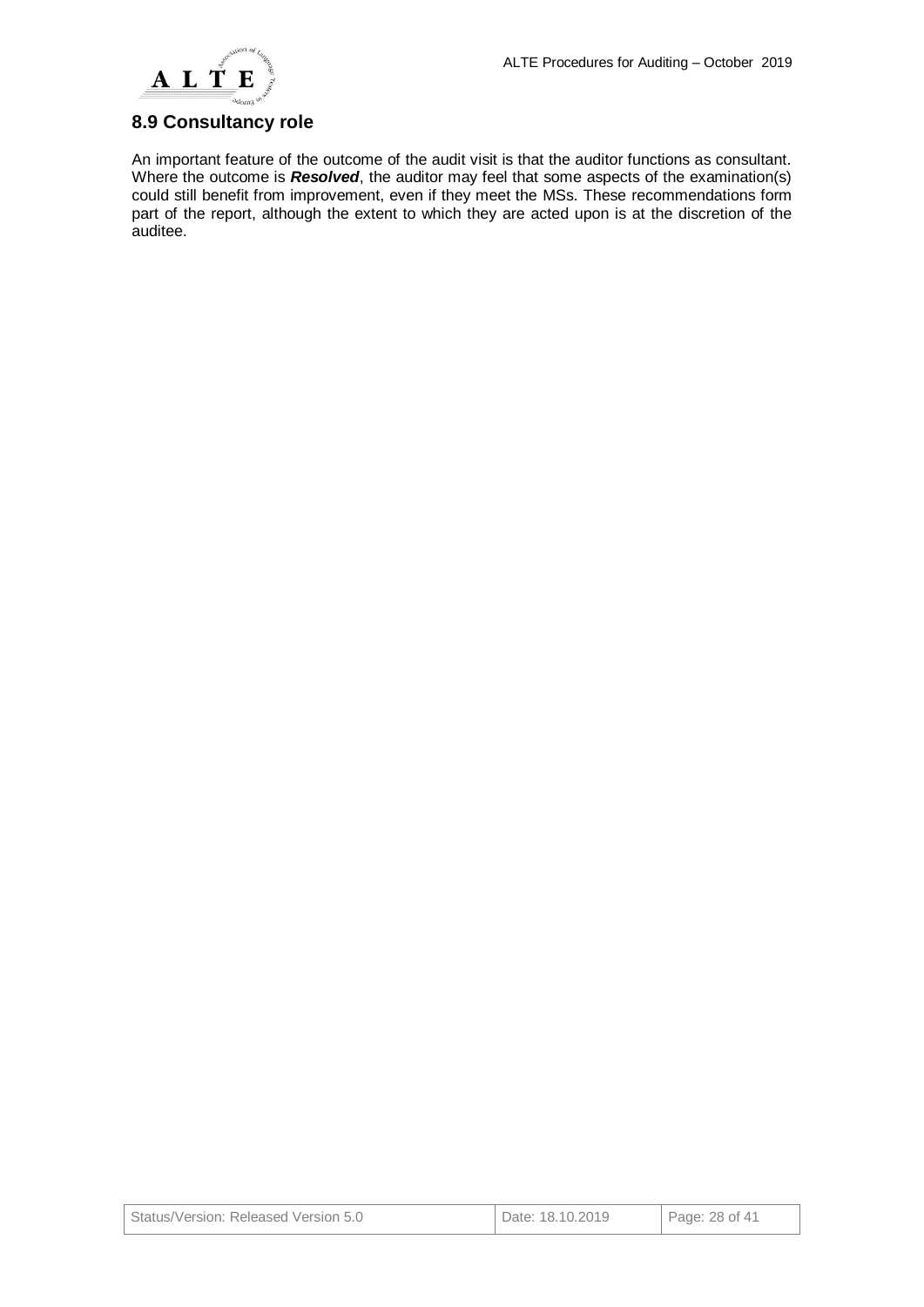

# **8.10 Post audit summary**

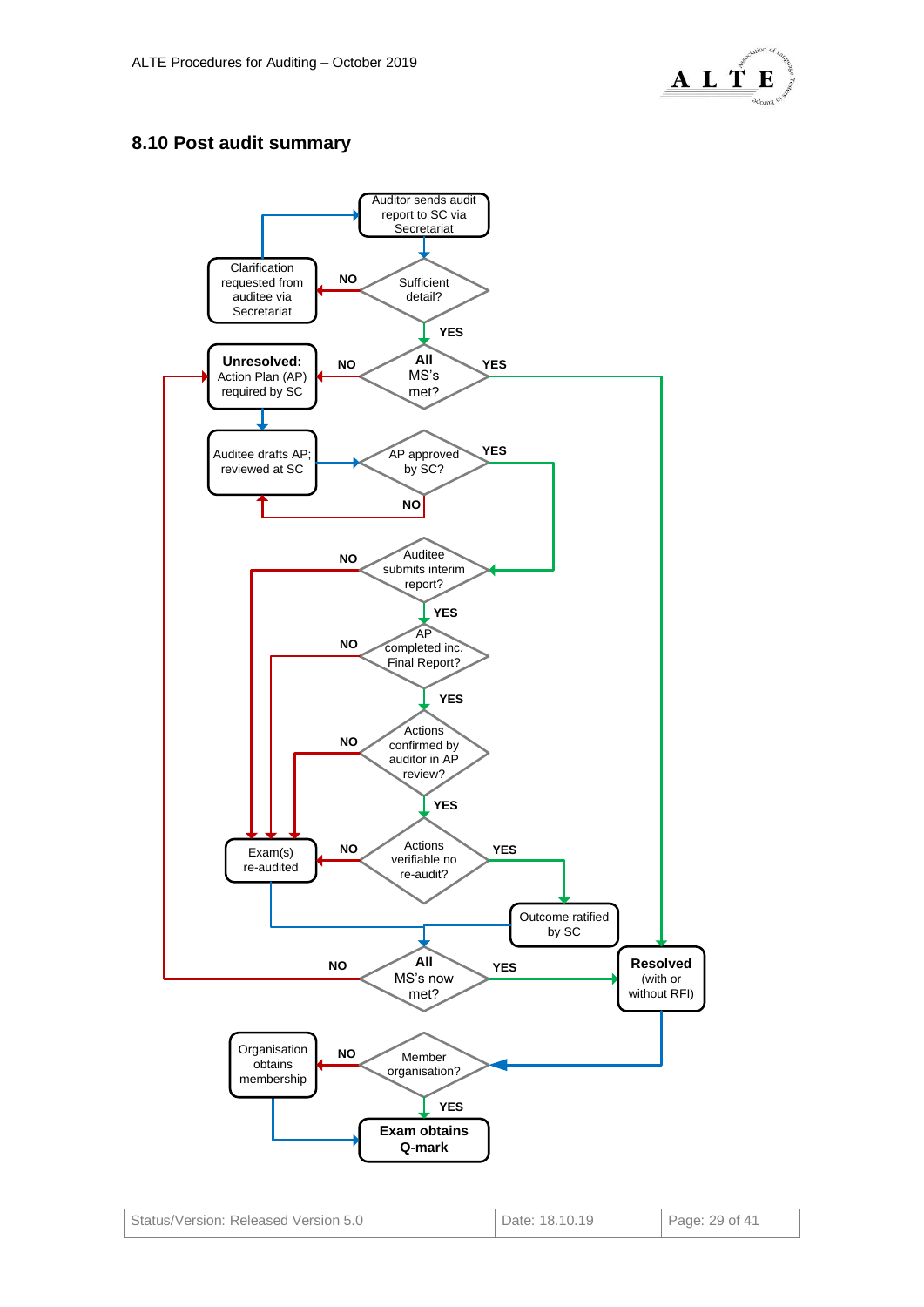

# **Section 9**

# **9.0 Re-audit**

Once the five-year validity period of an audit has expired, the examination, or the suite of examinations, must be submitted for a re-audit. The re-audit process is based on the assumption that the quality standards verified in the previous audit have been maintained throughout the period and that, in a perspective of an ongoing enhancement to the system, improvements in the procedures have been introduced. The re-audit therefore represents for the auditee an important occasion to verify the progress on the re-audited examination's processes related to the 17 MSs and to reflect on future improvements.

## **9.1 Timing**

Eighteen months prior to the audit expiry date, the auditee receives a letter from the Secretariat reminding them that their examination/s is/are due for a re-audit. A new application must be submitted for the approval of the Standing Committee (see section 5.2, pp 16-17). When necessary, an additional six months to complete the re-audit process after the expiry date is always granted and the Q-mark can be kept during this period.

In exceptional cases (ie. where there are relevant changes in the validity argument due to be introduced imminently), a request to postpone the re-audit can be submitted by the auditee to the Standing Committee prior to the audit expiry date. If approved by the Committee, a maximum extension of two years is granted by the end of which a re-audit should be completed. If no re-audit is completed within that period of time, the Q-mark will be withdrawn.

## **9.2 Re-audit process and documentation**

The re-audit process comprises the following phases:

- Once the application has been approved by the Standing Committee, the Secretariat informs the auditee and sends them the **Validity Argument of the Auditee – Re-audit** template and a copy of the prior Audit Report of the examination or suite of examinations in question. The prior Audit Report is taken as a point of reference by the auditee when developing the Validity Argument for the re-audit, by highlighting what procedures have been maintained throughout the five years without major changes and what improvements have been introduced and how these have positively impacted on the validity argument. Evidence of the maintaining and implementation of any procedure must be attached to the Validity Argument.
- The **ALTE Audit Terms Letter – Re-audit** is issued to ratify arrangements between auditor and auditee. A standard re-audit process is expected to last around five months from the signature of the Terms Letter to the issue of the Final Report and would involve the auditor for 3–4 working days.
- The auditee contacts the auditor to formalise contract and confidentiality agreement (see section 2.3, p. 9 and section 4.4, p. 14) and advise him/her on the estimated date for the reaudit documentation to be ready to be sent to him/her. This should be within two months from the Terms Letter signature date.
- The Auditee sends the **Validity Argument of the Auditee – Re-audit**, with the annexed documentation, to the auditor.
- The auditor reviews the documentation and fills out a first draft of the **ALTE Audit Report – Re-audit** template, a copy of which has previously been sent to him/her by the Secretariat.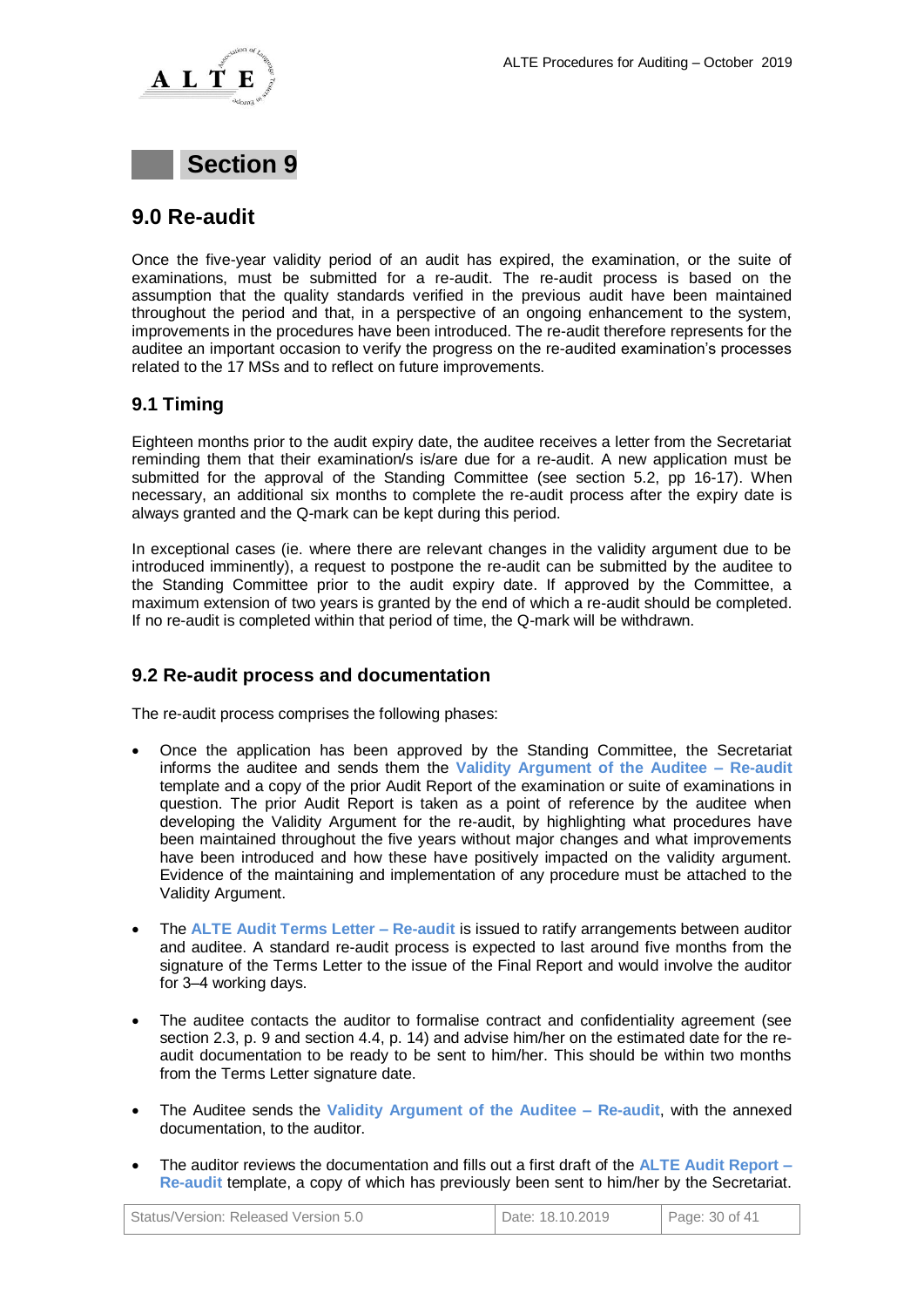

In revising the Validity Argument, the auditor focuses on the evidence that is provided by the auditee to sustain their argument that the procedures have been maintained in line with the 17 MSs throughout the years and he/she pays particular attention to the MSs on which a previous *RFI* has been advised by the Standing Committee, to verify whether measures of improvement have been adopted and, if so, whether they are adequate.

- While reviewing the documentation, auditor and auditee maintain communication. If major changes in the validity argument have been introduced throughout the years, such to make a re-audit visit necessary to verify evidence in loco, the auditor agrees with the auditee to arrange a re-audit visit and informs the Standing Committee, via the Secretariat, of the decision. In case of disagreement, the Standing Committee is the final arbiter.
- The auditor finalises the **ALTE Audit Report – Re-audit** and sends a first draft to the auditee.
- Procedures follow as per first audit (see Section 8.1, pp. 23-24)

| Status/Version: Released Version 5.0 | Date: 18.10.19 | Page: 31 of 41 |
|--------------------------------------|----------------|----------------|
|--------------------------------------|----------------|----------------|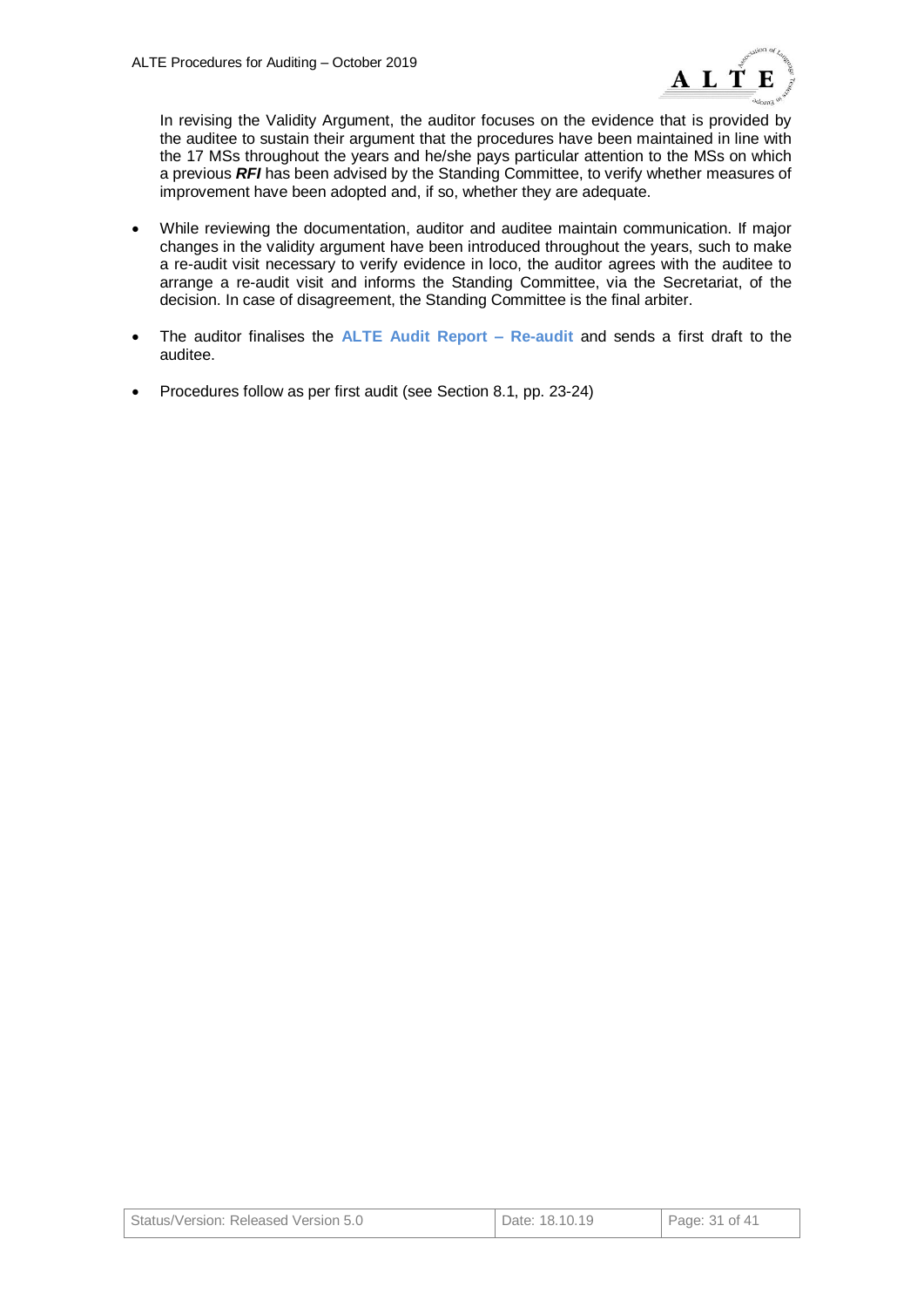

# **Appendix 1 Glossary of technical terms**

The glossary below explains terminology which appears in this document and also the associated forms which make up the ALTE Audit System.

| bias                      | If a particular section of the candidate population is (dis)advantaged by some<br>feature of the test which is not relevant to what is being measured.                                                             |
|---------------------------|--------------------------------------------------------------------------------------------------------------------------------------------------------------------------------------------------------------------|
| clerical marking          | A method of marking in which markers do not need to exercise any special<br>expertise or subjective judgement. They mark by following a mark scheme which<br>specifies all acceptable responses to each test item. |
| construct                 | A hypothesised ability or mental trait which cannot necessarily be directly observed<br>or measured, e.g. listening ability.                                                                                       |
| cut score                 | The minimum score a candidate has to achieve in order to get a given grade in a<br>test/examination.                                                                                                               |
| discrimination            | The power of an item to discriminate between weaker and stronger candidates.                                                                                                                                       |
| domain                    | The defined area of content and/or ability which is to be tested by a specific task or<br>component of an examination.                                                                                             |
| examiner/rater            | Someone who assigns a score to a candidate's performance in a test, using<br>subjective judgement to do so.                                                                                                        |
| impact                    | The effect created by a test, both in general terms, and in terms of the individuals<br>who are affected by test results.                                                                                          |
| item                      | Each testing point in a test which is given a separate mark or marks.                                                                                                                                              |
| item analysis             | A description of the performance of individual test items, usually employing<br>classical statistical indices such as facility and discrimination.                                                                 |
| item writer<br>guidelines | Documentation on a test giving details on how to construct the test items.                                                                                                                                         |
| optical mark<br>reader    | An electronic device used for scanning information directly from mark sheets or<br>answer sheets (also referred to as a scanner).                                                                                  |
| pretesting                | A stage in the development of test materials at which items are tried out with<br>representative samples from the target population.                                                                               |
| rating                    | The process of assigning a score to performance in a test through the exercise of<br>judgement.                                                                                                                    |
| reliability               | The consistency or stability of the measures from a test. The more reliable a test is,<br>the fewer random errors it contains.                                                                                     |
| skill                     | In language testing, receptive skills (listening and reading) and productive skills<br>(speaking and writing) are often distinguished.                                                                             |
| stability                 | An aspect of reliability where the estimate is based on the test/re-test approach. It<br>relates to how stable test scores are over time.                                                                          |
| standardisation           | The process of ensuring that assessors adhere to an agreed procedure and apply<br>rating scales in an appropriate way.                                                                                             |
| task                      | A combination of rubric, input and response, e.g. a reading text with several items,<br>all of which can be responded to by referring to a single rubric.                                                          |
| test analysis             | Analysis of tests after they have been used with candidates, often employing<br>statistical and computerised methods.                                                                                              |
| test construction         | The process of selecting items or tasks and putting them into a test.                                                                                                                                              |
| test<br>specifications    | Detailed documentation on a test giving details on design, content, level, task, item<br>types used, target population, use of the test, etc.                                                                      |
| validity                  | The extent to which scores on a test enable inferences to be made which are<br>appropriate, meaningful and useful, given the purpose of the test.                                                                  |

The entries of this glossary are based on the definitions of the *Multilingual Glossary of Language Testing Terms*, Studies in Language Testing 6, UCLES/CUP 1998.

| Status/Version: Released Version 5.0 | Date: 18.10.2019 | Page: 32 of 41 |
|--------------------------------------|------------------|----------------|
|--------------------------------------|------------------|----------------|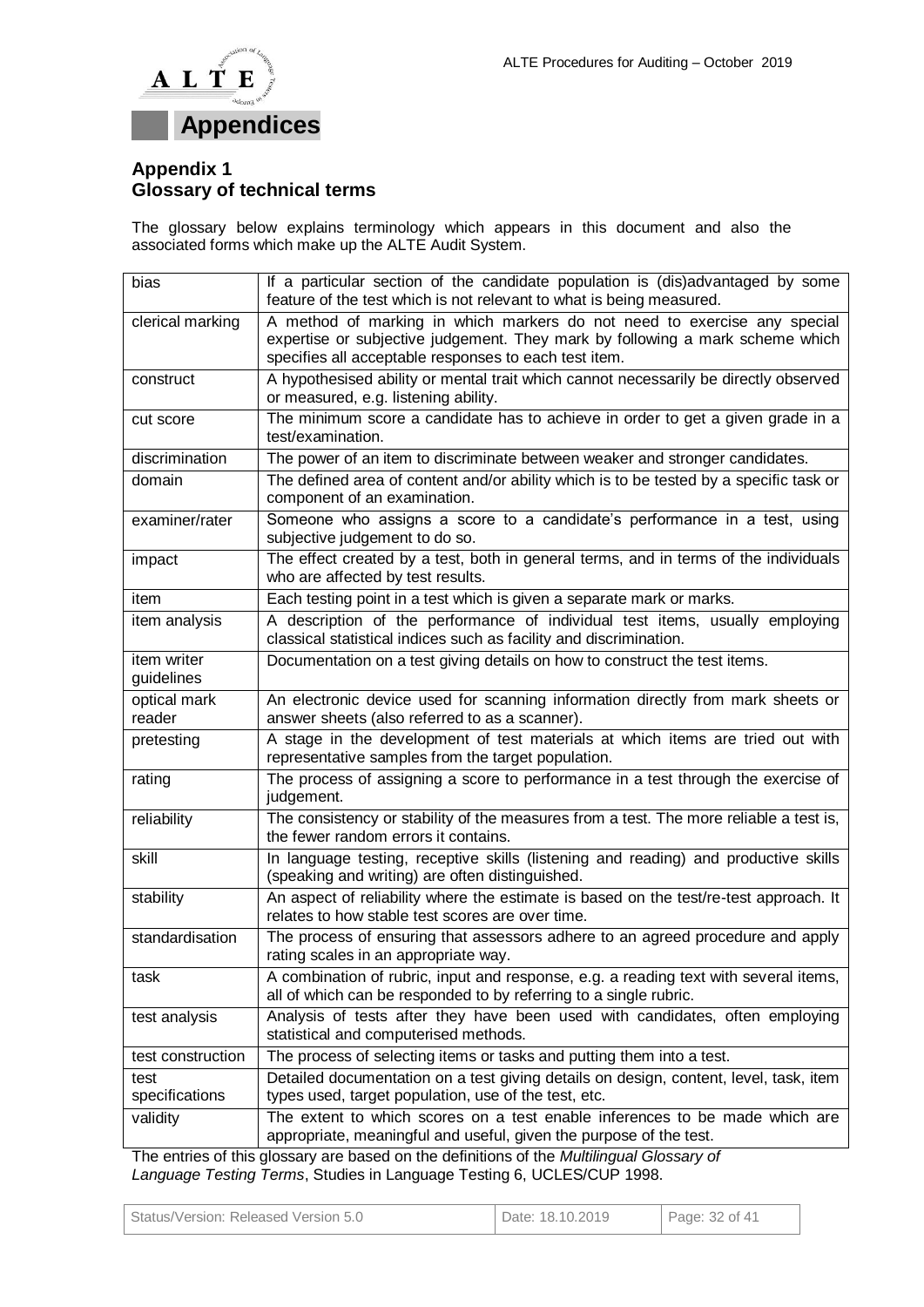

## **Appendix 2 Minimum Standards for establishing quality profiles in ALTE examinations**

In each case, please explain whether the examination meets these standards, and if so, in what way.

#### TEST CONSTRUCTION

|   | You can describe the purpose and context of use of the examination, and the population for which the<br>examination is appropriate.     |
|---|-----------------------------------------------------------------------------------------------------------------------------------------|
|   | The examination is based on a theoretical construct, e.g. on a model of communicative competence.                                       |
| 3 | You provide criteria for selection and training of constructors, expert judges and consultants in test<br>development and construction. |
| 4 | Parallel examinations are comparable across different administrations in terms of content, stability,                                   |

- consistency and grade boundaries.
- 5 If you make a claim that the examination is linked to an external reference system (e.g. Common European Framework), then you can provide evidence of alignment to this system?

#### ADMINISTRATION AND LOGISTICS

- 6 All centres are selected to administer your examination according to clear, transparent, established procedures, and have access to regulations about how to do so.
- 7 Examination papers are delivered in excellent condition and by secure means of transport to the authorized examination centres, your examination administration system provides for secure and traceable handling of all examination documents, and confidentiality of all system procedures can be guaranteed.
- 8 The examination administration system has appropriate support systems (e.g. telephone helpline, web services, etc.).
- 9 You adequately protect the security and confidentiality of results and certificates, and data relating to them, in line with current data protection legislation, and candidates are informed of their rights to access this data.
- 10 The examination system provides support for candidates with special needs.

#### MARKING AND GRADING

- 11 Marking is sufficiently accurate and reliable for purpose and type of examination.
- You can document and explain how reliability is estimated for rating, and how data regarding achievement of raters of writing and speaking performances is collected and analysed.

#### TEST ANALYSIS

13 You collect and analyse data on an adequate and representative sample of candidates and can be confident that their achievement is a result of the skills measured in the examination and not influenced by factors such as L1, country of origin, gender, age or ethnic origin.

14 Item-level and task-level data (e.g. for computing the difficulty, discrimination, reliability and standard errors of measurement of the examination) is collected from an adequate sample of candidates and analysed.

| Status/Version: Released Version 5.0 | Date: 18.10.19 | Page: 33 of 41 |
|--------------------------------------|----------------|----------------|
|--------------------------------------|----------------|----------------|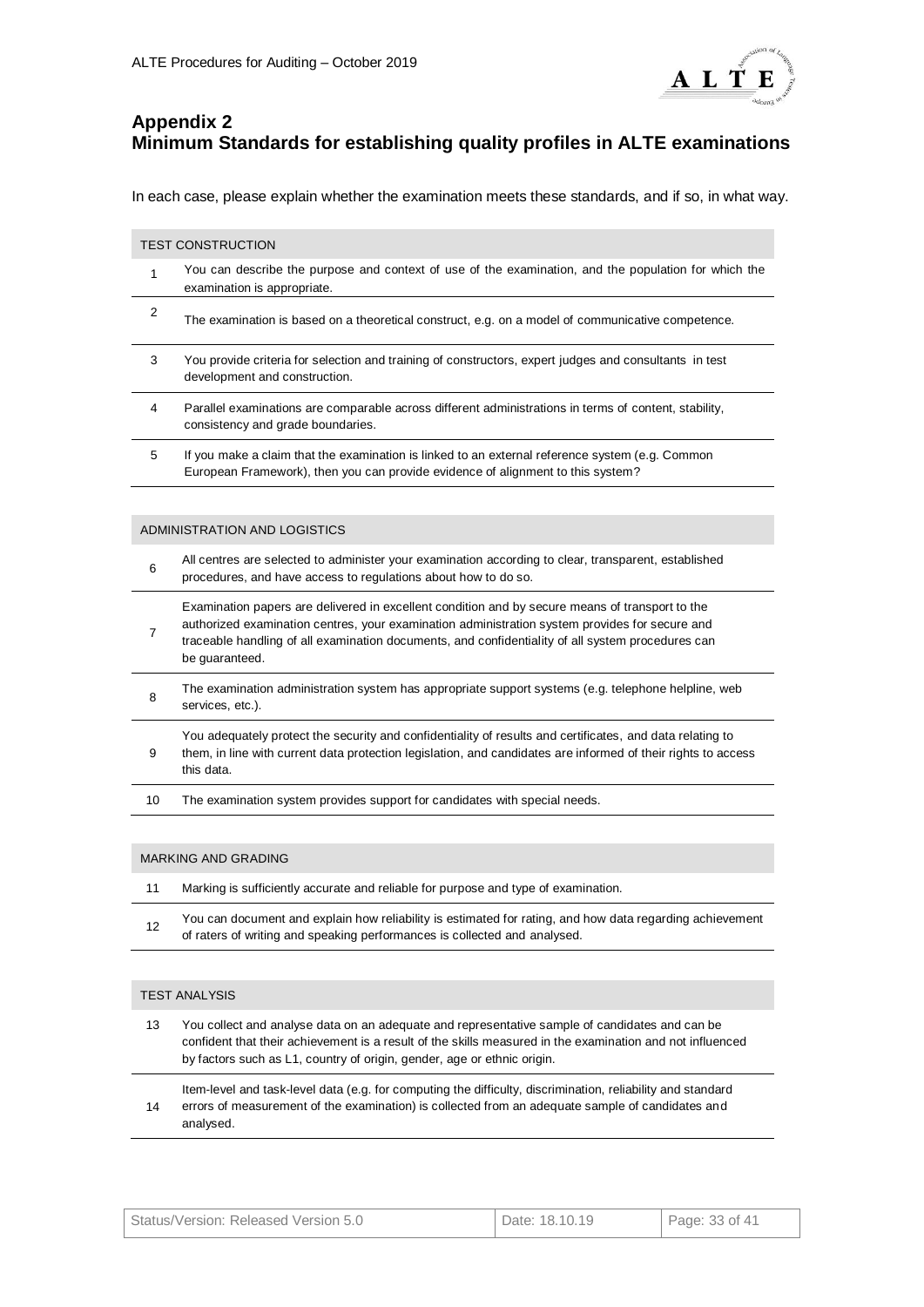

#### COMMUNICATION WITH STAKEHOLDERS

- 15 The examination administration system communicates the results of the examinations to candidates and to examination centres (e.g. schools) promptly and clearly.
- 16 You provide information to stakeholders on the appropriate context, purpose and use of the examination, on its content, and on the overall reliability of the results of the examination.
- 17 You provide suitable information to stakeholders to help them interpret results and use them appropriately.

| Status/Version: Released Version 5.0 | Date: 18.10.2019 | Page: 34 of 41 |
|--------------------------------------|------------------|----------------|
|--------------------------------------|------------------|----------------|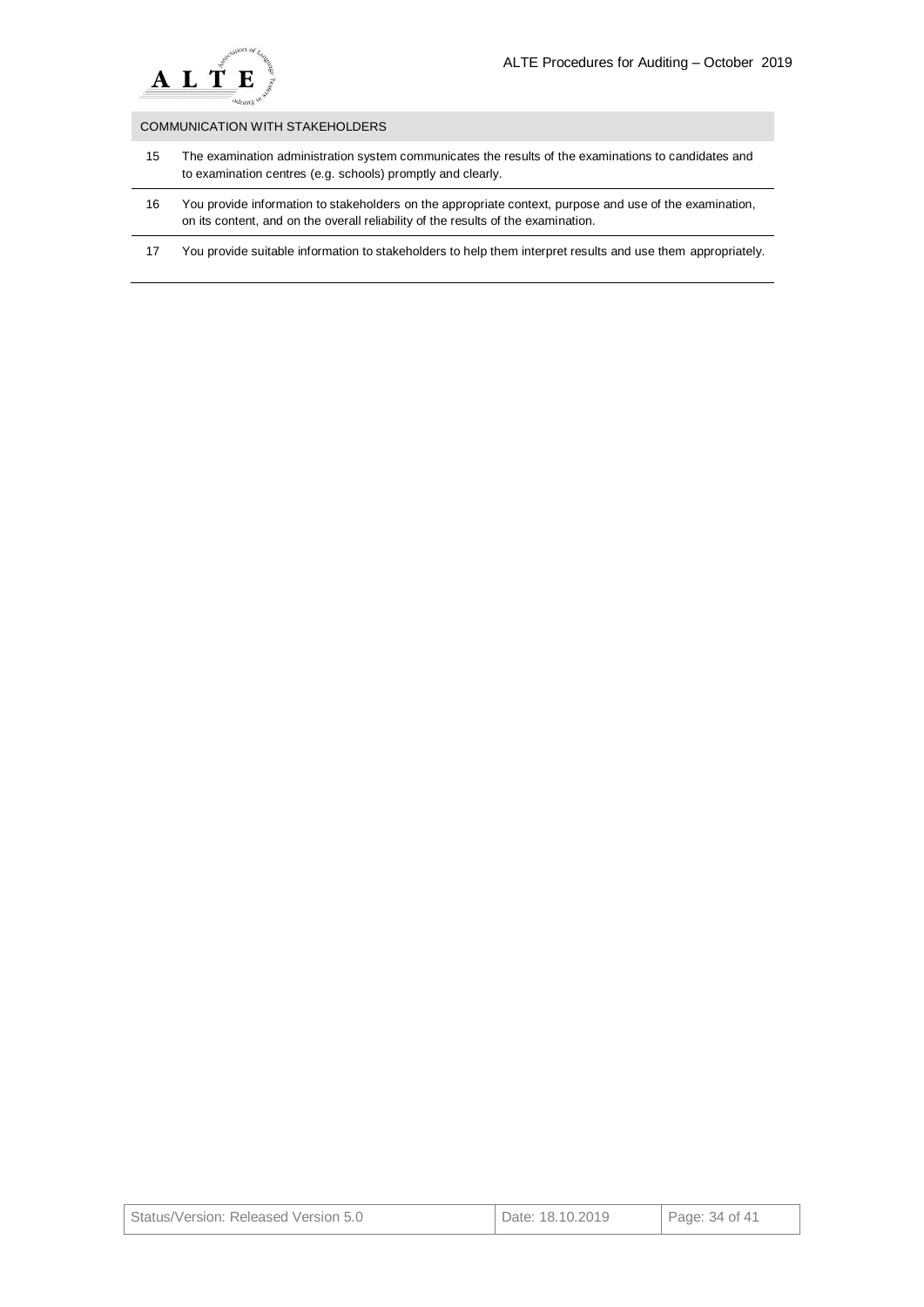

# **Appendix 3 Building an argument**

Some examples referring to different MS.

The form, *Validity Argument of the Auditee* is designed to guide auditees through the process of constructing a validity argument. To use it, however, it is important to be exhaustive and to try to include information about relevant elements of the examination (such as each component). Auditees have to construct an argument so that it is not only explained what they do but also WHY this is appropriate (especially in terms of the interpretation of examination scores) given the purpose of the examination.

### **For example:**

The overview of an argument for MS 8 (The examination administration system has appropriate support systems (e.g. telephone helpline, web services, etc.) could look like this:

1) a description of the relevant services offered by telephone and internet and how they are publicised

2) a description of why the services mentioned provide adequate support needed in the administration and logistics stage. This might include an explanation of the level of service (e.g. the number of telephone queries that can be dealt with in an hour) and an explanation of why no further types of service are required (e.g. centres cannot request further hard copies of procedures, as they are available to download from the internet).

3) a list of evidence which shows:

i) that procedures are followed (e.g. a log of calls to the helpline)

ii) that services provided are adequate and sufficiently comprehensive (e.g. the log shows the response time and the topic of calls, where topics are those prepared for).

As well as paying due attention to the argument for each MS, auditees should also be aware of the way in which all MS contribute to an overall argument for the examination(s). Such consideration focuses itself on modern understandings of validity, where the interpretation of test scores is important, e.g. a particular test score may be taken to mean that a candidate has sufficient ability to study at a university However, this interpretation may be questioned if the theoretical construct is uncertain (MS 2), if parallel exams are not shown to be stable (MS 4), if support is not provided for candidates with special needs (MS 10), if marking is not shown to be reliable (MS 11), if item-level data is not analysed (MS 14), and so on for all of the MS.

Care should also be taken to understand the relationships between what is described in each MS. For example, MS 4 (Parallel examinations are comparable across different administrations in terms of content, stability, consistency and grade boundaries) is unlikely to be proven if MS 11 (Marking is sufficiently accurate and reliable for purpose and type of examination) is not. Likewise, MS 13 (You collect and analyse data on an adequate and representative sample of candidates and can be confident that their achievement is a result of the skills measured in the examination …) is difficult to substantiate if MS 1 (You can describe the purpose and context of use of the examination, and the population for which the examination is appropriate) is not sufficiently dealt with because MS 13 implies an argument for what is an adequate sample of the population described in MS 1.

The ALTE Quality Assurance Checklists can also provide more insight here [\(https://www.alte.org/Materials\)](https://www.alte.org/Materials).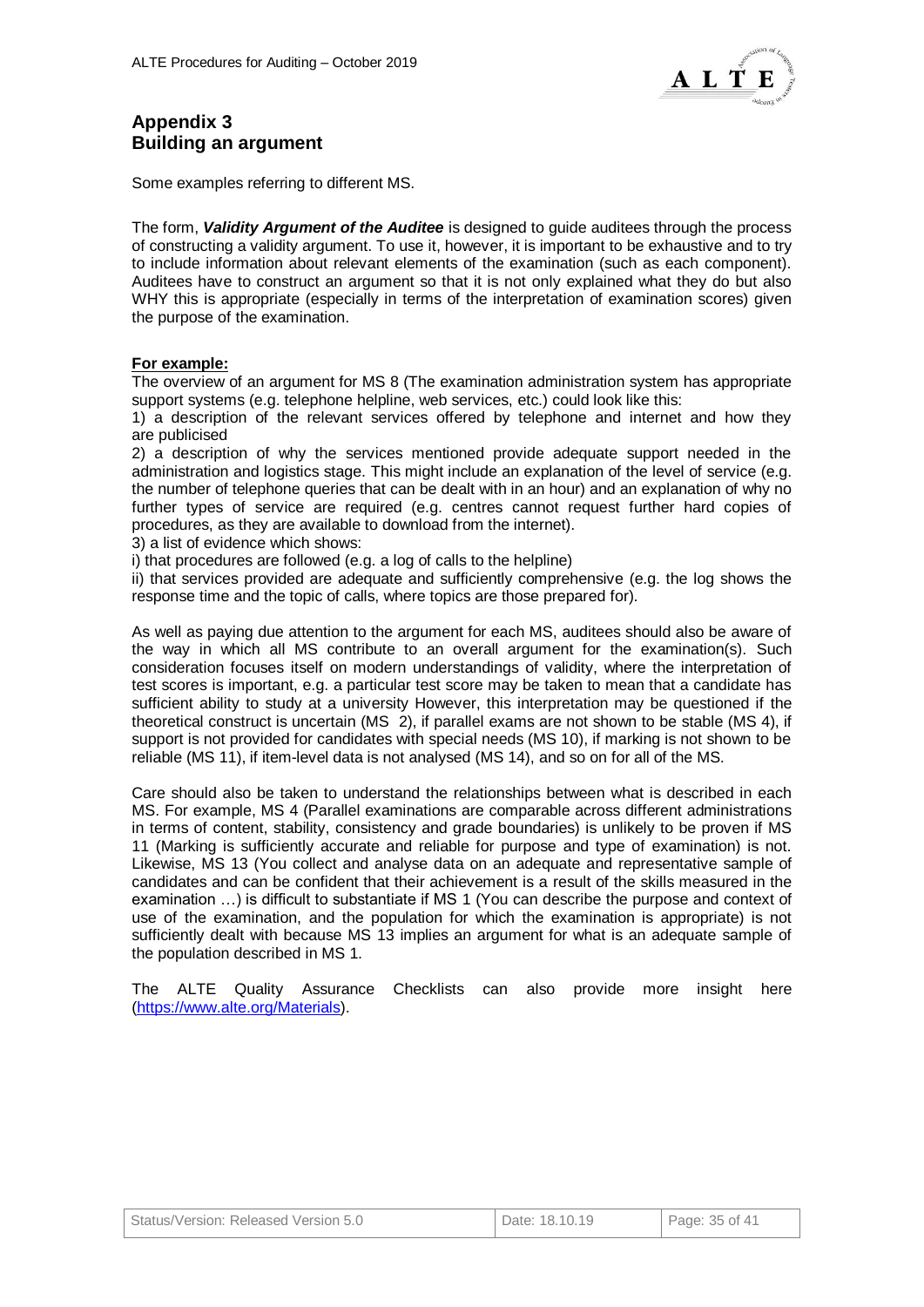

# **Appendix 4 Parties involved in the ALTE Audit System**

**Auditee:** refers to the organisation which has put forward its exam quality profile to be audited, or representatives of this organisation. The organisation will need to nominate at least one person to act as its representative during the audit process who will need to attend the Orientation to the ALTE Audit System required by ALTE. The role includes:

- attending Orientation to the ALTE Audit System Training and other training, as required
- making arrangements for the audit with the ALTE Secretariat
- ensuring a contract and confidentiality agreement is sent to the auditor
- making the purpose and arrangement of the audit known to his/her colleagues
- co-ordinating the construction of an argument for the examination(s) to be audited
- submitting appropriate documents on or before the time agreed
- corresponding with the auditor to assist him/her in reviewing the documents
- providing supplementary material as requested
- arranging the details of the audit visit with the auditor by attempting to fulfil the requests of the auditor. This is likely to include ensuring colleagues and appropriate evidence are available during the visit, etc.
- accompanying/contributing/assisting the auditor during the audit visit
- corresponding with the auditor during the month after the audit report is received from the auditor to ensure that it is accurate and reasonable
- circulating the report amongst colleagues and assisting them in interpreting and making use of it
- collaborating with the ALTE Secretariat in post-audit administration
- completing and returning auditee feedback forms
- responding to any requests from the Standing Committee
- collaborating with relevant colleagues to draw up, if required, an Action Plan to deal with any issues considered by the Standing Committee to be in need of attention.

**Auditor:** refers to the person appointed by ALTE to undertake the audit. This person will be an experienced professional who has attended the Orientation to the ALTE Audit System and auditor training, as required by ALTE. The role includes:

- attending auditor training or standardisation as required by ALTE
- making his/her availability known to the ALTE Secretariat, as requested
- ensuring the audited organisation issues a contract and confidentiality agreement before the audit process begins
- making arrangements to conduct an audit with the ALTE Secretariat
- corresponding with the auditee on technical or logistical questions which he/she may have concerning the audit
- reviewing audit documentation sent by the auditee and assessing its adequacy
- requesting further documentation from the auditee, as necessary
- identifying people and evidence to be reviewed during the audit visit, informing the auditee and collaborating in constructing a provisional schedule for the visit
- conducting an audit visit
- considering findings for each MS and deciding whether the MS is adequately met
- writing a report containing findings, suggestions for improvement and opinions on the adequacy of the argument within one month of the visit
- corresponding with the auditee after the report has been written to ensure that it is accurate and reasonable
- sending the completed report to the ALTE Secretariat, copying in the auditee
- corresponding with the ALTE Secretariat or the Standing Committee on matters concerning the audit, as required
- completing and returning auditor feedback forms.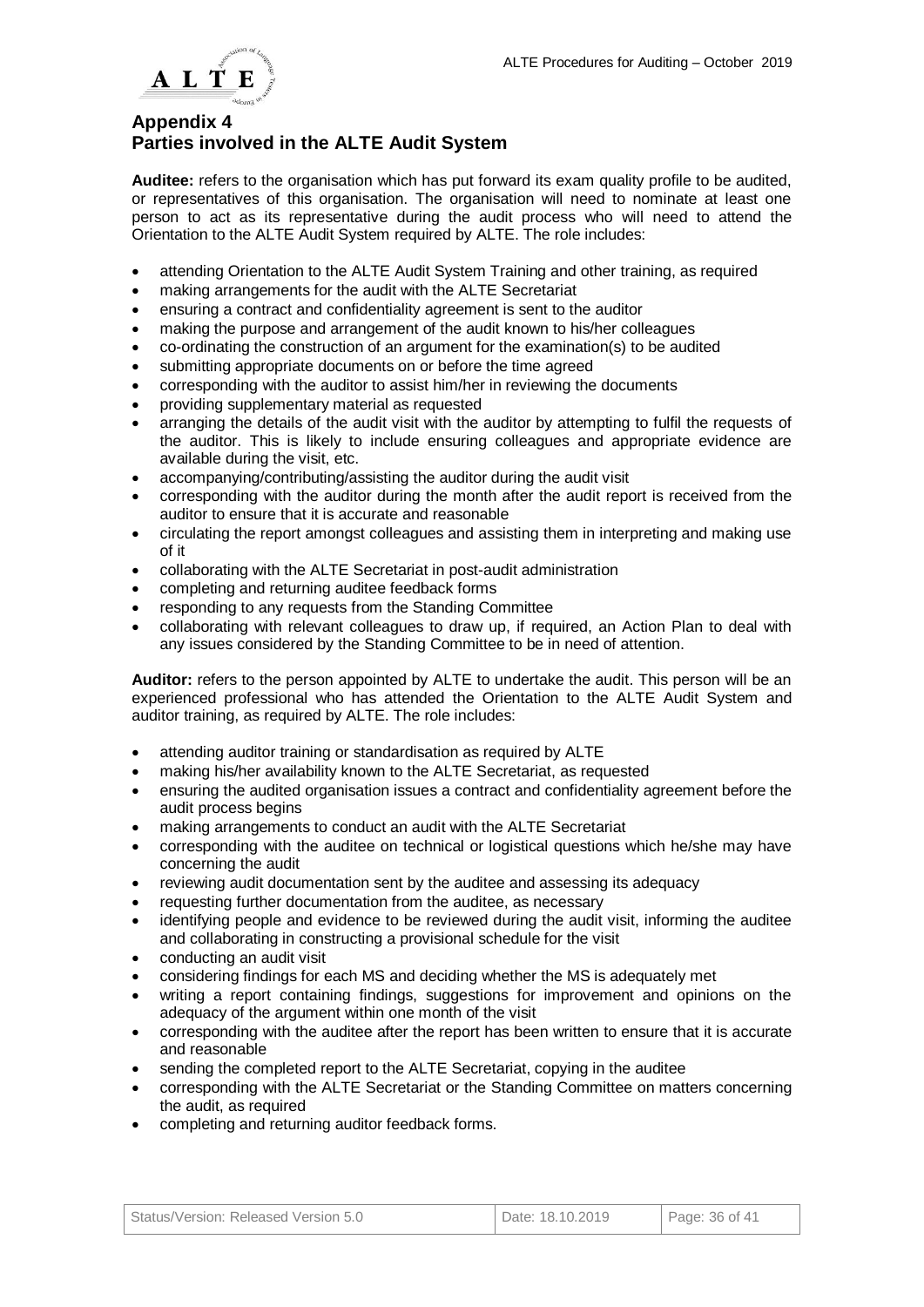

**ALTE Secretariat:** this body administers the system and, as far as possible, ensures that the auditing needs of organisations are met, audits are adequately supported and procedures are followed. The role of the ALTE Secretariat, in respect of the ALTE QMS, includes:

- monitoring the requirements for audits and training and ensuring that, as far as is possible and practicable, all needs are met
- matching auditors to auditees using criteria of suitability and availability
- monitoring the progress of audits with the assistance of the auditor and auditee
- ensuring procedures are followed, as far as possible
- storing relevant information on individual audits and conveying this to the Standing **Committee**
- collecting and storing relevant information on the audit system as a whole and providing it to the QMS WG and the Standing Committee, as required
- monitoring the completion of Action Plans by auditees and reporting this to the Standing **Committee**
- supporting the Standing Committee and QMS WG in their work
- keeping ALTE members informed of matters relating to the ALTE QMS
- conducting elections for the Standing Committee, as required, according to procedures.

### **ALTE Secretary-General**: is appointed by the Council of Full Members of ALTE.

The duties of the Secretary-General are:

- the day to day administration of the Association
- to ensure that all meetings of the Association are properly held and minutes promptly circulated
- to ensure that the financial contribution system is operated properly and promptly
- to sign contracts on behalf of the Association
- to carry out such duties and the members and/or the Council may delegate to him from time to time.

**Standing Committee:** this body is elected by the Council of Full Members of ALTE and acts to ensure the quality and fairness of the system in operation; e.g., it must ensure that the results of all audits are comparable and that the basic principles and approach listed above are observed. Its duties include:

- reviewing each audit by considering the auditor's report and supporting material, if needed
- requesting further evidence and information where this is deemed necessary
- concluding final outcomes of the audit according to the classifications available
- identifying issues which need further action and communicating them clearly to the auditee with the assistance of the ALTE Secretariat
- directing an auditee to compile an Action Plan to address issues identified
- reviewing proposed actions plans to assess whether they are likely to adequately address the issues
- deciding how best to review Action Plans after they have been implemented and arranging for this to be done
- adjudicating in disputes between auditees and auditors
- presenting a summary of their work to ALTE members on appropriate occasions
- codifying the procedures by which it (Standing Committee) operates and make these known to ALTE Members, as appropriate.

**Executive Committee:** this is the highest body elected by the Council of Full Members of ALTE which represents the membership of the association. The Executive Committee makes day-today decisions on behalf of the Council of Full Members and the agreement of this body is required for any change in the ALTE Constitution. The Executive Committee meets at least twice a year on the occasion of the biannual ALTE meetings and conference. Meetings of the Executive Committee cover at least the following areas:

#### approval of annual accounts

| Status/Version: Released Version 5.0 | Date: 18.10.19 | $\vert$ Page: 37 of 41 |
|--------------------------------------|----------------|------------------------|
|--------------------------------------|----------------|------------------------|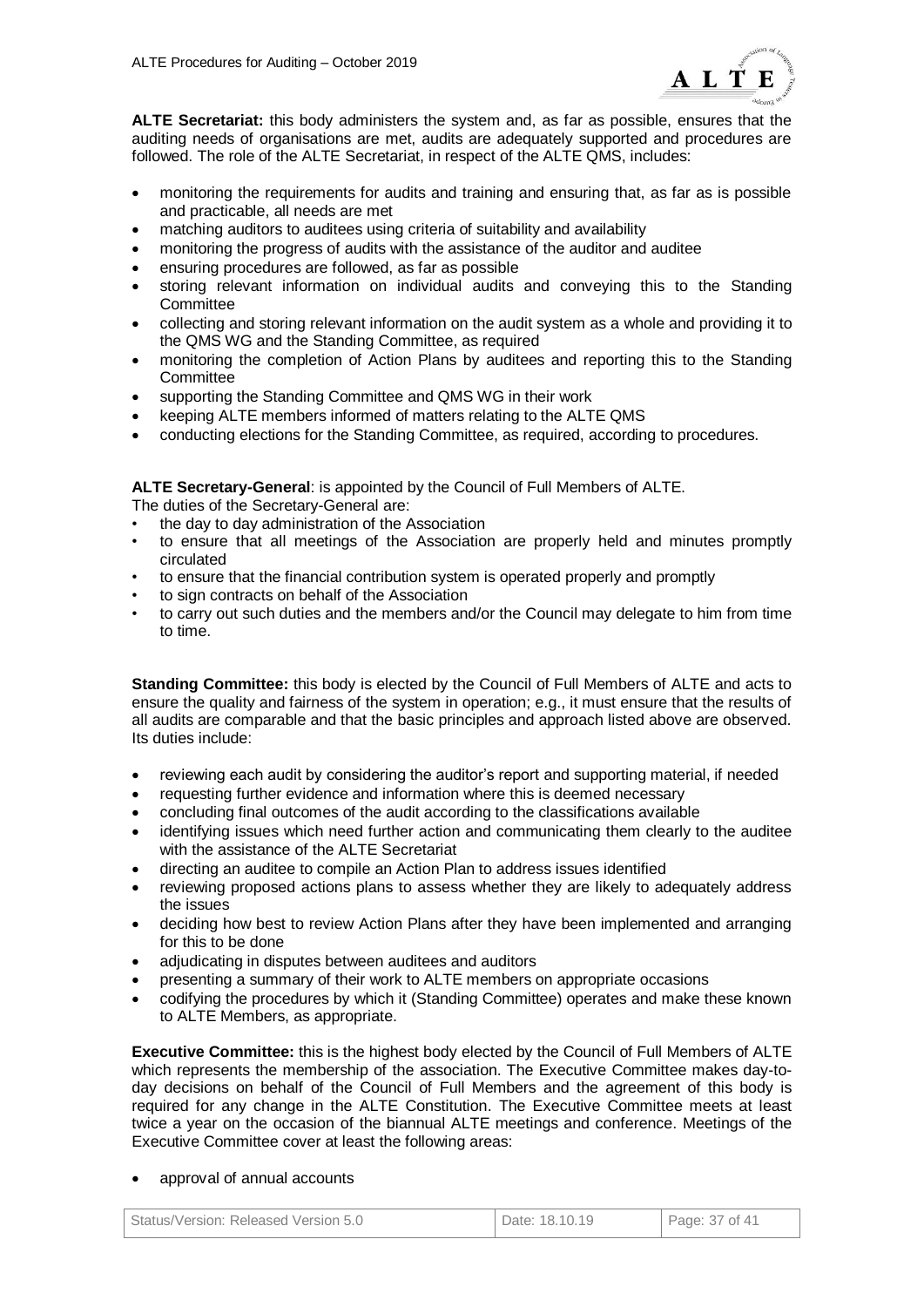

- approval of subscription levels
- amendments to categories of members
- proposed amendments to the Constitution
- review and adoption of proposed project plan for ALTE
- agreement on the location of future meetings of the Association
- approval of the annual report for public release.

**Quality Management System Working Group (QMS WG):** this body may be freely attended by ALTE members and affiliates and has the responsibility to develop the ALTE QMS in order to deliver an improved system. The responsibilities of the QMS WG include:

- monitoring the performance of the ALTE QMS, with the administrative assistance of the ALTE Secretariat
- reviewing relevant evidence presented by the ALTE Secretariat or the Standing Committee
- developing specific areas of the system, such as the auditing procedure, training for auditees and auditors and the collection of information for monitoring the system
- informing and involving the wider ALTE membership in system developments.

| Status/Version: Released Version 5.0 | Date: 18.10.2019 | Page: 38 of 41 |
|--------------------------------------|------------------|----------------|
|--------------------------------------|------------------|----------------|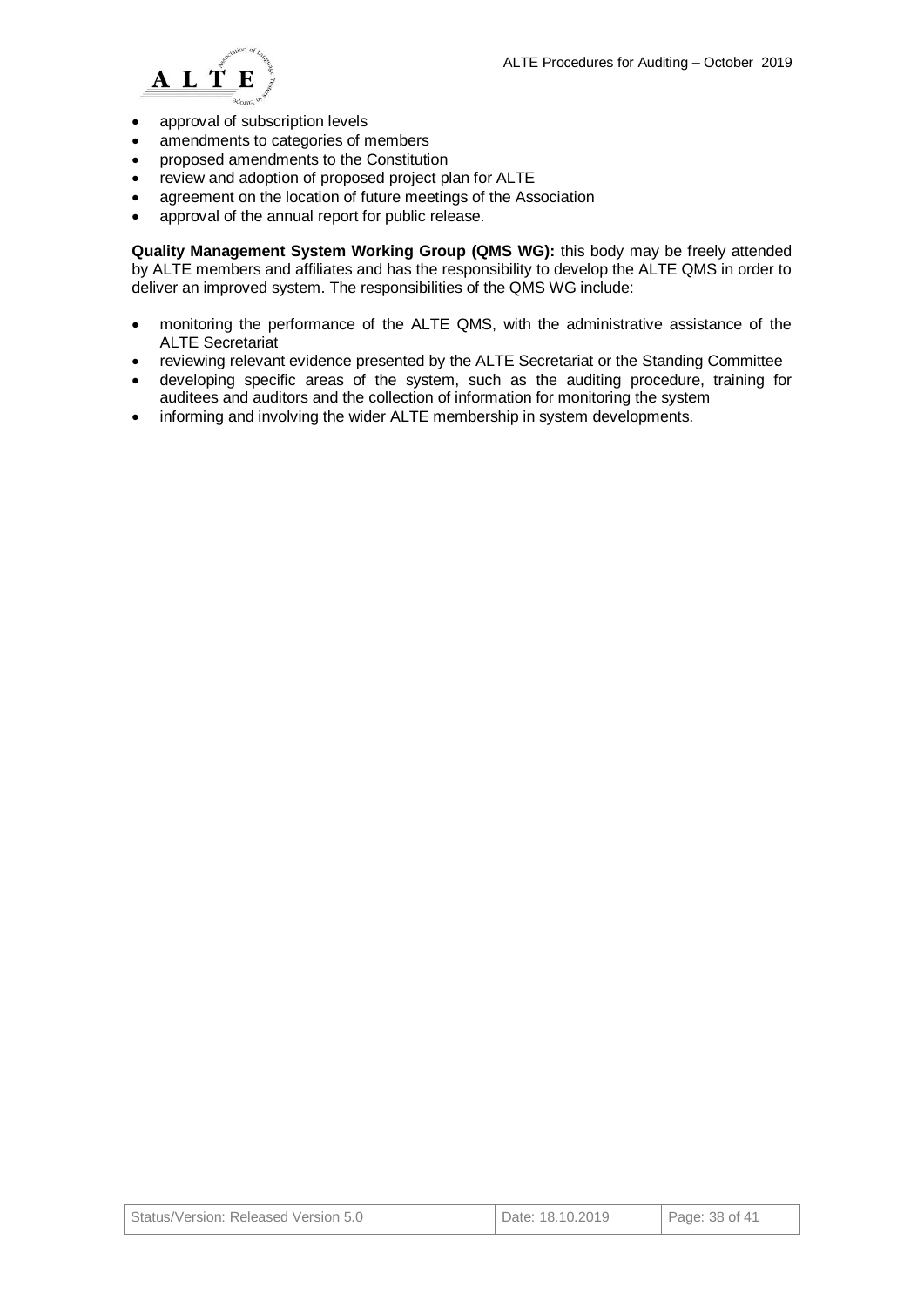

# **Appendix 5: Timeline of the ALTE audit validity lifecycle**





| Status/Version: Released Version 5.0 | Date: 18.10.19 | Page: 39 of 41 |
|--------------------------------------|----------------|----------------|
|--------------------------------------|----------------|----------------|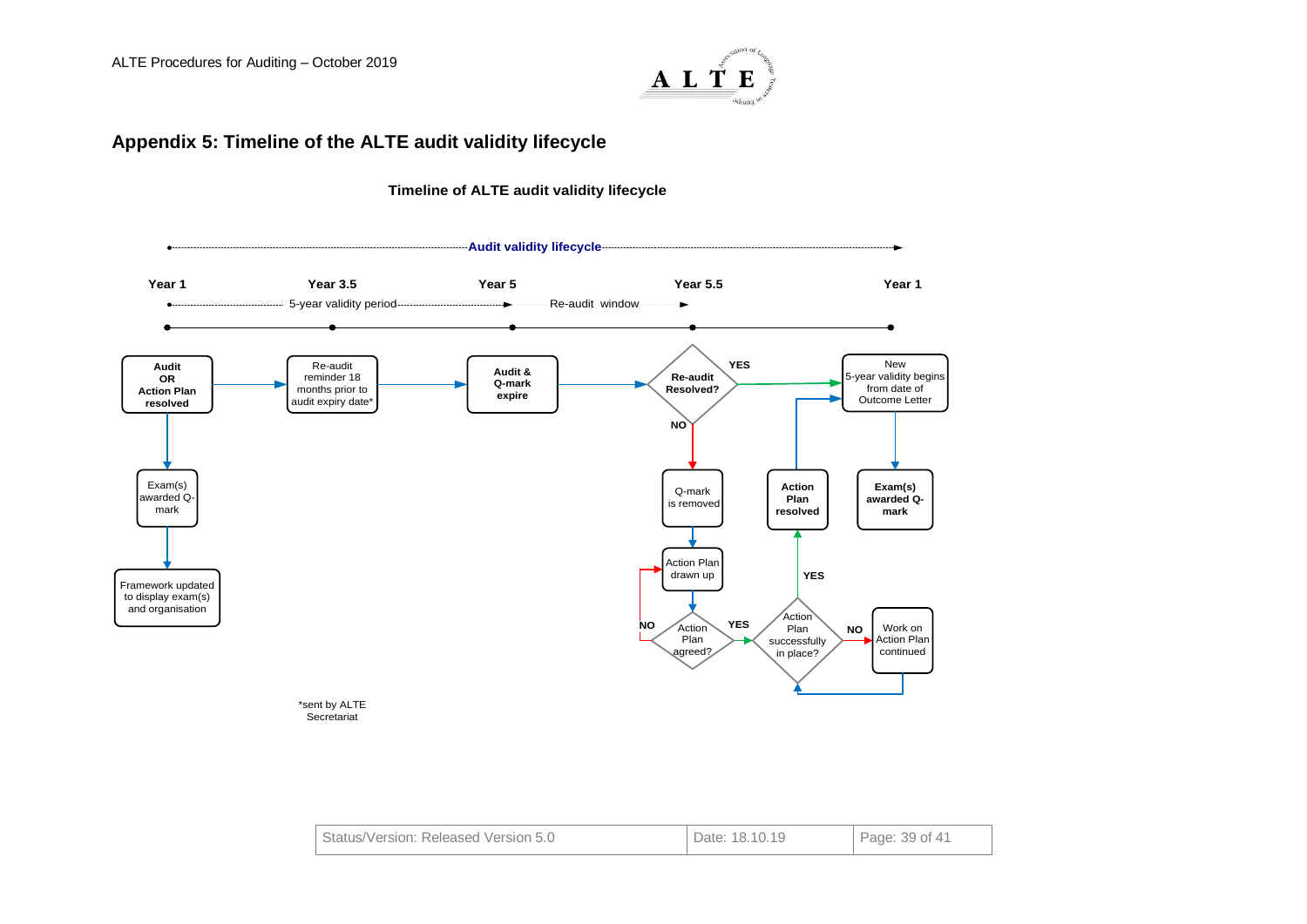



#### **Timeline of ALTE audit validity lifecycle when a 2 year-extension is approved by the Standing Committee**

| Date: 18.10.2019<br>Status/Version: Released Version 5.0 | Page: 40 of 41 |
|----------------------------------------------------------|----------------|
|----------------------------------------------------------|----------------|